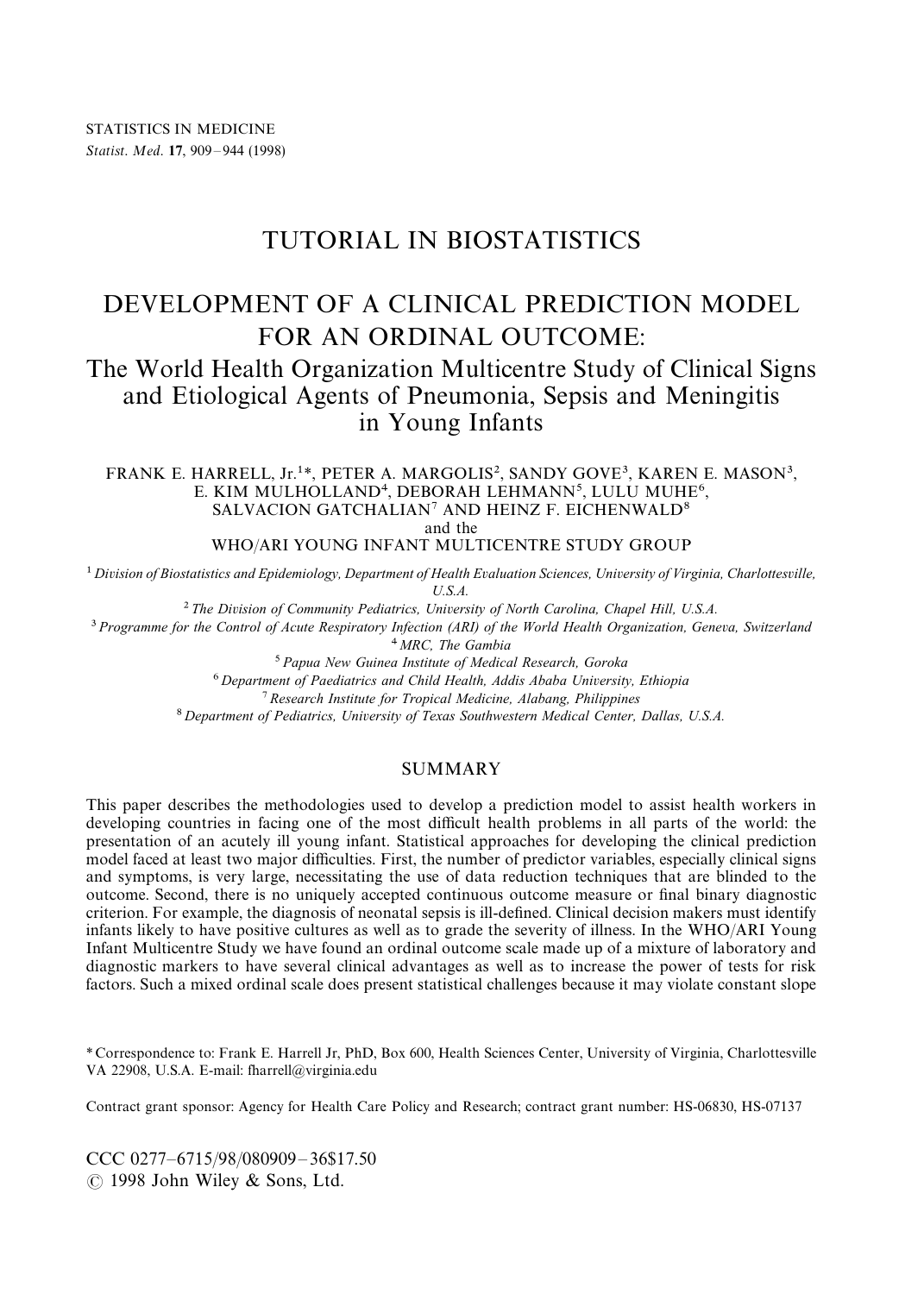assumptions of ordinal regression models. In this paper we develop and validate an ordinal predictive model after choosing a data reduction technique. We show how ordinality of the outcome is checked against each predictor. We describe new but simple techniques for graphically examining residuals from ordinal logistic models to detect problems with variable transformations as well as to detect non-proportional odds and other lack of fit. We examine an alternative type of ordinal logistic model, the continuation ratio model, to determine if it provides a better fit. We find that it does not but that this model is easily modified to allow the regression coefficients to vary with cut-offs of the response variable. Complex terms in this extended model are penalized to allow only as much complexity as the data will support. We approximate the extended continuation ratio model with a model with fewer terms to allow us to draw a nomogram for obtaining various predictions. The model is validated for calibration and discrimination using the bootstrap. We apply much of the modelling strategy described in Harrell, Lee and Mark (*Statist*. *Med*. 15, 361*—*387 (1998)) for survival analysis, adapting it to ordinal logistic regression and further emphasizing penalized maximum likelihood estimation and data reduction.  $\overline{O}$  1998 John Wiley & Sons, Ltd.

#### 1. INTRODUCTION

The presentation of an acutely ill young infant presents health workers in all parts of the world with one of their most difficult problems. Serious infections are the main cause of morbidity and mortality in infants under 3 months of age in developing countries. Diagnosis is difficult *—* meningitis or pneumonia might appear as clear clinical syndromes, but more often the picture is mixed and the infant is labelled as 'sepsis'. Even in industrialized countries, treatment is usually based on clinical impressions supported by laboratory data, which by itself is often inconclusive. In developing countries, clinical signs are the only tools available in most places. The ability to detect serious bacterial infection early in young infants is important in defining appropriate prevention and treatment strategies. A better clinical prediction rule to be used by peripheral health workers might result in more appropriate referral to hospital as well as less antibiotic use in very low-risk infants.

We set out to determine which combination of clinical signs most accurately predict the group of infants who have meningitis, sepsis or pneumonia. There is no single 'gold standard' against which to correlate these signs. It is tempting to use as an endpoint the physician's expert clinical diagnosis. This would induce a circularity which would inflate the predictive discrimination of the prediction model, because clinical signs are major determinants of the overall clinical impression. Death is the only endpoint that can be ascertained for every infant, but truly ill infants who were successfully treated early with antibiotics may not die.

Even without a gold standard, however, there are a number of generally agreed laboratory tests which could be used to construct a reasonable outcome scale, including cerebro-spinal fluid  $(CSF)$  culture from a lumbar puncture (LP), blood culture (BC), arterial oxygen saturation (SaO<sub>2</sub>, a measure of lung function), and chest X-ray (CXR). In this study, 249 infants died, and death could be placed at the top of an ordinal outcome scale. Many of the deaths were related to starting treatment too late so they were not preventable with antibiotics. For this paper, we choose to ignore death (but not to exclude patients who died) when constructing the scale as the main goal was to predict treatable disease. Ignoring death resulted in some of the clinical signs being stronger predictors. Two-thirds of the deaths were redistributed to other positive outcome categories.

We model an ordinal outcome scale using the proportional odds (PO) form of an ordinal logistic model<sup>1</sup> and the forward continuation ratio (CR) ordinal logistic model.<sup>2</sup> (see references 3*—*18 for some excellent background references, applications, and extensions to the ordinal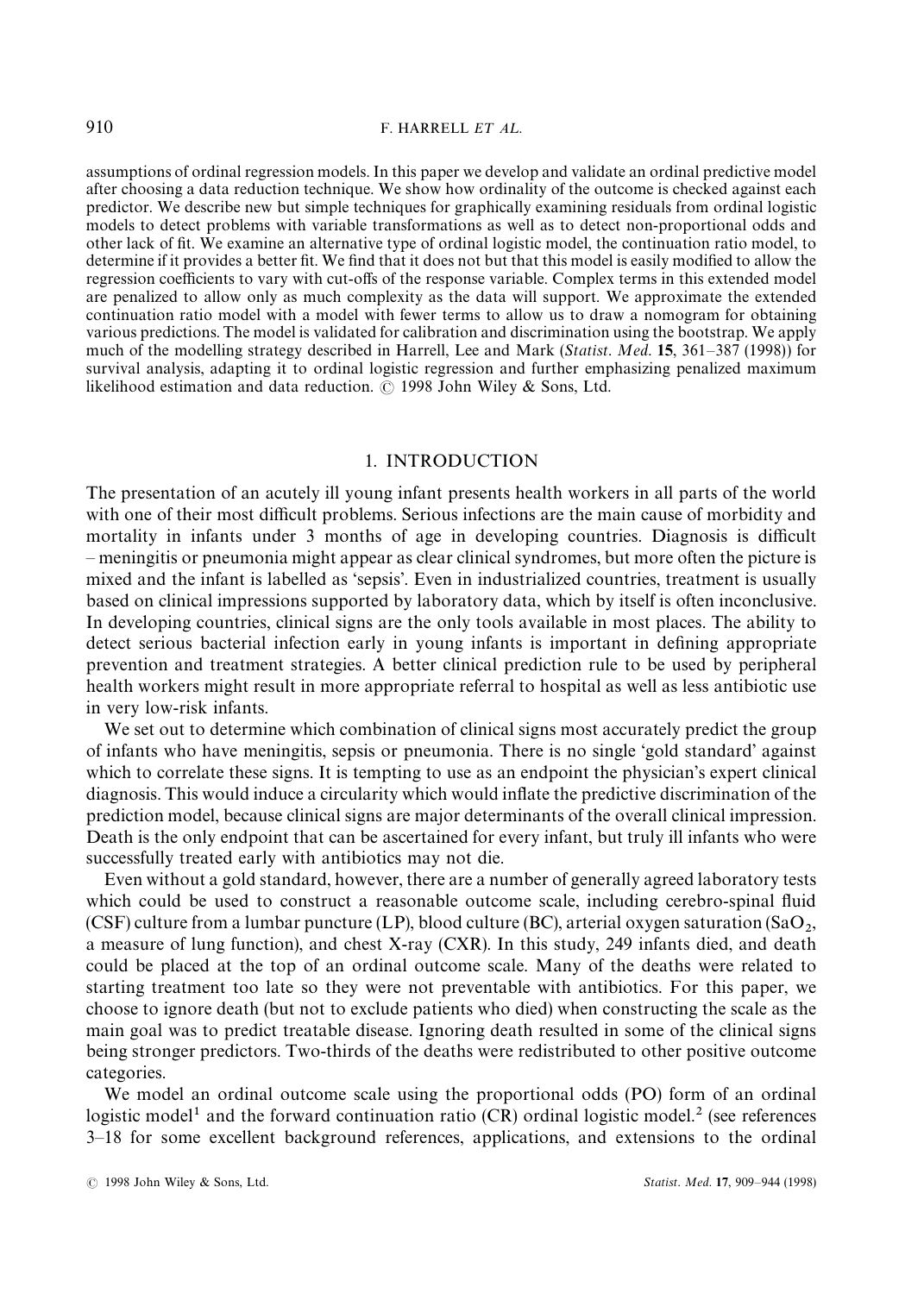models.) We predicted this ordinal outcome using clinical symptoms, signs, and basic variables such as age, weight, temperature and respiratory rate. Nine major statistical problems had to be addressed in these analyses:

- 1. How does one avoid estimating a separate coefficient for the large number of clinical signs? (Overfitting and poor model validation would result if all signs were treated as separate candidate variables in the model.)<sup>19</sup>
- 2. Can expert clinicians assign weights for signs *a priori* that adequately predict the outcomes?
- 3. Given that the clinical signs can be combined in meaningful ways, how should a cluster of such variables be quantified? Should weights for multiple signs be summed or should the cluster be scored using the weight associated with the most severe sign present? Is the union of all signs (that is, presence of any sign) within a cluster an adequate summary of that cluster?
- 4. How can continuous predictors such as respiratory rate or temperature be modelled flexibly without assuming linearity?
- 5. Since the response variable is a hierarchical assignment made up of disparate measurements is the proportional odds assumption likely to be violated?
- 6. Will another type of ordinal logistic model provide a better fit?
- 7. How can the constant slopes assumption be relaxed without causing overfitting?
- 8. How does one diagram the final ordinal model so that field health workers can quickly obtain predicted risks of various severities of outcome?
- 9. How does one validate an ordinal regression model without sacrificing sample size?

Section 2 gives a brief overview of the World Health Organization/Acute Respiratory Infection (WHO/ARI) Multicentre Study design. Section 3 provides the definition of the ordinal outcome scale. In Section 4 we discuss how clinical signs were scored (individually) and clustered. Section 5 tests the adequacy of weights specified by subject-matter specialists and depicts the utility of various scoring schemes using a tentative ordinal logistic model. Section 6 depicts a simple way to assess the assumption of ordinality of the response with respect to each predictor, and to examine the PO and CR assumptions separately for each predictor. In section 7 we derive a tentative proportional odds model using cluster scores and using regression splines to allow other predictors to be flexibly related to the log odds of an outcome. Section 8 shows how residuals from binary logistic models can be adapted to the ordinal case, and uses smoothed residual plots to assess the proportional odds assumption with respect to each predictor. Section 9 examines the fit of a continuation ratio model. Section 10 shows how the CR model can easily be extended (and fitted using standard software) to allow some or all of the regression coefficients to vary with cut-offs of the response level as well as to provide formal tests of constant slopes. Section 11 shows how penalized maximum likelihood estimation is used to improve future predictive accuracy. In Section 12 the full model is approximated by a sub-model, and a nomogram is constructed for the approximate model. Section 13 demonstrates how the ordinal model is validated using the bootstrap. Many of the methods discussed here were discussed in Harrell *et al*.20 where the focus was on survival analysis. This modelling strategy used here generally follows that paper, with additional stress on penalized estimation.

Cole *et al*.17 also presented a case study in developing a PO ordinal logistic model for diagnosing illness in infants under 6 months of age. In their study, which was based on patients who were less severely ill than those in the present study, the ordinal outcome was physicians' subjective assessment of the severity of illness. The analysis was based on stepwise variable selection of individual clinical signs which would be expected to prevent the model calibration to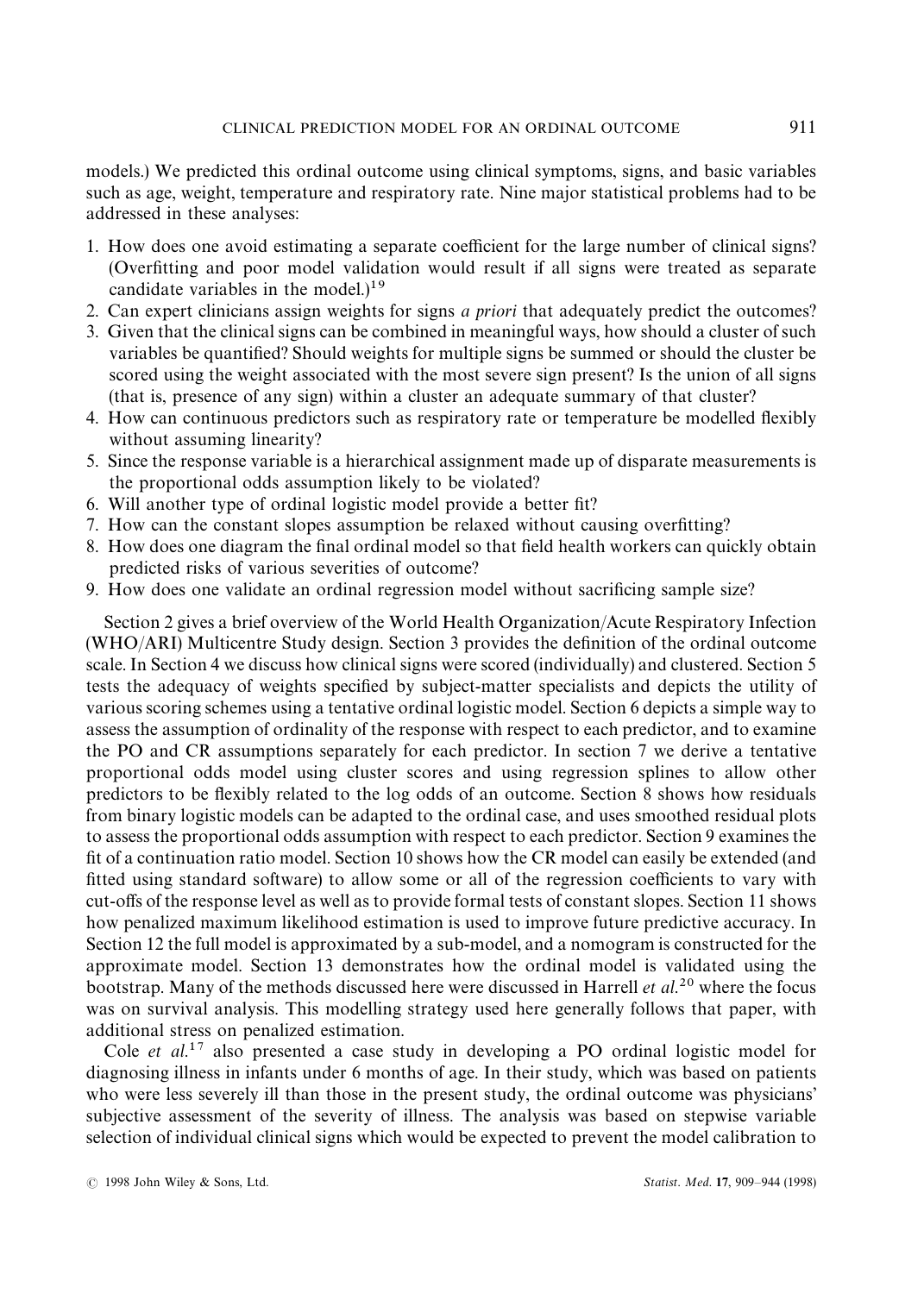#### 912 F. HARRELL *ET AL*.

be accurate for very low and very high risk infants. That paper included a nice example of optimally rounding regression coefficients so that a simple severity score could be derived.

For almost all steps of the analysis, computer code is shown, both to make the steps more concrete as well as to show their feasibility. All analyses were done using S-plus version  $3.2<sup>21</sup>$  on UNIX using Sun Sparcstation 2 and 10 computers in conjunction with the Design library of UNIX and Microsoft Windows S-plus functions.22 For binary and PO logistic models Design has a general penalized maximum likelihood estimation facility in the lrm function. It also has a function cr.setup which allows the CR model to be fitted in an extremely flexible way using a binary logistic model on a modified input data set. Design is available at http://www.med.virginia.edu/medicine/clinical/hes/biostat.htm. varclus, transcan, impute, and scat1d are separate functions in the Hmisc library in statlib, also written by the first author.

### 2. STUDY DESIGN

The WHO/ARI Multicentre Study of Clinical Signs and Etiological Agents of Pneumonia, Sepsis and Meningitis in Young Infants was undertaken in Ethiopia, The Gambia, Papua New Guinea, and the Phillippines to collect data that would allow better screening criteria to be derived for finding infants at high risk of serious infection.23 Standardized laboratory and clinical evaluations (clinical history, risk factors such as low birth weight, CXR, SaO<sub>2</sub>, BC, LP etc.) were done. Infants brought for primary care were enrolled if *any* of the following were present: cough; difficult, fast or noise breathing; fever or hypothermia; not feeding well (less than half of normal intake); abnormally sleepy or difficult to wake; convulsions; rectal temperature  $\geq 37.5^{\circ}$ C or  $\leq 35.5^{\circ}$ C; or mother volunteered that the baby was very sick, irritable, or has stopped breathing or turned blue/black. Infants were excluded if the illness began in hospital (except for delivery), the clinic visit was for trauma, burn, or routine care such as immunization, weight  $\langle 1500 \text{ g} \rangle$ during the first 48 hours of life, there was a documented episode of previous pneumonia, sepsis, or meningitis within the last 3 weeks, if an obvious congenital malformation was present, or if the infant had previously been enrolled in the study. 8418 infants were screened and the 4552 having a positive symptom without an exclusion were enrolled.

To be a candidate for BC and CXR, an infant had to have a clinical indication for one of the three diseases, according to prespecified criteria in the study protocol  $(n = 2398)$ . Blood work-up (but not LP) and CXR was also done on a random sample intended to be 10 per cent of infants having no signs or symptoms suggestive of infection  $(n = 175)$ .<sup>\*</sup> Infants with signs suggestive of meningitis had LP. All 4552 infants received a full physical exam and standardized pulse oximetry to measure  $SaO_2$ . The vast majority of infants getting CXR had the X-rays interpreted by three independent radiologists.

For determining outcomes, BC was considered positive if the blood culture was definite or probable for bacterial infection.<sup>23</sup> CSF was positive if the CSF culture was positive or there were more than 10 white cells in the CSF, after a correction was made for a bloody tap. CXR is positive if all radiologists who read the CXR and ruled it interpretable classified the infant's X-ray as definitely or probably abnormal.

*<sup>\*</sup>* Some mothers refused having blood drawn for their children, adding a slight bias to the remaining sampled group which made them slightly more sick. At one site, the sample was systematic (every fifth patient) but sampling was done more often when mothers refused to participate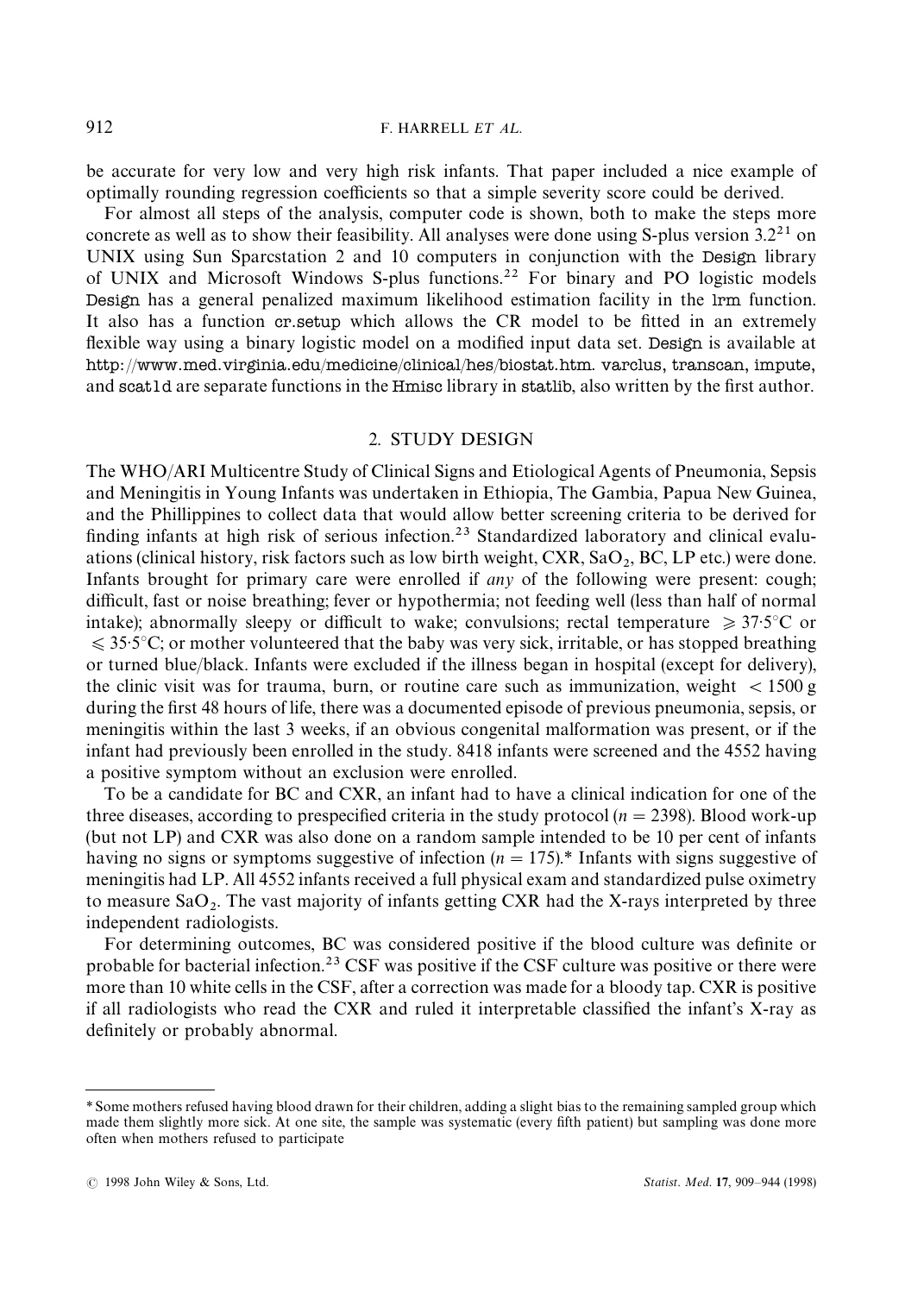| Outcome<br>level Y  | Definition                                                                                       | n                  |                                      | Fraction in outcome level         |                                  |
|---------------------|--------------------------------------------------------------------------------------------------|--------------------|--------------------------------------|-----------------------------------|----------------------------------|
|                     |                                                                                                  | 4552               | BC, CXR<br>indicated<br>$(n = 2398)$ | Not.<br>indicated<br>$(n = 1979)$ | Random<br>sample*<br>$(n = 175)$ |
| $\theta$<br>-1<br>2 | None of the above<br>$90\% \leq SaO_2 \leq 95\%$ or CXR +<br>$BC +$ or $CSF +$ or $SaO_2 < 90\%$ | 3551<br>490<br>511 | 0.63<br>0.17<br>0.21                 | 0.96<br>$0.04^*$<br>$0.00*$       | 0.91<br>0.05<br>0.03             |

Table I. Ordinal outcome scale

*\** A separate sample of patients not indicated for laboratory work-up but having it anyway

 $\frac{1}{1}$  SaO<sub>2</sub> was measured but CXR was not done

*Assumed* zero since neither BC nor LP were done

The analyses which follow are not corrected for verification bias<sup>24</sup> with respect to BC, LP and CXR, but Section 3 has some data describing the extent of the problem.

#### 3. ORDINAL OUTCOME SCALE

Rationale and details of the outcome scale construction are found in a background paper.<sup>25</sup> As discussed by Follman,<sup>26</sup> it is useful to derive new outcome variables (risk scores) by observing how non-fatal events predict death. We followed this scheme but extended it with a two-stage strategy. First, we found that the more important non-fatal response measures,  $BC+$ ,  $CSF+$ , and severe hypoxemia  $(SaO_2 < 90$  per cent, altitude adjusted), had roughly equal weight in predicting death*\** so the union of these findings was used as the top outcome level. Next, CXR and moderate hypoxemia  $(90 < SaO<sub>2</sub> < 95$  per cent) were examined for their association with the probability that the patient had  $BC+$  or  $CSF+$ . These two markers were found to have the same associations with this worse outcome (probabilities of  $BC+ \cup CSF+$  were equal for  $CXR+$ and for  $\text{SaO}_2 \in [90 \text{ per cent}, 95 \text{ per cent})$ , and were lower but equal for  $\text{CXR}-$  and  $\text{SaO}_2 \geq 95$ per cent).

Patients were then assigned to the worst qualifying outcome category. Table I shows the definition of the ordinal outcome variable  $Y$  and shows the distribution of  $Y$  by the laboratory work-up strategy.

The effect of verification bias is a false negative fraction of 0.03 for  $Y = 2$ , from comparing the detection fraction of zero for  $Y = 2$  in the 'not indicated' group with the observed positive fraction of 0)03 in the random sample that was fully worked up. The extent of verification bias in  $Y = 1$  is  $0.05 - 0.04 = 0.01$ . In what follows, these biases will be ignored.

## 4. VARIABLE CLUSTERING

Expert clinical judgement was used to enumerate a list of clinical variables to collect, including 47 clinical signs. The list reflects the content of an expert paediatric examination. As a first step in

<sup>\*</sup> Proportion of deaths for  $BC +$ ,  $BC -$ ,  $CSF +$ ,  $CSF -$ ,  $SaO<sub>2</sub> < 90$  per cent,  $SaO<sub>2</sub> \ge 90$  per cent were, respectively, 0.30, 0.08, 0.29, 0.05, 0.25, 0.04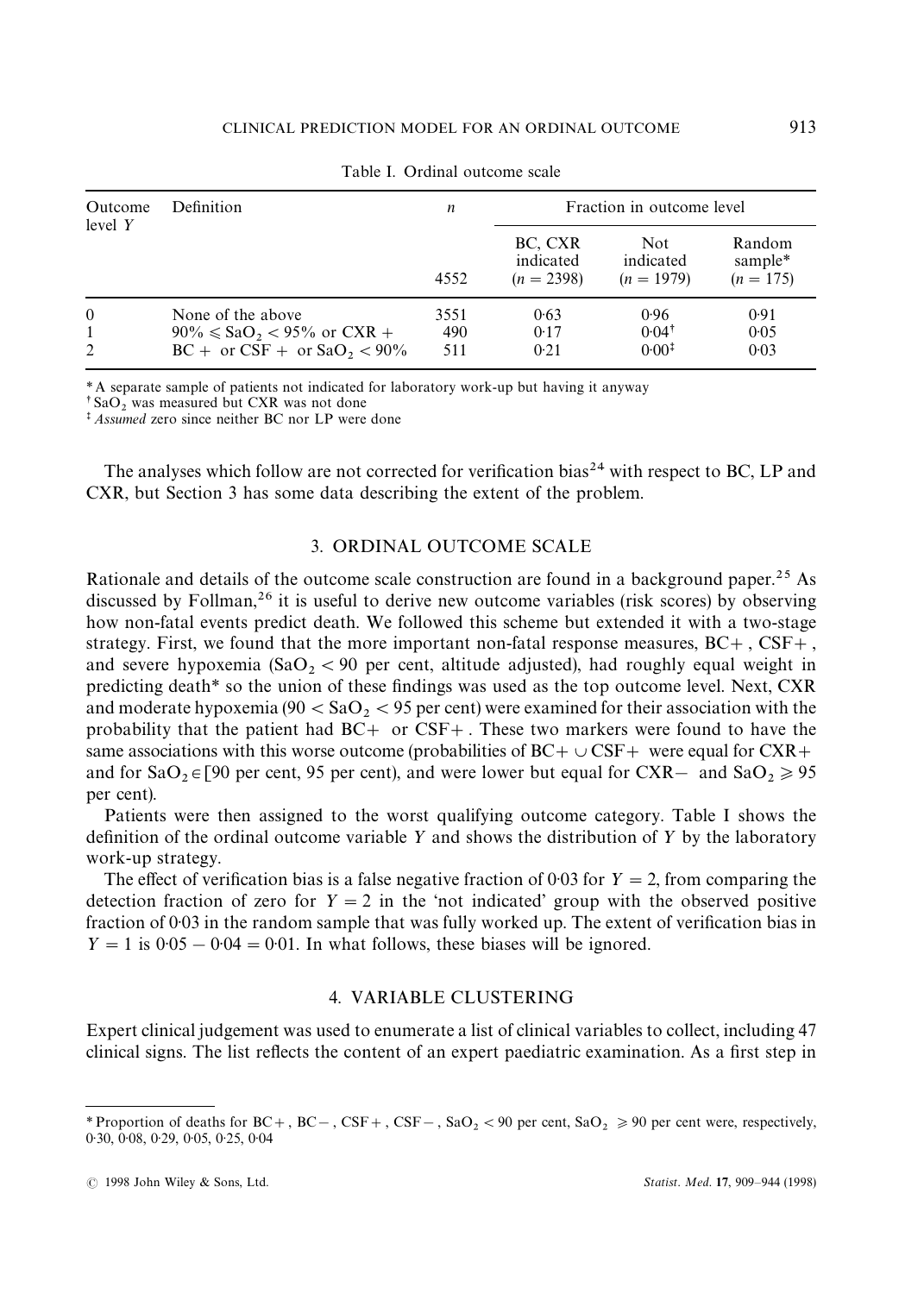coding the predictor variables, all questionnaire items that were connected (for example, using skip rules such as 'if condition was present, what was its severity?') were scored as a single variable using equally spaced codes, with 0*—*3 representing, for example, sign not present, mild, moderate, severe. The resulting list of clinical signs with their abbreviations is given in Table II. The signs are organized into clusters as will be discussed below. Here, hx stands for history, ausc for auscultation, and hxprob for history of problems. Two signs (qcr, hcm) were listed twice because they were later placed into two clusters each.

When there are many candidate predictors, several authors<sup>20,27-29</sup> have demonstrated that because variable clustering reduces the number of regression coefficients to test or estimate, it results in better validating models than either stepwise modelling or fitting a full model with at least one regression coefficient per candidate predictor. A commonly used variable clustering technique is a rotation of principal components (see Section 3.2 of D'Agostino *et al.*,<sup>29</sup> Chapters 5, 6, 8, 9, 12, 14 of Cureton and D'Agostino<sup>30</sup> and Sarle<sup>31</sup>) by which variables are separated into groups so that the first principal component of that group of variables explains the majority (for example 0)8) of the variance for that group of variables and so that the correlation of individual variables in different groups is low. Instead of using specialized variable clustering procedures, there are advantages to using traditional cluster analysis to cluster variables. Traditional cluster analysis uses a distance matrix to cluster subjects, but cluster analysis can also cluster variables by using a 'similarity matrix' as input. The advantages of this clustering approach are: (i) a multitude of similarity measures are available, including ones that allow for non-monotonic relationships,<sup>32</sup> (ii) there are many clustering techniques available (a concise summary may be found in Venables and Ripley<sup>33</sup>, p. 311–315), including some that allow overlap between clusters. Here we used the matrix of squared Spearman rank correlation coefficients in the similarity matrix. The varclus function in the Hmisc library, which uses the S-plus hierarchical clustering function hclust, was used as follows:

```
vclust \leftarrow \text{varclus}(\sim \text{illd} + \text{hlt} + \text{slpm} + \text{slpl} + \text{wake} + \text{convul} + \text{hfa} +hfb + hfe + hap + hcl+ \text{ hem } + \text{hes}+ hdi + fde +\chichi + twb + ldy
                                        + apn + lcw + nfl
                                                                   + str + gru +\cosh + ccy + jau+ omph + csd + csa
                                                                   + aro + qcr +\cos + att
                               + mvm + afe+ absu + stu + deh + dcp +
                   \text{crs + abb + abk + whz + hdb + smi2 + abd + conj +}oto + puskin,
                                     sim="space remain")
```
plot(vclust)

The output appears in Figure 1.

Overall, the statistical clusterings made clinical sense, for example, stu (skin turgor) and deh (dehydrated) are closely related, and these two are somewhat less related to abk (sunken fontanelle) than to hdi (history of diarrhoea). In many cases, the clusters suggested by such output can be used directly in data reduction and summary scale construction. More often, though, the output serves as a starting point for clinicians to use in constructing more meaningful clinical clusters. That was the case here, and the clusters in Table II were the consensus of the clinicians who were the investigators in the WHO/ARI study. Prior subject matter knowledge plays a key role at this stage in the analysis.

See Sections 3 and 4 of D'Agostino *et al.*<sup>29</sup> for a full description of a process for eliciting clusters from subject-matter experts and then using statistical clustering techniques to check that each cluster represents only one central concept.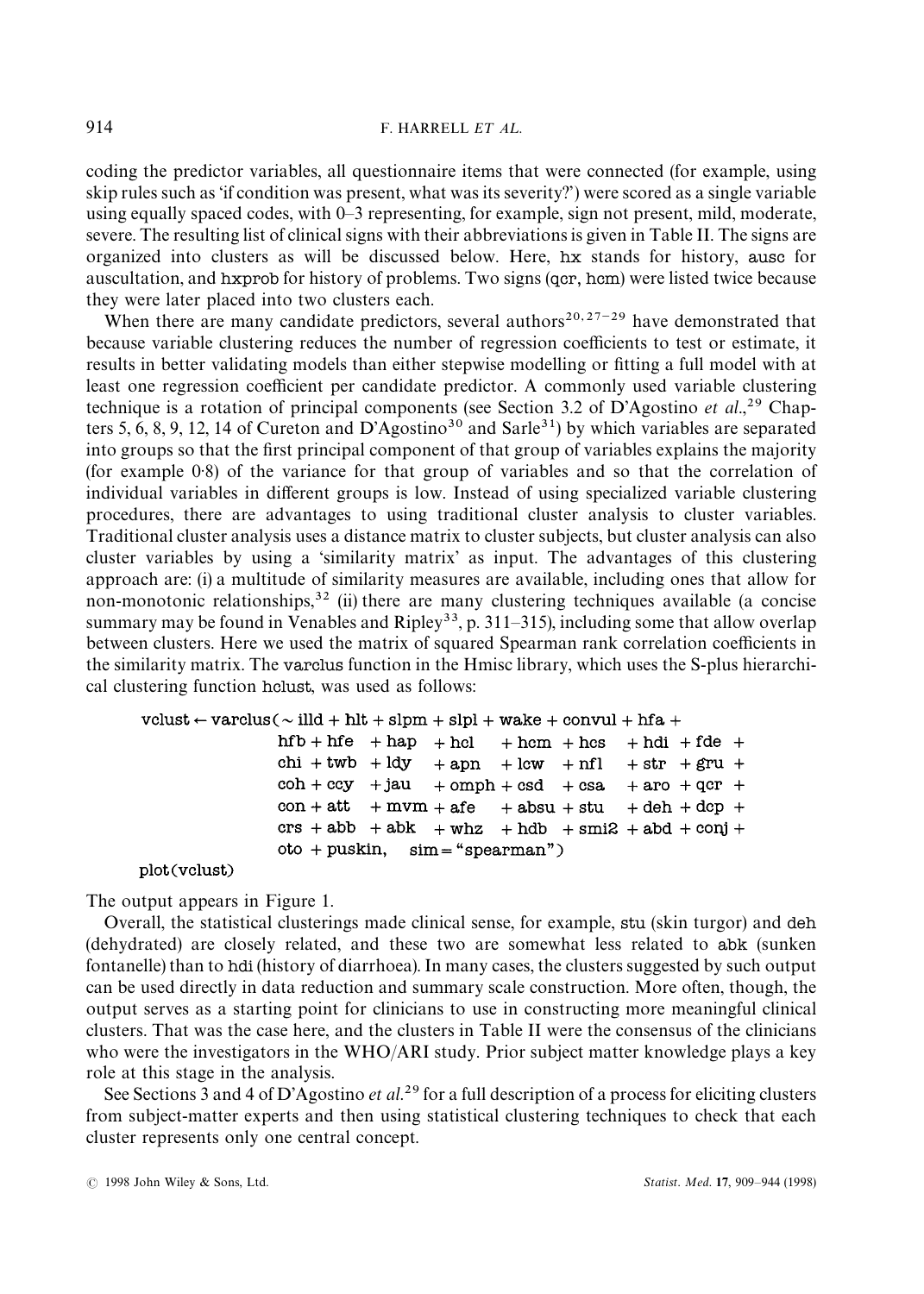| Cluster name | Sign abbreviation | Name of sign                             | Values             |
|--------------|-------------------|------------------------------------------|--------------------|
| bul.conv     | abb               | bulging fontanelle                       | $0 - 1$            |
|              | convul            | hx convulsion                            | $0 - 1$            |
| hydration    | abk               | sunken fontanelle                        | $0 - 1$            |
|              | hdi               | hx diarrhoea                             | $0 - 1$            |
|              | deh               | dehydrated                               | $0 - 2$            |
|              | stu               | skin turgor                              | $0 - 2$            |
|              | dcp               | digital capillary refill                 | $0 - 2$            |
| drowsy       | hcl               | less activity                            | $0 - 1$            |
|              | qcr               | quality of crying                        | $0 - 2$            |
|              | csd               | drowsy state                             | $0 - 2$            |
|              | slpm              | sleeping more                            | $_{\rm 0-1}$       |
|              | wake              | wakes less easy                          | $_{\rm 0-1}$       |
|              | aro               | arousal                                  | $0 - 2$            |
|              | mvm               | amount of movement                       | $0 - 2$            |
| agitated     | hcm               | crying more                              | $0 - 1$            |
|              | slpl              | sleeping less                            | $0 - 1$            |
|              | con               | consolability                            | $0 - 2$            |
|              | csa               | agitated state                           | $0 - 1$            |
| crying       | hcm               | crying more                              | $0 - 1$            |
|              | hcs               | crying less                              | $0 - 1$            |
|              | qcr               | quality of crying                        | $0 - 2$            |
|              | $\text{smi2}$     | smiling ability $\times$ age $> 42$ days | $0 - 2$            |
| reffort      | nfl               | nasal flaring                            | $0 - 3$            |
|              | lcw               | lower chest in-drawing                   | $0 - 3$            |
|              | gru               | grunting                                 | $0 - 2$            |
|              | ccy               | central cyanosis                         | $0 - 1$            |
| stop.breath  | hap               | hx stop breathing                        | $0 - 1$            |
|              | apn               | apnoea                                   | $0 - 1$            |
| ausc         | whz               | wheezing                                 | $0 - 1$            |
|              | coh               | cough heard                              | $0 - 1$            |
|              | crs               | crepitation                              | $0 - 2$            |
| hxprob       | hfb               | fast breathing                           | $0 - 1$            |
|              | hdb               | difficulty breathing                     | $0 - 1$            |
|              | hlt               | mother report respiratory problems       | none, chest, other |
| feeding      | hfa               | hx abnormal feeding                      | $0 - 3$            |
|              | absu              | sucking ability                          | $0 - 2$            |
|              | afe               | drinking ability                         | $0 - 2$            |
| labor        | chi               | previous child died                      | $0 - 1$            |
|              | fde               | fever at delivery                        | $0 - 1$            |
|              | ldy               | days in labour                           | $1 - 9$            |
|              | twb               | water broke                              | $0 - 1$            |
| abdominal    | abd               | abdominal distension                     | $0 - 4$            |
|              | jau               | jaundice                                 | $_{\rm 0-1}$       |
|              | omph              | omphalitis                               | $0 - 1$            |
| fever.ill    | illd<br>hfe       | ge-adjusted number days ill<br>hx fever  | $0 - 1$            |
| pustular     | conj              | conjuctivitis                            | $0 - 1$            |
|              | oto               | otoscopy impression                      | $0 - 2$            |
|              | puskin            | pustular skin rash                       | $0 - 1$            |

Table II. Clinical signs

( 1998 John Wiley & Sons, Ltd. *Statist*. *Med*. 17, 909*—*944 (1998)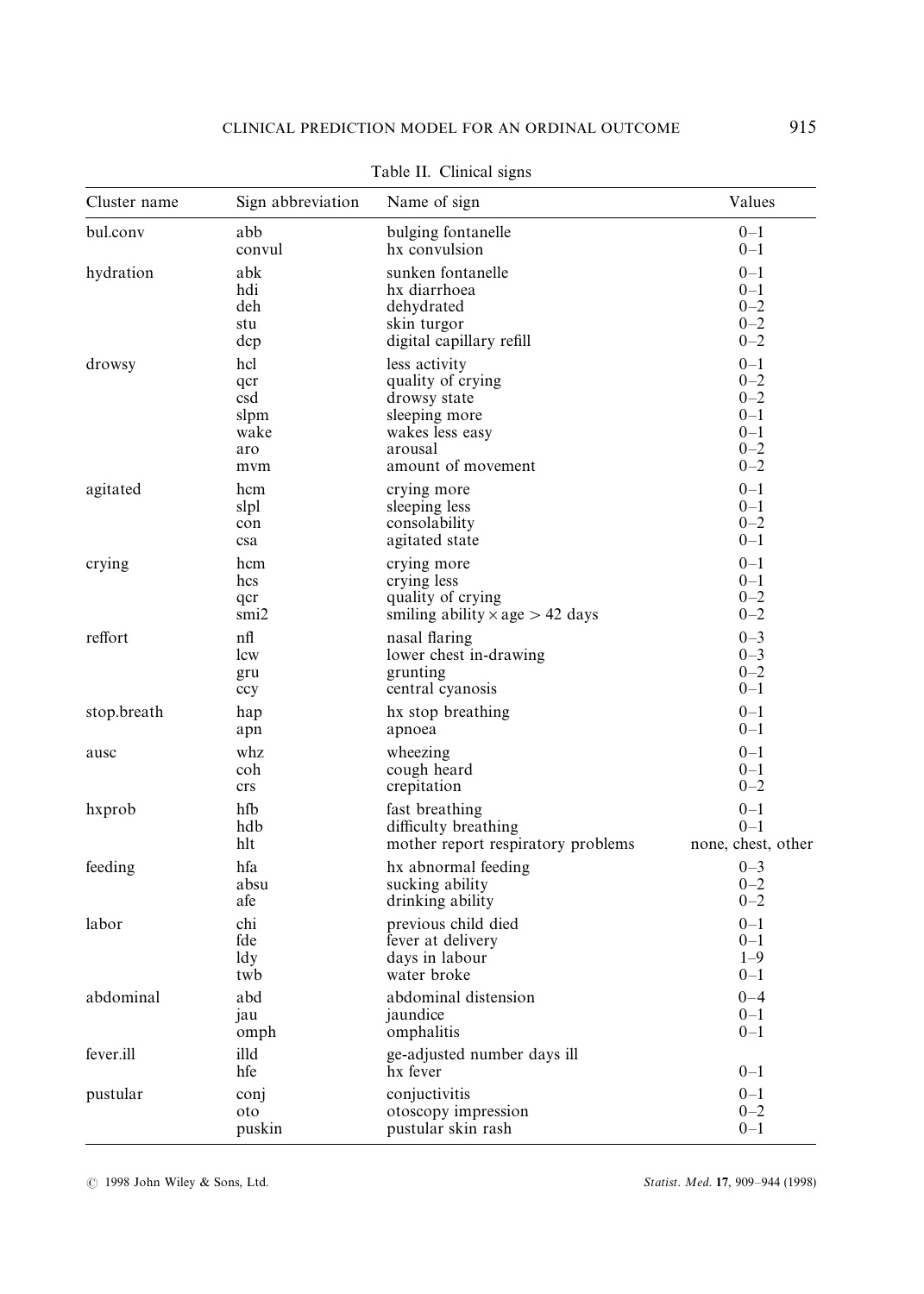

Figure 1. Hierarchical variable clustering using Spearman  $\rho^2$  as a similarity measure for all pairs of variables. Note that because the hlt variable was nominal, it is represented by two dummy variables here

## 5. THE PROPORTIONAL ODDS MODEL AND DEVELOPING CLUSTER SUMMARY SCORES

The clusters listed in Table II were first scored by the first principal component *—* the linear combination of signs (using the codes in Table II) that explains the maximum variance of all signs in a cluster explainable by a single dimension (a single linear combination).<sup>29,34,35</sup> We denote the first principal component by  $PC_1$ . Knowing that the resulting weights may be too complex for clinical use, the primary reasons for analysing the principal components was to see if some of the clusters could be removed from consideration so that the clinicians would not spend time developing scoring rules for them. We decided to 'peak' at  $Y$  to assist in scoring clusters at this point, but to do so in a very structured way that did not involve the examination of a large number of individual coefficients.

We did not actually compute  $PC_1$ s on the raw signs but rather used a psychometric scaling technique similar to that of Kuhfeld<sup>36</sup> which is implemented in the S-plus transcan function. Here, for any cluster which contains a sign with more than two levels, the levels are automatically re-scored so as to increase the variance explained by the  $PC_1$ . This could be called a non-linear principal components analysis.

To judge any cluster scoring scheme, we had to pick a tentative outcome model. For this purpose we chose the most commonly used ordinal logistic model, which was described in Walker and Duncan<sup>1</sup> and later called the *proportional odds* (*PO*) *model* by McCullagh.<sup>14</sup> The PO model is stated as follows:

$$
\Pr[Y \ge j | X] = \frac{1}{1 + \exp[-(\alpha_j + X\beta)]}
$$
(1)

where there is an implicit assumption that the regression coefficients  $(\beta)$  are independent of *j*, the cut-off level for ½. Note that the PO model makes no assumption whatever about the magnitude of spacings between levels of Y. By using the 14  $PC_1$ s corresponding to the 14 clusters, the fitted PO model had a likelihood ratio (LR)  $\chi^2$  of 1155 with 14 d.f., and the predictive discrimination of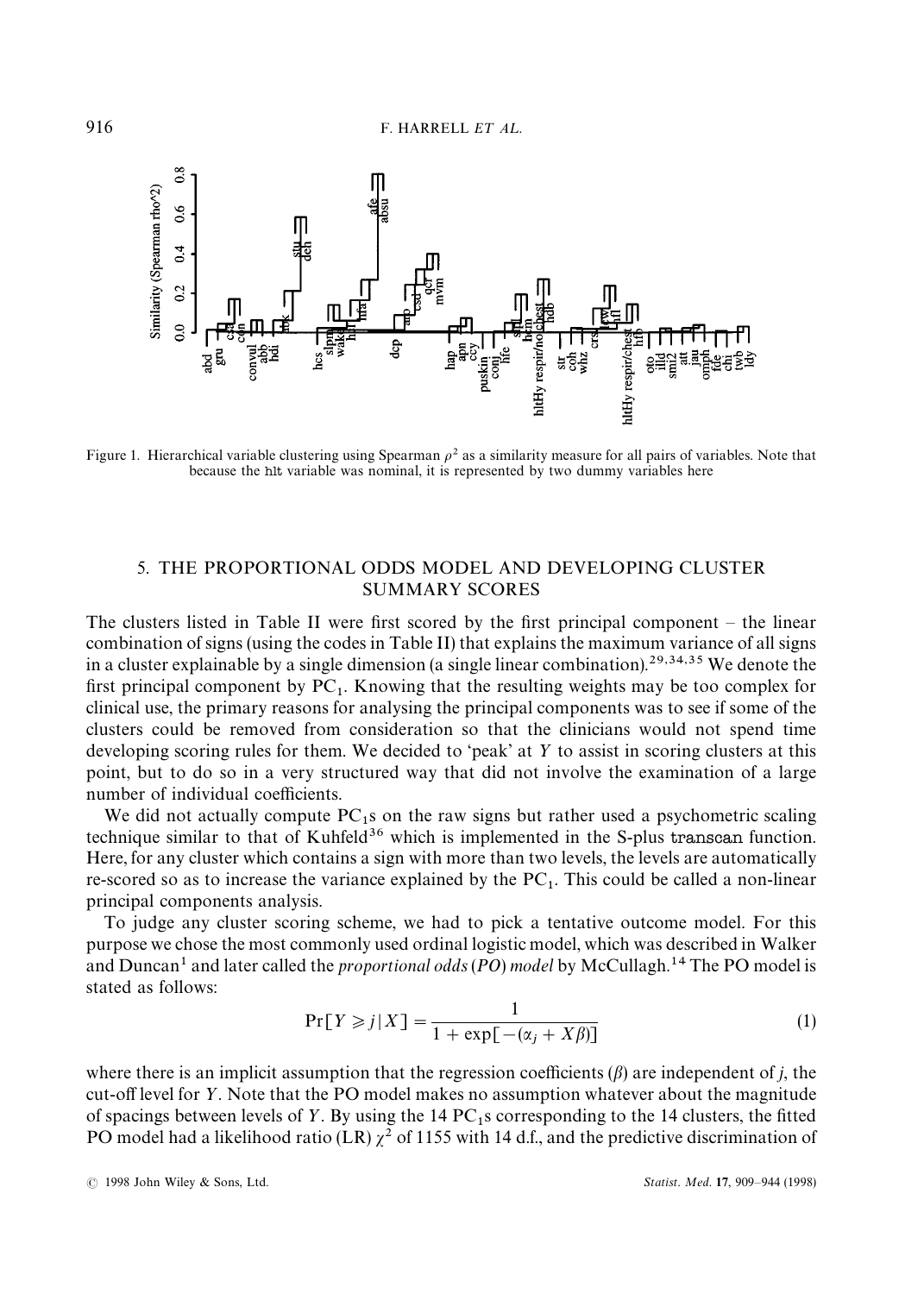| Cluster   | Combined/ranked signs in order of severity                                   | Weights           |
|-----------|------------------------------------------------------------------------------|-------------------|
| bul.conv  | $abb\cup convul$                                                             | $0 - 1$           |
| drowsy    | hcl, $qcr > 0$ , csd $> 0$ $\cup$ slpm $\cup$ wake, aro $> 0$ , mvm $> 0$    | $0 - 5$           |
| agitated  | hcm, slpl, con = 1, csa, con = 2                                             | 0, 1, 2, 7, 8, 10 |
| refort    | $nfl > 0$ , lcw $> 1$ , gru = 1, gru = 2, ccy                                | $0 - 5$           |
| ausc      | whz, coh, $\text{crs} > 0$                                                   | $0 - 3$           |
| feeding   | hfa = 1, hfa = 2, hfa = 3, absu = $1 \cup afe = 1$ , absu = $2 \cup afe = 2$ | $0 - 5$           |
| abdominal | jau $\cup$ abd $> 0$ $\cup$ omph                                             | $0 - 1$           |

Table III. Clinician combinations, rankings and scorings of signs

the clusters was quantified by a Somers'  $D_{xy}$  rank correlation between  $X\hat{\beta}$  and  $Y$  of 0.596.\* The following clusters were not statistically important predictors and we assumed that the lack of importance of the PC<sub>1</sub>s in predicting Y (adjusted for the other PC<sub>1</sub>s) justified a conclusion that no sign within that cluster was clinically important in predicting  $Y:$  hydration, hxprob, pustular, crying, fever.ill, stop.breath, labor. This list was identified using a backward step-down procedure on the full model. The total Wald  $\chi^2$  for these 7 PC<sub>1</sub>s was 22-4 ( $P = 0.002$ ). The reduced model had LR  $\chi^2 = 1133$  with 7 d.f.,  $D_{xy} = 0.591$ . The bootstrap validation in Section 13 penalized for fitting the 7 predictors.

During a meeting of the study group, the clinicians were asked to rank the clinical severity of signs within each potentially important cluster. During this step, the clinicians also ranked severity levels of some of the component signs, and some cluster scores were simplified, especially when the signs within a cluster occurred infrequently. The clinicians also assessed whether the severity points or weights should be equally spaced, assigning unequally spaced weights for one cluster (agitated). The resulting rankings and sign combinations are shown in Table III. The signs or sign combinations separated by a comma are treated as separate categories, whereas some signs were unioned ('or'-ed) when the clinicians deemed them equally important. As an example, if an additive cluster score was to be used for drowsy, the scorings would be  $0 =$  none present,  $1 = \text{hcl},$   $2 = \text{qcr} > 0$ ,  $3 = \text{csd} > 0$  or slpm or wake,  $4 = \text{aro} > 0$ ,  $5 = \text{mvm} > 0$  and the scores would be added.

This table reflects some data reduction already (unioning some signs and selection of levels of ordinal signs) but more reduction is needed. Even after signs are ranked within a cluster, there are various ways of assigning the cluster scores. We investigated six methods. We started with the purely statistical approach of using  $PC_1$  to summarize each cluster. Second, all sign combinations within a cluster were unioned to represent  $0-1$  cluster score. Third, only sign combinations thought by the clinicians to be severe were unioned, resulting in drowsy= $a$ ro $>0$  or mvm $>0$ , agitated=csa or con=2, reffort=lcw>1 or gru>0 or ccy, ausc=crs>0, and feeding=absu>0 or afe'0. For clusters that are not scored 0*—*1 in Table III, the fourth summarization method was a hierarchical one which used the weight of the worst applicable category as the cluster score. For example, if  $aro = 1$  but mvm=0, drowsy would be scored as 4. The fifth method counted the number of positive signs in the cluster. The sixth method summed the weights of all signs or sign

<sup>&</sup>lt;sup>\*</sup> See reference 20 for details;  $D_{xy} = 2(c - \frac{1}{2})$  where *c* is the probability of concordance between pairs of  $X\hat{\beta}$  and  $Y$  values, which is a generalization of a receiver operating characteristic curve area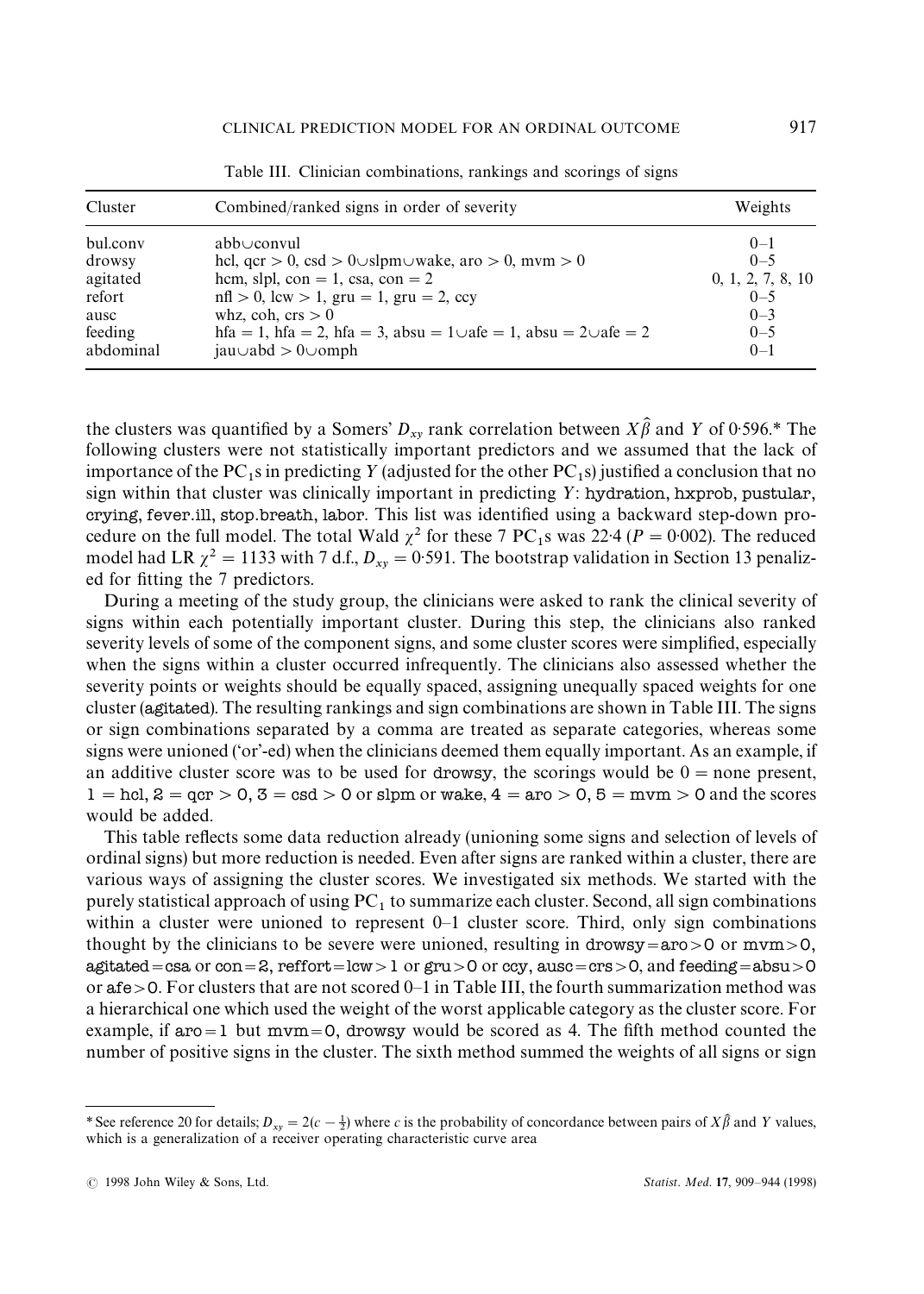| Scoring method                    | LR $\chi^2$ | d.f. | AIC  |
|-----------------------------------|-------------|------|------|
| $PC_1$ of each cluster            | 1133        |      | 1119 |
| Union of all signs                | 1045        |      | 1031 |
| Union of higher categories        | 1123        |      | 1109 |
| Hierarchical (worst sign)         | 1194        |      | 1180 |
| Additive, equal weights           | 1155        |      | 1141 |
| Additive using clinician weights  | 1183        |      | 1169 |
| Hierarchical, data-driven weights | 1227        | 25   | 1177 |

Table IV. Predictive information of various cluster scoring strategies

combinations present. Finally, the worst sign combination present was again used as in the second method, but the points assigned to the category were data driven ones obtained by using extra dummy variables. This provides an assessment of the adequacy of the clinician-specified weights. By comparing rows 4 and 7 in Table IV we see that response data-driven sign weights have a slightly worse Akaike information criterion (AIC) or LR  $\chi^2 - 2 \times d.f$ . (which penalizes the model for complexity<sup>37</sup>), indicating that the number of extra  $\beta$  parameters estimated was not justified by the improvement in  $\chi^2$ . The hierarchical method, using the clinicians' weights, performed quite well. The only cluster with inadequate clinician weights was ausc *—* see following. The PC<sub>1</sub> method, without any guidance, performed well, as in Harrell *et al.*<sup>19</sup> The only reasons not to use it are that it requires a coefficient for every sign in the cluster and coefficients are not translatable into simple scores such as  $0, 1, \ldots$ .

Representation of clusters by a simple union of selected signs or of all signs is inadequate, but otherwise the choice of methods is not very important in terms of explaining variation in ½. We chose the fourth method, a hierarchical severity point assignment (using weights which were prespecified by the clinicians), for its ease of use and of handling missing component variables (in most cases) and potential for speeding up the clinical exam (examining to detect more important signs first). Because of what was learned regarding the relationship between ausc and ½, we modified the ausc cluster score by redefining it as  $a \text{u} s = \text{c} \text{r} s > 0$  (crepitations present). Note that neither the 'tweaking' of ausc nor the examination of the seven scoring methods displayed in Table IV will be taken into account in the model validation.

One attractive alternative approach that we did not try was the battery reduction strategy described in Chapter 12 of Cureton and D'Agostino<sup>30</sup> in which one finds a subset of the variables in each cluster whose  $PC_1$  adequately represents the whole cluster's  $PC_1$ .

## 6. ASSESSING ORDINALITY OF ½ FOR EACH *X*, AND UNADJUSTED CHECKING OF PO AND CR ASSUMPTIONS

A basic assumption of all commonly used ordinal regression models is that the response variable behaves in an ordinal fashion with respect to each predictor. Assuming that a predictor *X* is linearly related to the log odds of some appropriate event, a simple way to check for ordinality is to plot the mean of *X* stratified by levels of *Y* (denote these by  $\hat{E}(X|Y=y)$ ). These means should be in a consistent order. If for many of the *X*s, two adjacent categories of ½ do not distinguish the means, that is evidence that those levels of ½ should be pooled.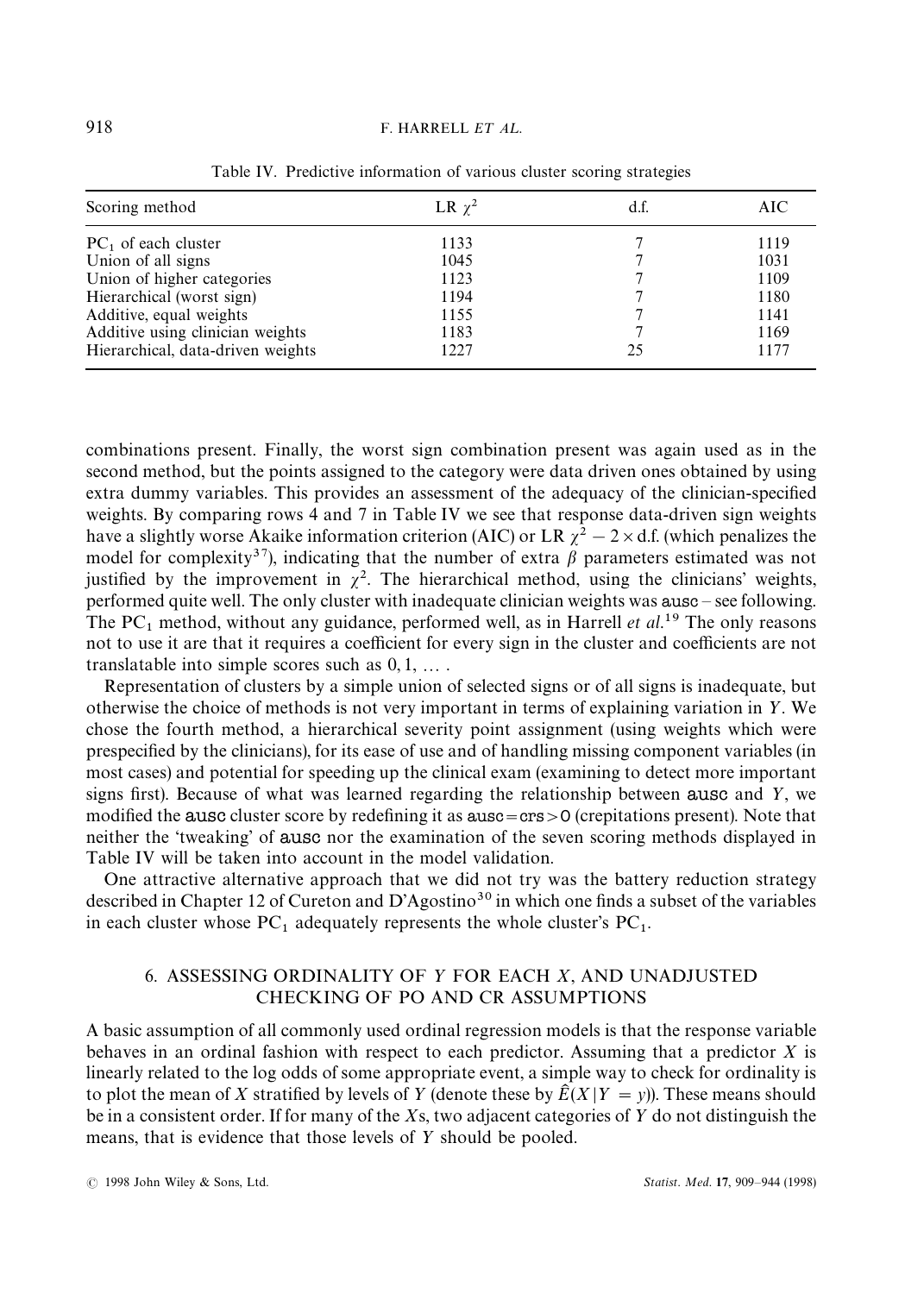One can also estimate the mean or expected value of  $X|Y = i$  given that the ordinal model assumption hold. This is a useful tool for examining those assumptions, at least in an unadjusted fashion. For simplicity, assume that *X* is discrete, and let  $P_{jx} = Pr(Y = j | X = x, \text{ model})$  be the probability that  $Y = j$  given  $X = x$  that is dictated from the model being fitted, with *X* being the only predictor in the model. Then

$$
Pr(X = x | X = j, \text{ model}) = Pr(Y = j | X = x, \text{ model}) Pr(X = x) / Pr(Y = j)
$$
  

$$
E(X | Y = j, \text{ model}) = \sum_{x} x P_{jx} Pr(X = x) / Pr(Y = j)
$$
 (2)

and the expectation can be estimated by

$$
\hat{E}(X|Y=j, \text{model}) = \sum_{x} x \hat{P}_{jx} f_x / g_j \tag{3}
$$

where  $\hat{P}_{jx}$  denotes the estimate of  $P_{jx}$  from the fitted 1-predictor model<sup>\*</sup>,  $f_x$  is the frequency of  $X = x$  in the sample of size *n*, and  $g_i$  is the frequency of  $\overline{Y} = j$  in the sample. This estimate can be computed conveniently without grouping the data by *X*. For *n* subjects let the *n* values of *X* be  $x_1, x_2, \ldots, x_n$ . Then

$$
\hat{E}(X|Y=j) = \sum_{i=1}^{n} x_i \hat{P}_{jx_i}/g_j.
$$
\n(4)

Figure 2 was produced by the S-plus function plot.xmean.ordinaly in the Design library, which plots simple Y-stratified means overlaid with  $\hat{E}(X|Y=i)$ , model), with *j* on the *x*-axis. Here we expect strongly non-linear effects for temp, rr and hrat, so for those predictors we plot the mean absolute differences from suitable 'normal' values as an approximate solution:<br>par(mfrow= $c(3,4)$ ) #3 × 4 matrix of plots

$$
par(mfrow = c(3,4)) \# 3 \times 4 \text{ matrix of plots}
$$
\n
$$
plot.xmean.ordinaly(Y \sim age + abs(temp-37) + abs(rr-60) + abs(hrat-125) +
$$
\n
$$
waz + bul.comv + dropsy + agitated + reffort +
$$
\n
$$
ause + feeding + abdominal, cr = T)
$$

The plot is shown in Figure 2. Y does not seem to operate in an ordinal fashion with respect to age,  $|\text{rr-60}|$  or ausc. For the other variables, ordinality holds, and PO holds reasonably well except for bul.conv, drowsy and abdominal. For heart rate, the PO assumption appears to be satisfied perfectly. CR model assumptions appear to be no less tenuous than PO assumptions, at least when fitting one variable at a time.

There is a relationship between score residuals defined later in equation (6) and a slightly different comparison between stratified means of *X* and expected values under the model. Suppose that simple means and expected values were computed under the condition that  $Y \geq j$ instead of the condition  $Y = j$ . Then  $\hat{E}(X|Y \geq j) - \hat{E}(X|Y \geq j$ , model) is proportional to the mean of the score residuals for the PO model.

#### 7. A TENTATIVE FULL PROPORTIONAL ODDS MODEL

Using summary cluster scores that were developed in Section 5, the original list of 14 clusters with 47 signs was reduced to 7 predictors as listed in Table III: two unions of signs (bul.conv,

*<sup>\*</sup>*For inner values of ½ in the PO models, these probabilities are differences between terms given by equation (1)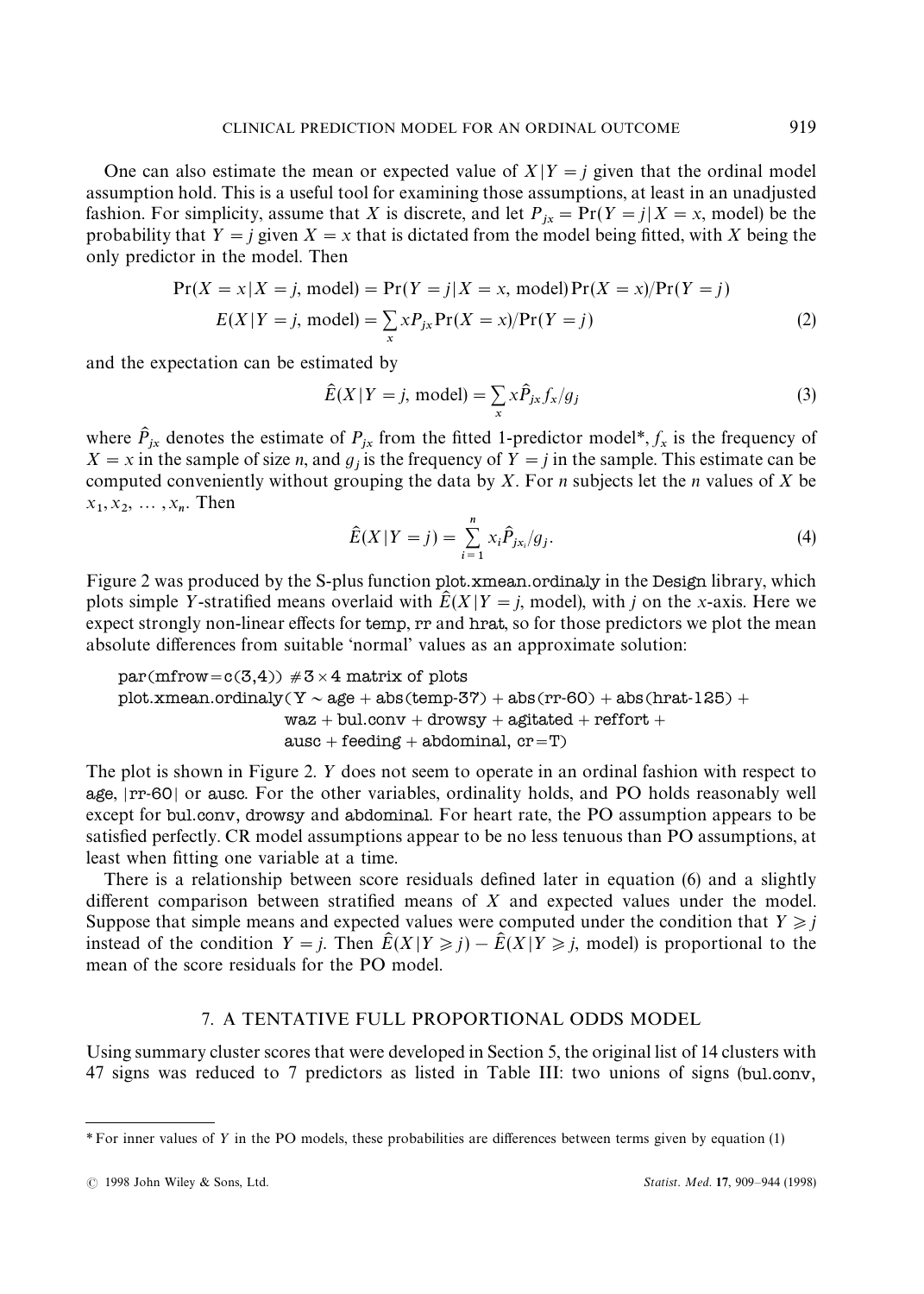

Figure 2. Examination of the ordinality of ½ for each predictor by assessing if differing ½ distinguish the mean *X* and if the the trend is monotonic. Solid lines connect the simple stratified means, and dashed lines connect the estimated expected value of  $X|Y = j$  given that PO holds. Estimated expected values from the CR model are marked with c's

abdominal); one single sign (ausc), and four 'worst category' point assignments (drowsy, agitated, reffort, feeding). Seven clusters were dropped because of weak associations with ½*\**. Such a limited use of variable selection avoids most of the severe problems inherent with that technique such as the lack of replication of the list of 'significant' variables if one sampled repeatedly from the same population.20

At this point in model development we added to the model age and vital signs: temp (temperature); rr (respiratory rate); hrat (heart rate); and waz, weight-for-age *Z*-score. Since age was expected to modify the interpretation of temp, rr and hrat, and interactions between continuous variables would be difficult to use in the field, we categorized age into three intervals: 0–6 days ( $n = 302$ ); 7–59 days ( $n = 3042$ ); and 60–90 days ( $n = 1208$ ).<sup>†</sup> This was done with the S-plus cut2 function from the Hmisc library in statlib:

ageg  $\leftarrow$  cut2(age, c(7,60))

*<sup>\*</sup>*These clusters were reinstated as candidate predictors in the final model validation, to penalize for having tested them for association with ½

 $\dagger$  These age intervals were also found to adequately capture more of the interaction effects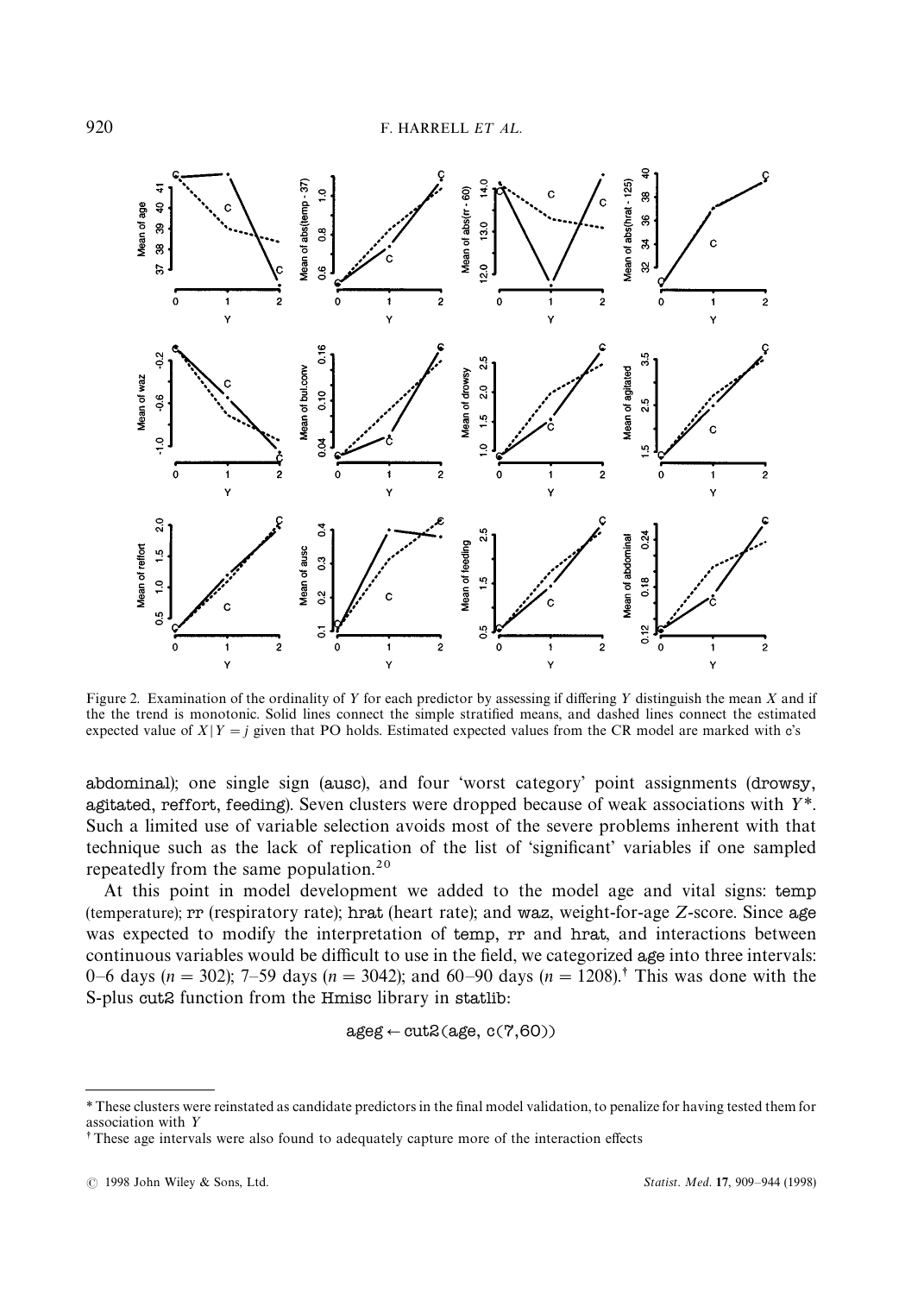The new variables temp, rr, hrat, waz were missing in, respectively,  $n = 13, 11, 147$  and 20 infants. Because the three vital sign variables are somewhat correlated with each other, customized imputation models were developed to impute all the missing values without assuming linearity or even monotonicity of any of the regressions. The S-plus transcan and impute functions from Hmisc were used to impute vital signs as follows:

```
vsign.trans \leftarrow transcan(\sim temp + hrat + rr, imputed = T)temp \leftarrow impute(vsign.transpose, temp)hrat \leftarrow impute(vsign.transpose, hrat)rr \leftarrow impute(vsign.trans, rr)
```
After transcan estimated optimal restricted cubic spline transformations, temp could be predicted with adjusted  $R^2 = 0.17$  from hrat and rr, hrat could be predicted with adjusted  $R^2 = 0.14$  from temp and rr, and rr could be predicted with adjusted  $R^2$  of only 0.06. The first two  $R^2$ , while not large, mean that customized imputations are more efficient than imputing with constants. Imputations on rr were closer to the median rr of 48/minute as compared with the other two vital signs whose imputed values have more variation. In a similar manner, waz was imputed using age, birth weight, head circumference, body length, and prematurity (adjusted  $R<sup>2</sup>$ for predicting waz from the others was 0.74).

The continuous predictors temp, hrat, rr were not assumed to linearly relate to the log odds that  $Y \ge j$ . Flexible piecewise cubic polynomials (restricted cubic spline functions<sup>38-41</sup> with 5 knots or join points for temp, rr and 4 knots for hrat,waz*\**) were used to model the effects of these variables, using the rcs function with the binary and PO logistic regression function lrm in the Design library:

 $fl \leftarrow \text{lrm}(Y \sim \text{ageg} * (\text{rcs}(\text{temp}, 5) + \text{rcs}(\text{rr}, 5) + \text{rcs}(\text{hrat}, 4)) + \text{rcs}(\text{waz}, 4) +$ bul.conv + drowsy + agitated + reffort + ausc + feeding + abdominal,  $x = T$ ,  $y = T$ )  $\# x = T$ ,  $y = T$  used by resid( ) below

Here the asterisk in the formula indicates that main effects and interactions are to be fitted. This model has LR  $\gamma^2$  of 1393 with 45 d.f. and  $D_{xy} = 0.653$ . Wald tests of non-linearity and interaction are obtained using the statement anova $(f1)$ , whose output is shown in Table V.<sup>†</sup>

The bottom four lines of the table are the most important. First, there is strong evidence that some associations with  $Y$  exist (45 d.f. test) and very strong evidence of non-linearity in one of the vital signs or in waz (26 d.f. test). There is moderately strong evidence for an interaction effect somewhere in the model (22 d.f. test). The anova output does not contain Wald  $\chi^2$  statistics for main effects alone as these are meaningless; main effect parameters are pooled with interaction ('higher order') parameters to yield meaningful overall tests for predictors. We see that the grouped age variable ageg is predictive of  $Y$ , but mainly as an effect modifier for  $rr$ , temp is extremely non-linear and rr is moderately so. hrat, a difficult variable to measure reliably in young infants, is perhaps not important enough ( $\chi^2 = 19.0$ , 9 d.f.) to keep in the final model.

( 1998 John Wiley & Sons, Ltd. *Statist*. *Med*. 17, 909*—*944 (1998)

*<sup>\*</sup>*Four knots were used for hrat because it was thought to be less important *a priori*, and fewer were used for waz because it was thought to operate almost linearly

It was thought to operate almost infearly<br>Actually, the statement which produced this output is latex(anova(f1)), which typeset the output using the L<sup>A</sup>T<sub>E</sub>X document processing language<sup>4</sup>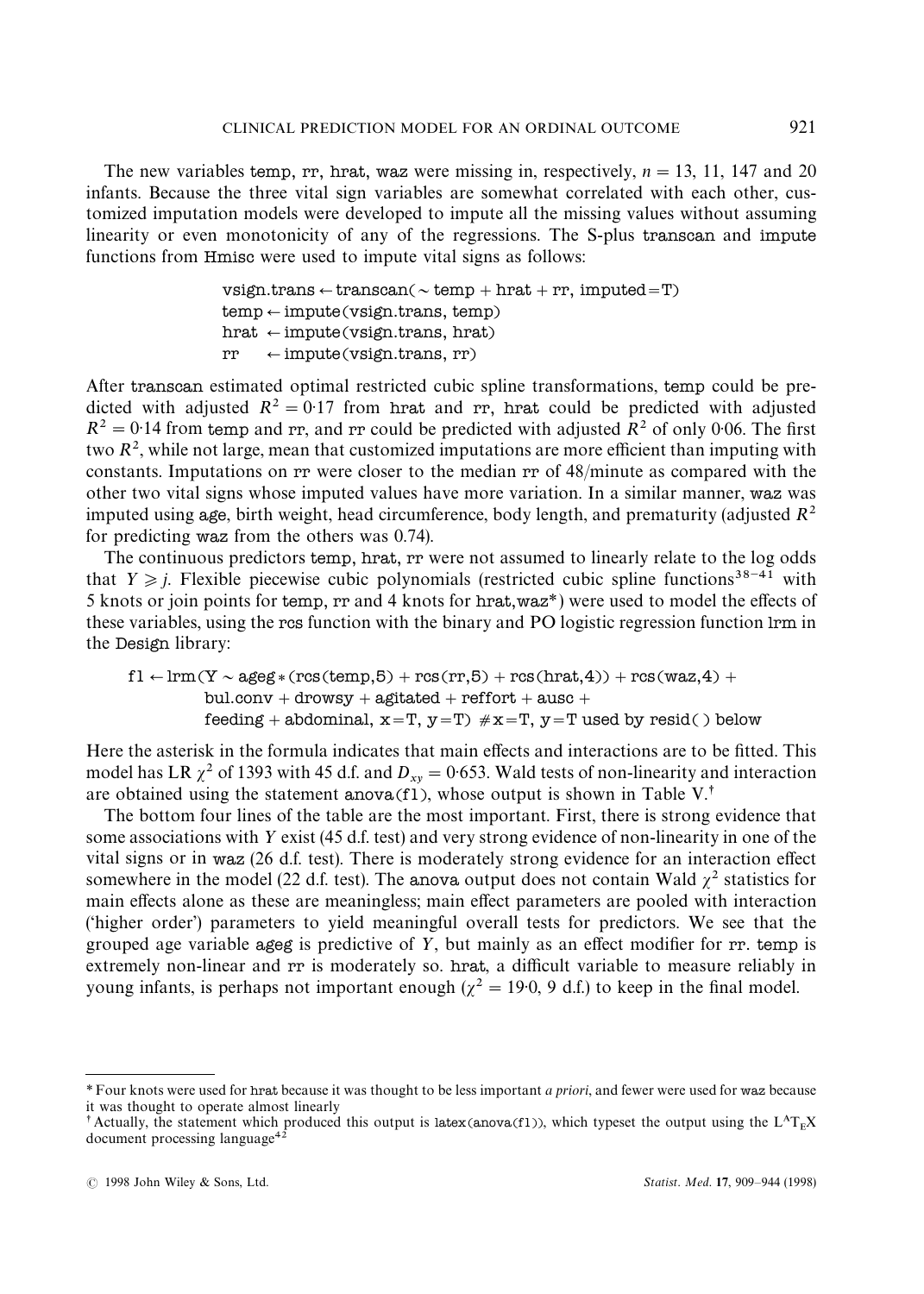|                                                    | LR $\chi^2$ | d.f. | $\mathbf{P}$ |
|----------------------------------------------------|-------------|------|--------------|
| $ageg (factor + higher order factors)$             | 41.49       | 24   | 0.0147       |
| All interactions                                   | 40.48       | 22   | 0.0095       |
| $temp$ (factor + higher order factors)             | 37.08       | 12   | 0.0002       |
| All interactions                                   | 6.77        | 8    | 0.5617       |
| Non-linear (factor $+$ higher order factors)       | 31.08       | 9    | 0.0003       |
| $rr$ (factor + higher order factors)               | 81.16       | 12   | < 0.0001     |
| All interactions                                   | 27.37       | 8    | 0.0006       |
| Non-linear ( $factor + higher order factors$ )     | 27.36       | 9    | 0.0012       |
| hrat (factor $+$ higher order factors)             | 19.00       | 9    | 0.0252       |
| All interactions                                   | 8.83        | 6    | 0.1836       |
| Non-linear (factor $+$ higher order factors)       | 7.35        | 6    | 0.2901       |
| waz                                                | 35.82       | 3    | < 0.0001     |
| Non-linear                                         | 13.21       | 2    | 0.0014       |
| bul.conv                                           | 12.16       | 1    | 0.0005       |
| drowsy                                             | 17.79       | 1    | < 0.0001     |
| agitated                                           | 8.25        | 1    | 0.0041       |
| reffort                                            | 63.39       | 1    | < 0.0001     |
| ausc                                               | 105.82      | 1    | < 0.0001     |
| feeding                                            | 30.38       | 1    | < 0.0001     |
| abdominal                                          | 0.74        | 1    | 0.3895       |
| $ageg \times temp (factor + higher order factors)$ | 6.77        | 8    | 0.5617       |
| Non-linear                                         | 6.40        | 6    | 0.3801       |
| Non-linear interaction: $f(A, B)$ versus AB        | 6.40        | 6    | 0.3801       |
| $ageg \times rr$ (factor + higher order factors)   | 27.37       | 8    | 0.0006       |
| Non-linear                                         | 14.85       | 6    | 0.0214       |
| Non-linear interaction: $f(A, B)$ versus AB        | 14.85       | 6    | 0.0214       |
| $ageg \times hrat$ (factor + higher order factors) | 8.83        | 6    | 0.1836       |
| Non-linear                                         | 2.42        | 4    | 0.6587       |
| Non-linear interaction: $f(A, B)$ versus AB        | 2.42        | 4    | 0.6587       |
| <b>Total non-linear</b>                            | 78.20       | 26   | < 0.0001     |
| <b>Total interaction</b>                           | 40.48       | 22   | 0.0095       |
| $Total non-linear + interaction$                   | 96.31       | 32   | < 0.0001     |
| <b>Total</b>                                       | 1073.78     | 45   | < 0.0001     |

Table V. Wald statistics for  $Y$  in the proportional odds model

The clinicians did not presuppose that any of the clinical signs had special importance in combination with other signs or with vital signs. Therefore interactions involving the clinical signs, which would have been great in number, were not examined.

## 8. RESIDUALS FOR CHECKING THE PROPORTIONAL ODDS ASSUMPTION

Peterson and Harrell<sup>15</sup> developed score and likelihood ratio tests for testing the PO assumption. The score test is used in the SAS LOGISTIC procedure,<sup>43</sup> but it yields *P*-values that are far too small in many cases.15 Other techniques, especially graphical ones, are needed for verifying PO. Schoenfeld residuals<sup>44</sup> are very effective<sup>45</sup> in checking the proportional hazards assumption in the Cox46 survival model. For the PO model one could analogously compute each subject's contribution to the first derivative of the log-likelihood function with respect to  $\beta_m$ , average them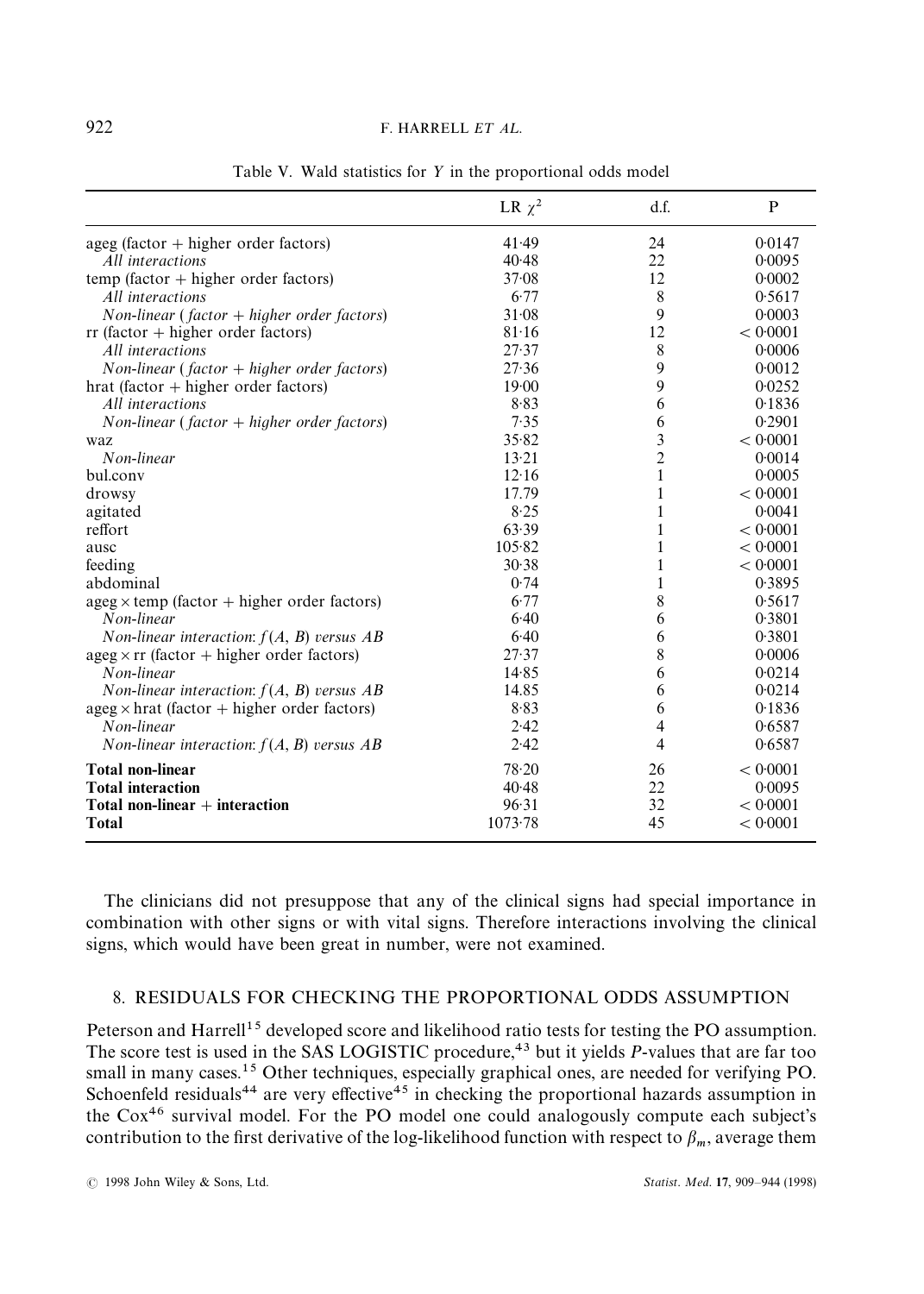

Figure 3. Binary logistic model score residuals for binary events derived from two cut-offs of the ordinal response ½. Note that the mean residuals, marked with closed circles, correspond closely with differences between solid and dashed lines at  $Y = 1$ , 2 in Figure 2. Bars are 0.95 confidence limits. Score residual assessments for spline-expanded variables such as rr would have required one plot per d.f.

separately by levels of ½, and examine trends in the residual plots. A few examples have shown that such plots are usually hard to interpret. Easily interpreted score residual plots for the PO model can be constructed however by using the fitted PO model to predict a series of binary events  $Y \ge j, j = 1, 2, ..., k$ , using the corresponding predicted probabilities

$$
\hat{P}_{ij} = \frac{1}{1 + \exp[-(\hat{\alpha}_j + X_i\hat{\beta})]}
$$
\n<sup>(5)</sup>

where  $X_i$  stands for a vector of predictors for subject  $i$ . Then, after forming an indicator variable for the event currently being predicted ( $[Y_i \geq j]$ ), one computes the score (first derivative) components  $U_{im}$  from an ordinary binary logistic model:

$$
U_{im} = X_{im}([\![Y_i \geq j]\!]-\widehat{P}_{ij})\tag{6}
$$

for the subject *i* and predictor *m*. Then, for each column of U, plot the mean  $\overline{U}_m$  and confidence limits, with  $Y$  (that is,  $j$ ) on the *x*-axis. For each predictor the trend against  $j$  should be flat if PO holds.*\**

For the tentative PO model, score residuals for four of the variables were plotted using

$$
\begin{array}{l} \texttt{par}(\texttt{m} \texttt{fow} \texttt{=} \texttt{c}(\texttt{2}, \texttt{2})) \\ \texttt{resid}(\texttt{f1}, \text{'score}.\texttt{binary'}, \texttt{pl} \texttt{=} \texttt{T}, \texttt{which} \texttt{=} \texttt{c}(17, 18, 20, 21)) \end{array}
$$

The result is shown in Figure 3. We see strong evidence of non-PO for ausc and moderate evidence for drowsy and bul.conv, in agreement with Figure 2.

<sup>&</sup>lt;sup>\*</sup> If  $\hat{\beta}$  were derived from separate binary fits, all  $\overline{U}_{m} \equiv 0$ 

<sup>(</sup> 1998 John Wiley & Sons, Ltd. *Statist*. *Med*. 17, 909*—*944 (1998)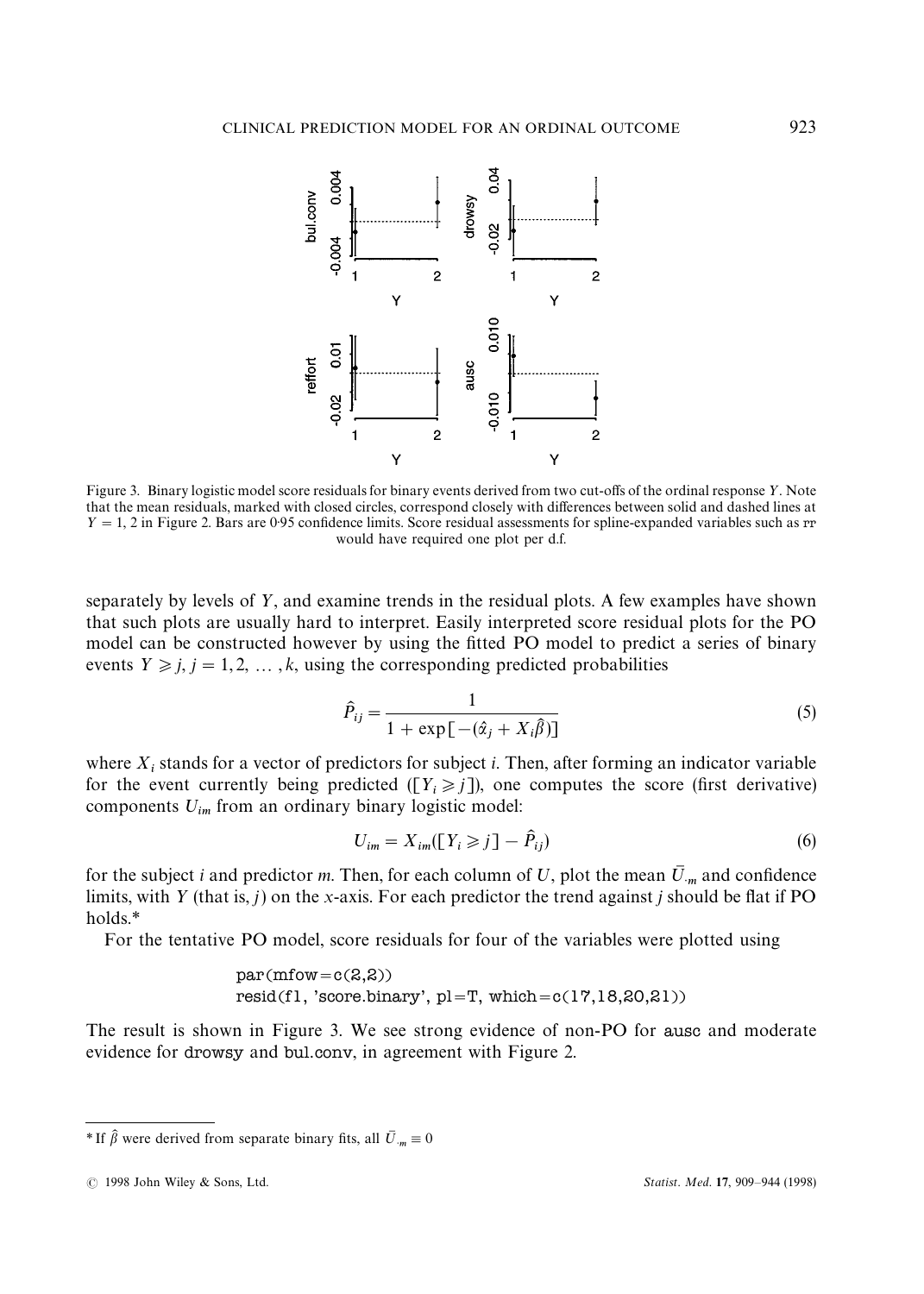924 F. HARRELL *ET AL*.

In binary logistic regression, *partial residuals* are very useful because after the analyst fits linear effects for all predictors, computes partial residuals, and smooths the relationship between each predictor and its partial residuals, the resulting trend is an estimate of the true relationship between each predictor and the log odds. The partial residual is defined as follows, for the *i*th subject and *m*th predictor variable:<sup>47,48</sup>

$$
r_{im} = \hat{\beta}_m X_{im} + \frac{Y_i - \hat{P}_i}{\hat{P}_i (1 - \hat{P}_i)}
$$
(7)

where

$$
\hat{P}_i = \frac{1}{1 + \exp[-(\hat{\alpha} + X_i\hat{\beta})]}.
$$
\n(8)

A smoothed plot (for example, using the moving linear regression algorithm in lowess<sup>49</sup>) of  $X_{im}$  versus  $r_{im}$  provides a non-parametric estimate of how  $X_m$  relates to the log relative odds that  $Y = 1 \, | X_m.$ 

For ordinal ½, we just need to compute binary model partial residuals for all cut-offs *j*:

$$
r_{im} = \hat{\beta}_m X_{im} + \frac{\left[Y_i \ge j\right] - \hat{P}_{ij}}{\hat{P}_{ij}(1 - \hat{P}_{ij})}
$$
(9)

then to make a plot for each *m* showing smoothed partial residual curves for all *j*, looking for similar shapes and slopes for a given predictor for all *j*. Each curve provides an estimate of how  $X_m$  relates to the relative log odds that  $Y \ge j$ . Since partial residuals allow examination of predictor transformation (linearity) while simultaneously allowing examination of PO (parallelism), partial residual plots are generally preferred over score residual plots for ordinal models.

In Figure 4, smoothed partial residual plots were obtained for all predictors, after first fitting a simple model in which every predictor was assumed to operate linearly. Interactions were temporarily ignored and age was used as a continuous variable:

```
f2 \leftarrow \text{lrm}(Y \sim a2e + \text{temp} + \text{rr} + \text{hrat} + \text{waz} +bul.conv + drowsy + agitated + reffort + ausc +
            feeding + abdominal, x = T, y = T)
par(mfrow=c(3,4))
```

$$
resid(f2, `partial', p1=T) \quad \# \ pl = T: plot
$$

The degree of non-parallelism generally agreed with the degree of non-flatness in Figure 3 and with the other score residual plots which were not shown. The partial residuals show that temp is highly non-linear and that it is much more useful in predicting  $Y = 2$ . For the cluster scores, the linearity assumption appears reasonable, except possibly for drowsy. Other non-linear effects will be taken into account using splines as before (except for age, which will be categorized).

A model can have significant lack of fit with respect to some of the predictors and still yield quite accurate predictions. To see if the case for this PO model, we computed predicted probabilities of  $Y = 2$  for all infants from the model and compared these with predictions from a binary logistic model derived specifically to predict  $Pr(Y = 2)$  (that is, a model with no assumptions connecting different levels of ½). The mean absolute difference in predicted probabilities between the two models is only 0.02, but the 0.90 quantile of that difference is 0.059. For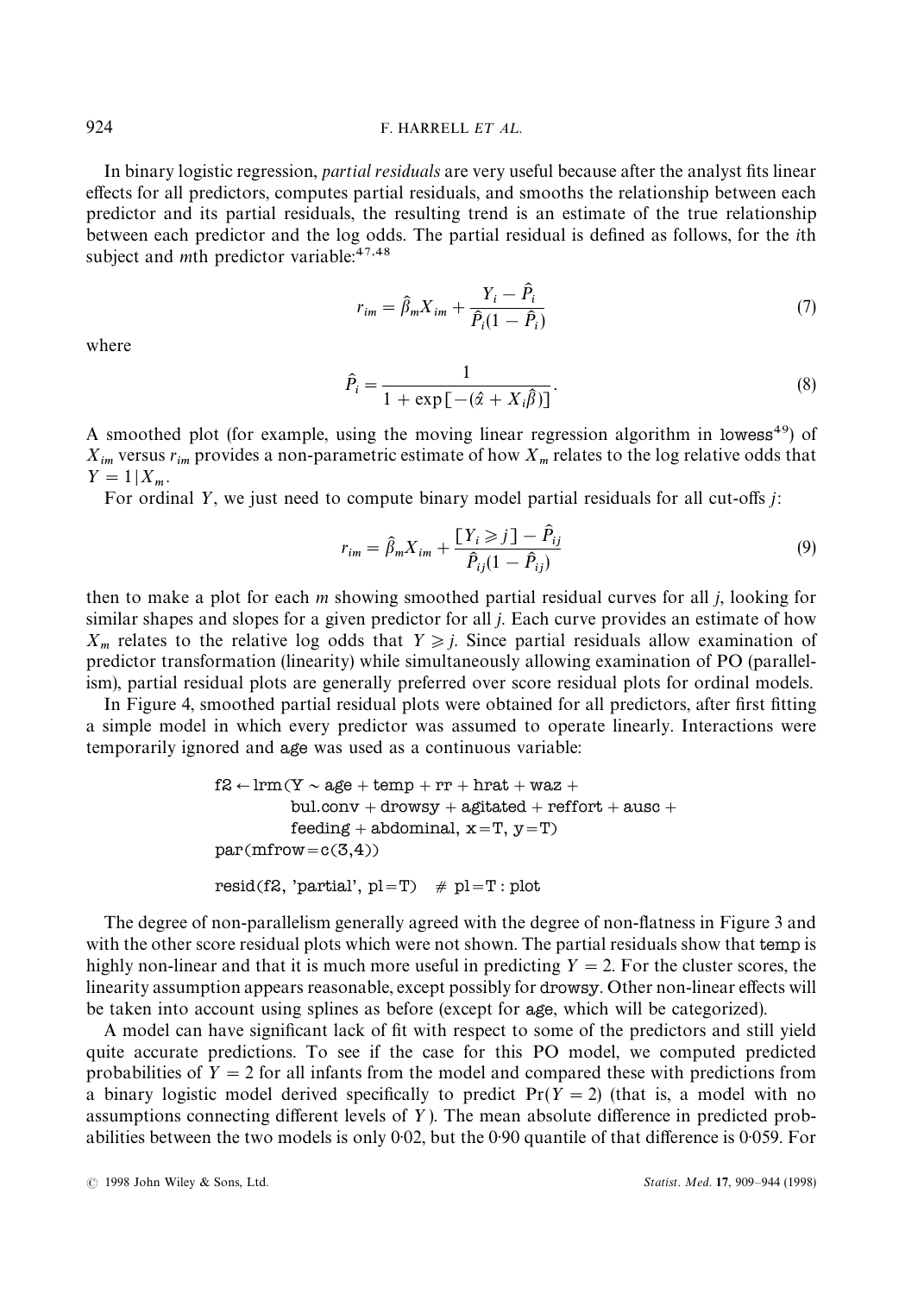

Figure 4. Smoothed partial residuals corresponding to two cut-offs of ½, from a model in which all predictors were assumed to operate linearly and additively. The smoothed curves estimate the actual predictor transformations needed.

high-risk infants, discrepancies of 0.2 were common. Therefore we elected to consider a different model.

# 9. CONTINUATION RATIO ORDINAL LOGISTIC MODEL

Unlike the PO model, which is based on cumulative probabilities, the continuation ratio (CR) model is based on conditional probabilities. The (forward) CR model<sup>2,6,8</sup> is stated as follows for  $Y = 0, \ldots, k$  (here  $k = 2$ ):

$$
Pr(Y = j | Y \ge j, X) = \frac{1}{1 + \exp[-(\theta_j + X\gamma)]}
$$
  

$$
logit(Y = 0 | Y \ge 0, X) = logit(Y = 0 | X)
$$
  

$$
= \theta_0 + X\gamma
$$
  

$$
logit(Y = 1 | Y \ge 1, X) = \theta_1 + X\gamma.
$$
 (10)

( 1998 John Wiley & Sons, Ltd. *Statist*. *Med*. 17, 909*—*944 (1998)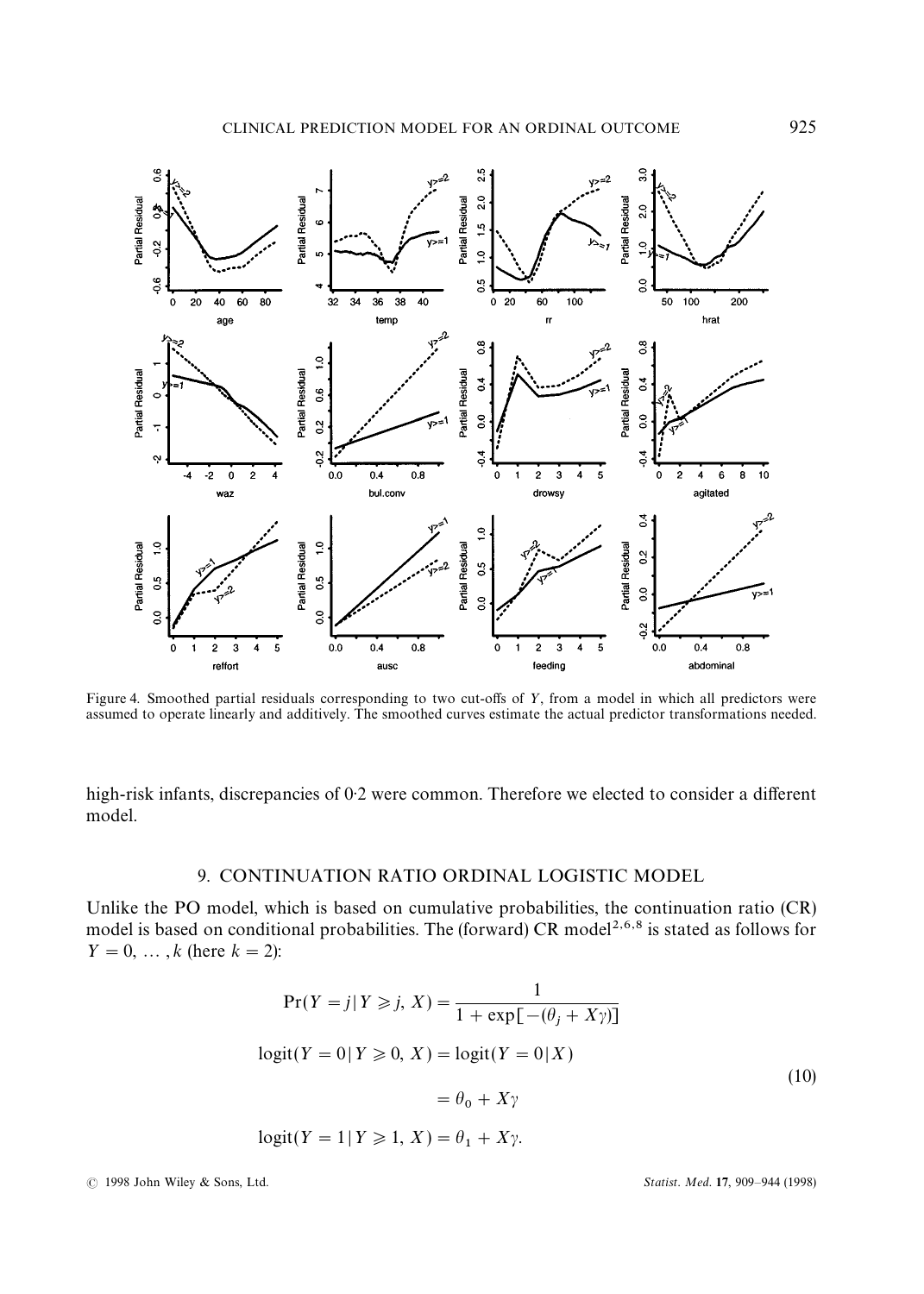The CR model has been said to be likely to fit ordinal responses when subjects have to 'pass through' one category to get to the next (which is the case here with respect to  $SaO_2$ ). The CR model is a discrete version of the Cox proportional hazards model.

To check CR model assumptions, binary logistic model partial residuals are again valuable. We fit a sequence of binary logistic models using a series of binary events and the corresponding applicable (increasingly small) subsets of subjects, and plot smoothed partial residuals against *X* for all of the binary events. In S-plus we now fit the sequence of binary fits and then use the plot.lrm.partial function, which assembles partial residuals for a sequence of fits and constructs one graph per predictor:

> $cr0 \leftarrow \text{lrm}(Y == 0 \sim age + temp + rr + hrat + waz +$ bul.conv + drowsy + agitated + reffort + ausc + feeding + abdominal,  $x = T$ ,  $y = T$ )  $#$  Use the update function to save repeating model right hand side  $#$  An indicator variable for Y = 1 is the response variable below  $crl \leftarrow update (cr0, Y = 1 \sim ., subset = Y > 1)$  $plot.lrm.partial(cr0, cr1, center = T)$

The output is in Figure 5. There is not much more parallelism here than in Figure 4. For the two most important predictors, ausc and rr, there are strongly differing effects for the differing events being predicted (for example,  $Y = 0$  vs.  $Y = 1 | Y \ge 1$ ). As is often the case, there is no one constant  $\beta$  model that satisfies assumptions with respect to all predictors simultaneously, especially when there is evidence for non-ordinality for ausc in Figure 2. The CR model will need to be generalized to adequately fit this data set.

#### 10. EXTENDED CONTINUATION RATIO MODEL

By comparing Figures 4 and 5 it is seen that the CR model in its ordinary form has no advantage over the PO model for this data set. The PO model has been extended by Peterson and Harrell<sup>15</sup> to allow for unequal slopes for some or all of the *X*'s for some or all levels of ½. This partial PO model requires specialized software, and with the demise of SAS Version 5 PROC LOGIST, software is not currently available. Armstrong and Sloan<sup>6</sup> and Berridge and Whitehead<sup>8</sup> showed how the CR model can be fitted using ordinary binary logistic model software, after certain rows of the *X* matrix are duplicated and a new binary ½ vector is constructed. For each subject, one constructs separate records by considering successive conditions  $Y \ge 0, Y \ge 1, \ldots, Y \ge k-1$ for a response variable with values  $0, 1, \ldots, k$ . The binary response for each applicable condition or 'cohort' is set to 1 if the subject failed at the current 'cohort' or 'risk set', that is, if  $Y = j$  where the cohort being considered is  $Y \ge j$ . The constructed cohort variable is carried along with the new *X* and ½. This variable is considered to be categorical and its coefficients are fitted by adding  $k-1$  dummy variables to the binary logistic model. The CR model is restated as follows:

$$
\Pr(Y = j | Y \ge j, X) = \frac{1}{1 + \exp[-(\alpha + \theta_j + X\gamma)]}.
$$
\n(11)

Here  $\alpha$  is an overall intercept,  $\theta_0 \equiv 0$ , and  $\theta_1, \ldots, \theta_{k-1}$  are increments from  $\alpha$ . In S-plus notation, the model is

$$
y \sim \text{cohort} + X1 + X2 + X3 + \dots,
$$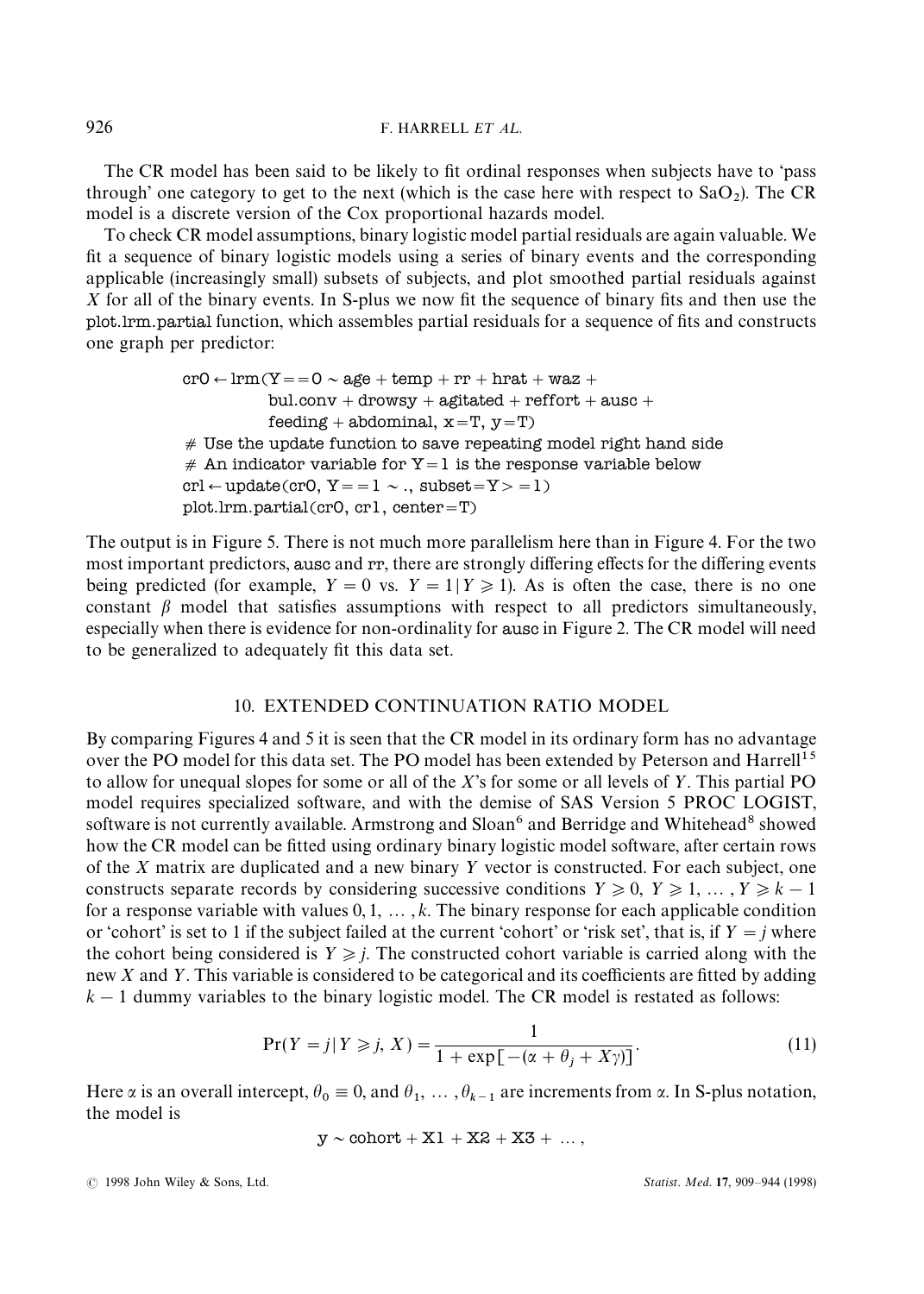

Figure 5. lowess smoothed partial residual plots for binary models which are components of an ordinal continuation ratio model

with cohort denoting a polytomous variable and the columns of  $X$  denoted by  $X1, X2, \ldots$ , etc. The CR model can be extended to allow for some or all of the  $\gamma$ 's to change with the cohort or ½-cut-off.6 Suppose that non-constant slope is allowed for X1 and X2. The S-plus notation for the extended model would be

#### $y \sim \text{cohort}*(X1 + X2) + X3$

The interaction notation ( *\**) implies that lower-order effects are also included in the model. The extended CR model is a discrete version of the Cox survival model with time-dependent covariables.

The cr.setup function in Design returns a list of vectors useful in constructing a data set used to 'trick' a binary logistic function into fitting CR models. The subs vector in this list contains observation numbers in the original data, some of which are repeated so that subscripting on subs will cause the subject's row of predictor variable values to be replicated the desired number of times (min( $Y + 1$ , k) times if  $Y = 0, 1, \ldots, k$ ). Each replication corresponds to the conditioning event or risk set (cohort)  $Y \ge j$ , and the new dummy response variable y indicates whether or not  $Y = j$ .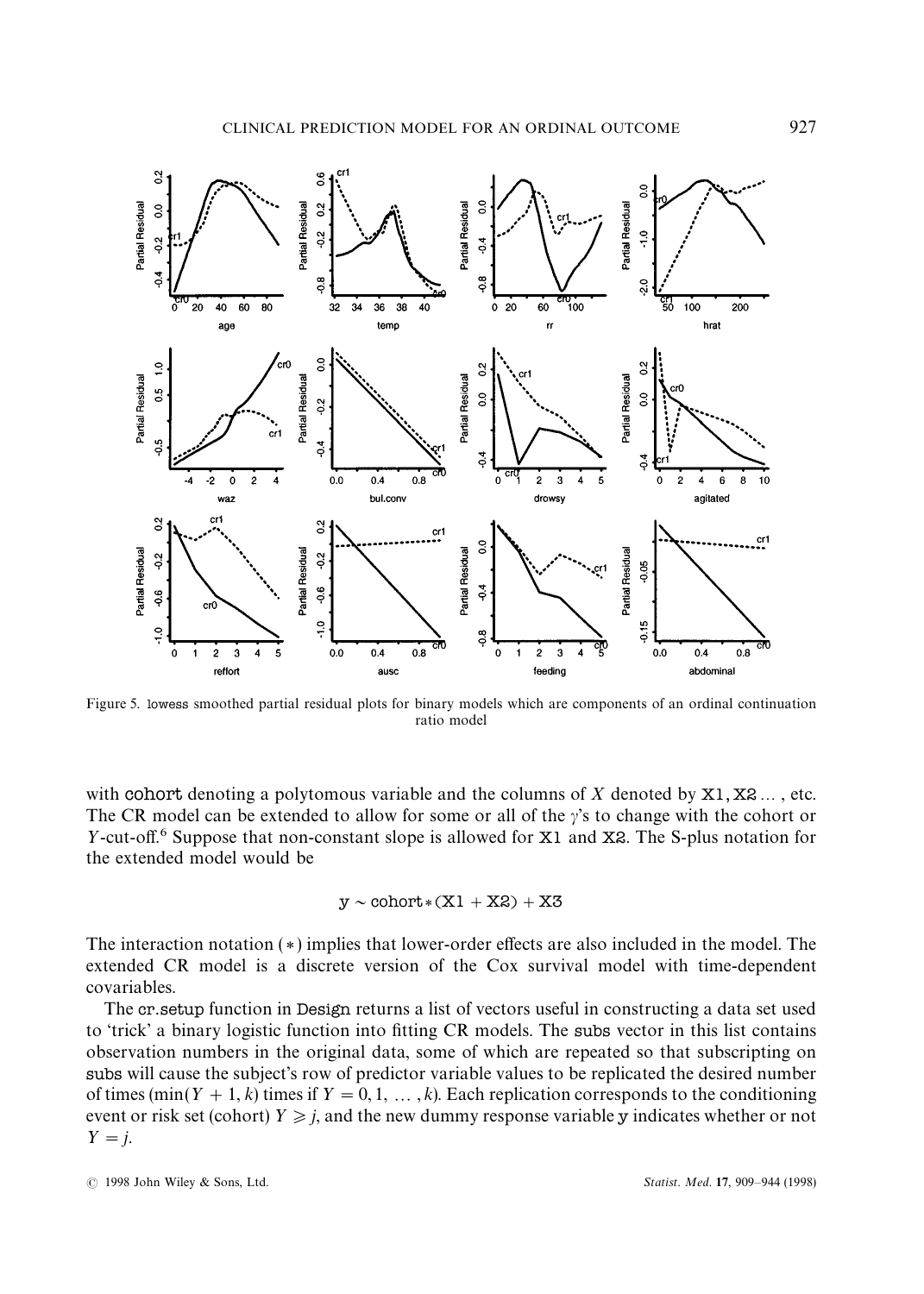#### 928 F. HARRELL *ET AL*,

| $u \leftarrow cr.setup(Y)$ |                               | $#$ Y is original ordinal response vector                    |
|----------------------------|-------------------------------|--------------------------------------------------------------|
|                            |                               | $attach(mydata[u$$subs.])$ # my data is the original dataset |
|                            |                               | $#$ mydata[i,] subscripts the input data,                    |
|                            |                               | $#$ using duplicate values of i for repeats                  |
| $\mathbf{v}$               | ← u\$v                        | $#$ constructed binary response                              |
|                            | cohort $\leftarrow$ u\$cohort | $#$ cohort or risk set categories                            |

Here the cohort variable has values 'all', ' $Y > 1$ ' corresponding to the conditioning events in equation (10). After the attach command runs, vectors such as age are lengthened (to 5553 records) by duplicating the correct observations according to the magnitude of a subject's ½ value. Now we fit a fully extended CR model which makes no equal slopes assumptions, that is, the model *has* to fit ½ assuming the covariables are linear and additive. At this point, we omit hrat but add back all variables which were deleted by examining their association with ½. Recall that most of these 7 cluster scores were summarized using PC<sup>1</sup> . Adding back 'insignificant' variables will allow us to validate the model fairly using the bootstrap, as well as to obtain confidence intervals which are not falsely narrow.<sup>50</sup>

```
full \leftarrow lrm(y \sim cohort * (ageg * (rcs(temp,5) + rcs(rr,5)) + rcs(waz,4) +bul.comv + dropsy + agitated + reffort +ausc + feeding + abdominal +
                        hydration + hxprob + pustular + crying +fever.ill + stop.breath + labor), x = T, y = T)
# x=T, y=T is for pentrace, validate, calibrate below
latex(anova(full))
```
This model has LR  $\gamma^2 = 1824$  with 87 d.f. Wald statistics produced by anova(full) are in Table VI. For brevity, tests of non-linear effects and many tests with  $P > 0.1$  are not shown.

The global test of the constant slopes assumption in the CR model (test of all interactions involving cohort) has  $\gamma^2 = 172$  with 43 d.f.,  $P < 0.0001$ . Consistent with Figure 5, the formal tests indicate that ausc is the biggest violator, followed by waz and rr.

At this point we select the CR model for this problem because of its flexibility, both in testing the equal slopes assumption and in parameterizing non-equal-slopes extensions.

#### 11. PENALIZED ESTIMATION

The traditional estimation technique used for logistic models, maximum likelihood estimation (MLE), is optimal (that is, has lowest variance) among techniques which yield unbiased estimates for large samples. The bias of an estimator is not its most important attribute, however. The probability that a parameter estimate  $\hat{\beta}_i$  is close to the true population value is a function of the mean squared error of that estimate, which is the variance plus the square of the bias. In many cases, especially for small samples, one can sacrifice the bias and lower the variance by a sufficient amount so that the mean squared error of the estimate is lower than that of the MLE. As an example, if one were using patients' sex to predict mortality and there were two males in the sample, the probability of death for males would be more reliably estimated by 'shrinking' it toward the probability of death for the overall sample, which is dominated by females. Shrinkage can be much more general, for example, shrinking a non-linear regression effect toward a linear effect if the evidence for non-linearity is weak.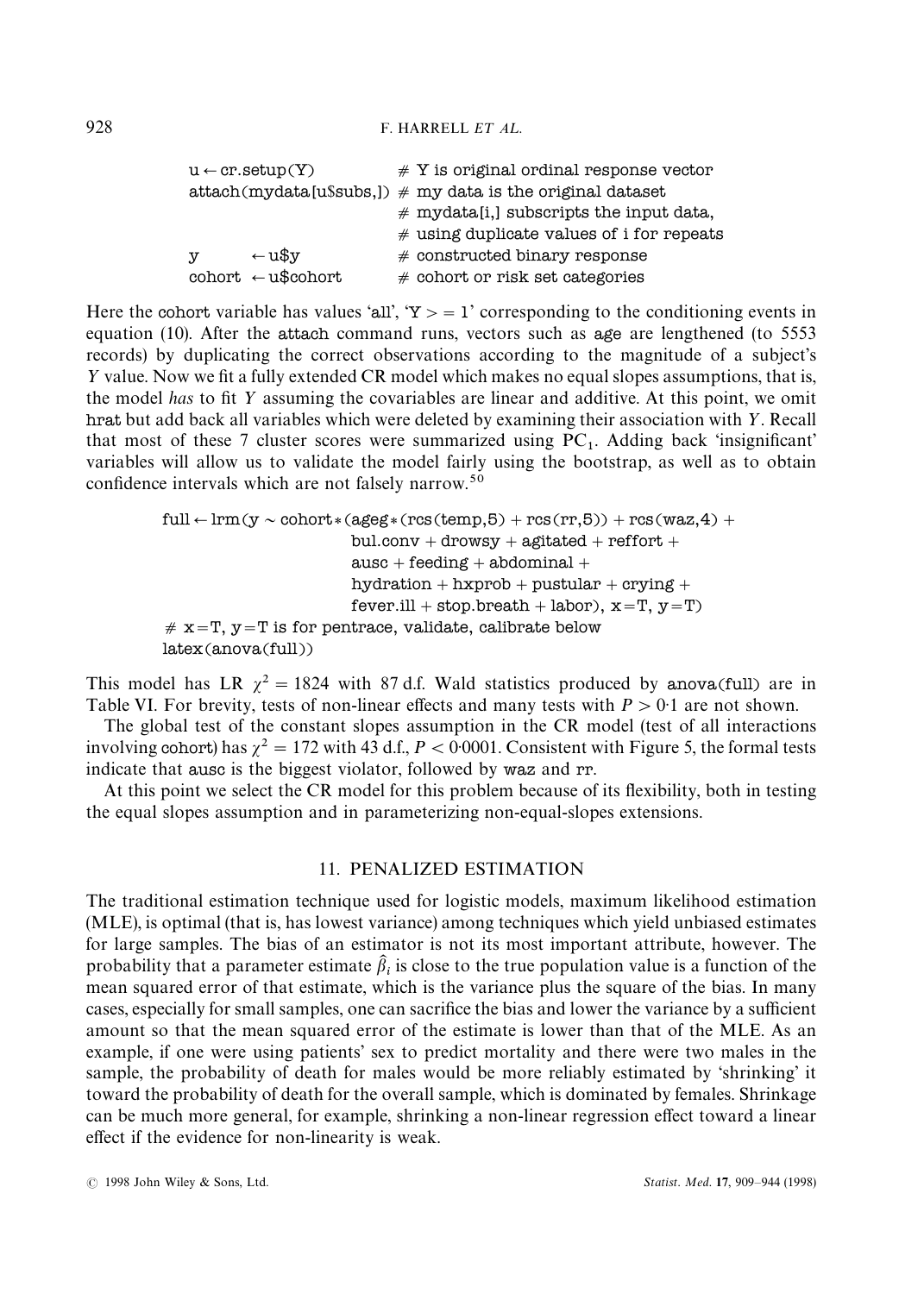|                                                   | $\chi^2$    | d.f.           | $\boldsymbol{P}$ |
|---------------------------------------------------|-------------|----------------|------------------|
| cohort                                            | 199.47      | 44             | < 0.0001         |
| All interactions                                  | 172.12      | 43             | < 0.0001         |
| ageg                                              | 48.89       | 36             | 0.0742           |
| temp                                              | 59.37       | 24             | 0.0001           |
| rr                                                | 93.77       | 24             | < 0.0001         |
| waz                                               | 39.69       | 6              | < 0.0001         |
| bul.conv                                          | 10.80       | $\overline{c}$ | 0.0045           |
| drowsy                                            | 15.19       | $\overline{c}$ | 0.0005           |
| agitated                                          | 13.55       | $\overline{c}$ | 0.0011           |
| reffort                                           | 51.85       | $\overline{c}$ | < 0.0001         |
| ausc                                              | 109.80      | $\overline{c}$ | < 0.0001         |
| feeding                                           | 27.47       | $\overline{c}$ | < 0.0001         |
| hxprob                                            | 6.62        |                | 0.0364           |
| stop.breath                                       | 5.34        | $\frac{2}{2}$  | 0.0693           |
| labor                                             | 5.35        | $\overline{c}$ | 0.0690           |
| $ageg \times temp$                                | 8.18        | 16             | 0.9432           |
| $ageg \times rr$                                  | 38.11       | 16             | 0.0015           |
| $\text{cohort} \times \text{rr}$                  | 19.67       | 12             | 0.0736           |
| $\text{cohort} \times \text{waz}$                 | 9.04        | 3              | 0.0288           |
| $\text{cohort} \times \text{ause}$                | 38.11       | 1              | < 0.0001         |
| $\text{cohort} \times \text{fever.ill}$           | 3.17        | 1              | 0.0749           |
| $\text{cohort} \times \text{stop.} \text{breakh}$ | 2.99        | 1              | 0.0839           |
| cohort $\times$ ageg $\times$ temp                | 2.22        | 8              | 0.9736           |
| cohort $\times$ ageg $\times$ rr                  | $10-22$     | 8              | 0.2500           |
| <b>Total non-linear</b>                           | 93.36       | 40             | < 0.0001         |
| <b>Total interaction</b>                          | 203.10      | 59             | < 0.0001         |
| Total non-linear $+$ interaction                  | $257 - 70$  | 67             | < 0.0001         |
| <b>Total</b>                                      | $1211 - 73$ | 87             | < 0.0001         |

Table VI. Wald statistics for *y* in the extended CR model

Penalized MLE  $(PMLE)^{51-53}$  is a general technique for shrinking (stabilizing) regression fits. Instead of maximizing the log-likelihood, PMLE maximizes a penalized log-likelihood which is the sum of the ordinal model log-likelihood and a penalty, resulting in

$$
\log L - \frac{1}{2} \lambda \sum_{i=1}^{p} (s_i \beta_i)^2.
$$
 (12)

Here  $s_1, s_2, \ldots, s_p$  are scale factors chosen to make  $s_i\beta_i$  unitless. Most authors standardize the data first and do not have scale factors in the equation,<sup>51</sup> but equation (12) has the advantage of allowing estimation of  $\beta$  on the original scale of the data. The usual methods (for example, Newton*—*Raphson) are used to maximize equation (12). The usual default values for *s* are sample standard deviations of columns of the design matrix, but special consideration has to be given to dummy variables,<sup>52</sup> which gives rise to a more general form of the penalized log-likelihood

$$
\log L - \frac{1}{2} \lambda \beta' P \beta \tag{13}
$$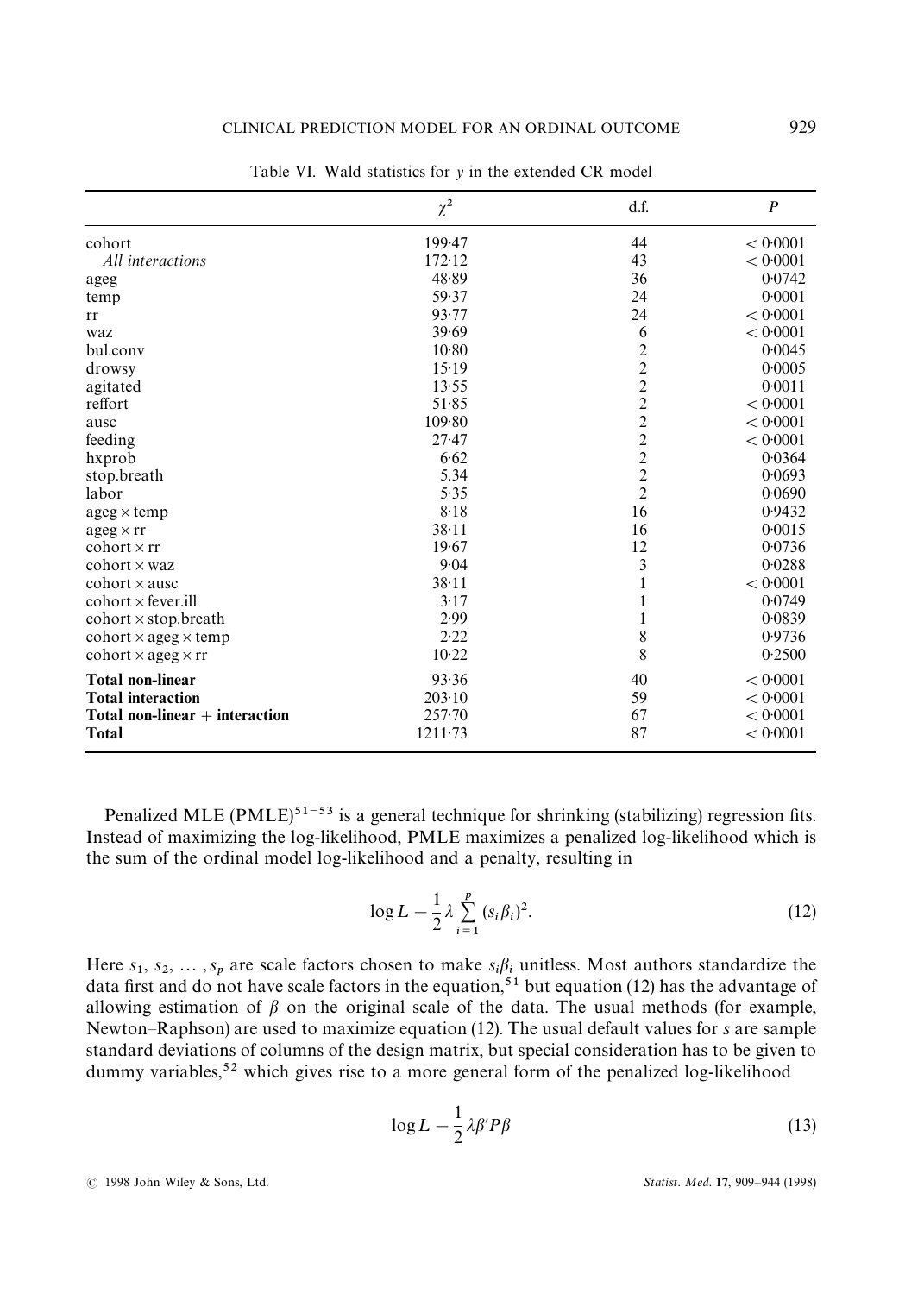where *P* is a penalty matrix. Rows and columns of *P* can easily be set to zero for parameters for which no shrinkage is desired.<sup>52,53</sup>

The main problem in using PMLE is the choice of  $\lambda$ . Many authors use cross-validation to solve for the  $\lambda$  which optimizes an unbiased estimate of predictive accuracy, but it is easy to show that one must use a huge number of data splits to get a precise estimate of the optimum  $\lambda$ . A faster and usually more reliable strategy, based on findings from a small number of simulation studies, is to choose the  $\lambda$  which maximizes the 'effective' AIC. Gray (Eq. 2.9)<sup>53</sup> and others show how to compute the 'effective d.f.' in this situation (that is, higher  $\lambda$  causes more shrinkage which lowers the effective d.f.). The effective AIC is

$$
LR \chi^2 - 2 \times effective \text{ d.f.}
$$
 (14)

where LR  $\chi^2$  is the likelihood ratio  $\chi^2$  for the penalized model, but ignoring the penalty function.

The lrm function will do PMLE, and a separate function called pentrace searches for the optimum  $\lambda$  based on effective AIC once the analyst specifies a vector of  $\lambda$ s to try. pentrace can also allow for differing  $\lambda$  for different types of terms in the model. Here we want to do a grid search to determine the optimum penalty for simple main effect (non-interaction) terms and the penalty for interaction terms, most of which are terms interacting with cohort to allow for unequal slopes. The following code uses pentrace on the full extended CR model fit to find the optimum penalty factors. All combinations of simple and interaction  $\lambda$ 's for which the interaction penalty  $\geq$  the penalty for the simple parameters are examined. The range of penalty factors to try for each type of parameter was found by computing effective AIC in a trial and error process.

 $pentrace(full, list(simple = c(0.025.05.075.1)),$  $interaction = c(0,10,50,100,125,150))$ 

Best penalty:

|       | simple interaction | df                              | aic |               |  |
|-------|--------------------|---------------------------------|-----|---------------|--|
| 0.05  |                    | 125 49.75 1672.6                |     |               |  |
|       | simple interaction | df                              |     | aic bic aic.c |  |
| 0.000 |                    | 0 87.000 1650.3 1074.2 1647.5   |     |               |  |
| 0.000 |                    | 10 60.628 1670.8 1269.4 1669.5  |     |               |  |
| 0.025 |                    | 10 60.110 1671.6 1273.5 1670.2  |     |               |  |
| 0.050 |                    | 10 59.797 1671.6 1275.6 1670.3  |     |               |  |
| 0.075 |                    | 10 59.581 1671.5 1276.9 1670.2  |     |               |  |
| 0.100 |                    | 10 59.421 1671.3 1277.8 1670.0  |     |               |  |
| 0.000 |                    | 50 54.640 1671.3 1309.5 1670.2  |     |               |  |
| 0.025 |                    | 50 54.135 1672.0 1313.5 1670.9  |     |               |  |
| 0.050 |                    | 50 53.829 1672.0 1315.5 1670.9  |     |               |  |
| 0.075 |                    | 50 53.619 1671.8 1316.8 1670.8  |     |               |  |
| 0.100 |                    | 50 53.463 1671.6 1317.6 1670.5  |     |               |  |
| 0.000 |                    | 100 51.613 1671.9 1330.1 1670.9 |     |               |  |
| 0.025 |                    | 100 51.113 1672.5 1334.1 1671.6 |     |               |  |
| 0.050 |                    | 100 50.809 1672.6 1336.1 1671.6 |     |               |  |
| 0.075 |                    | 100 50.600 1672.4 1337.3 1671.4 |     |               |  |
| 0.100 |                    | 100 50.445 1672.1 1338.1 1671.2 |     |               |  |
| 0.000 |                    | 125 50.553 1671.9 1337.2 1671.0 |     |               |  |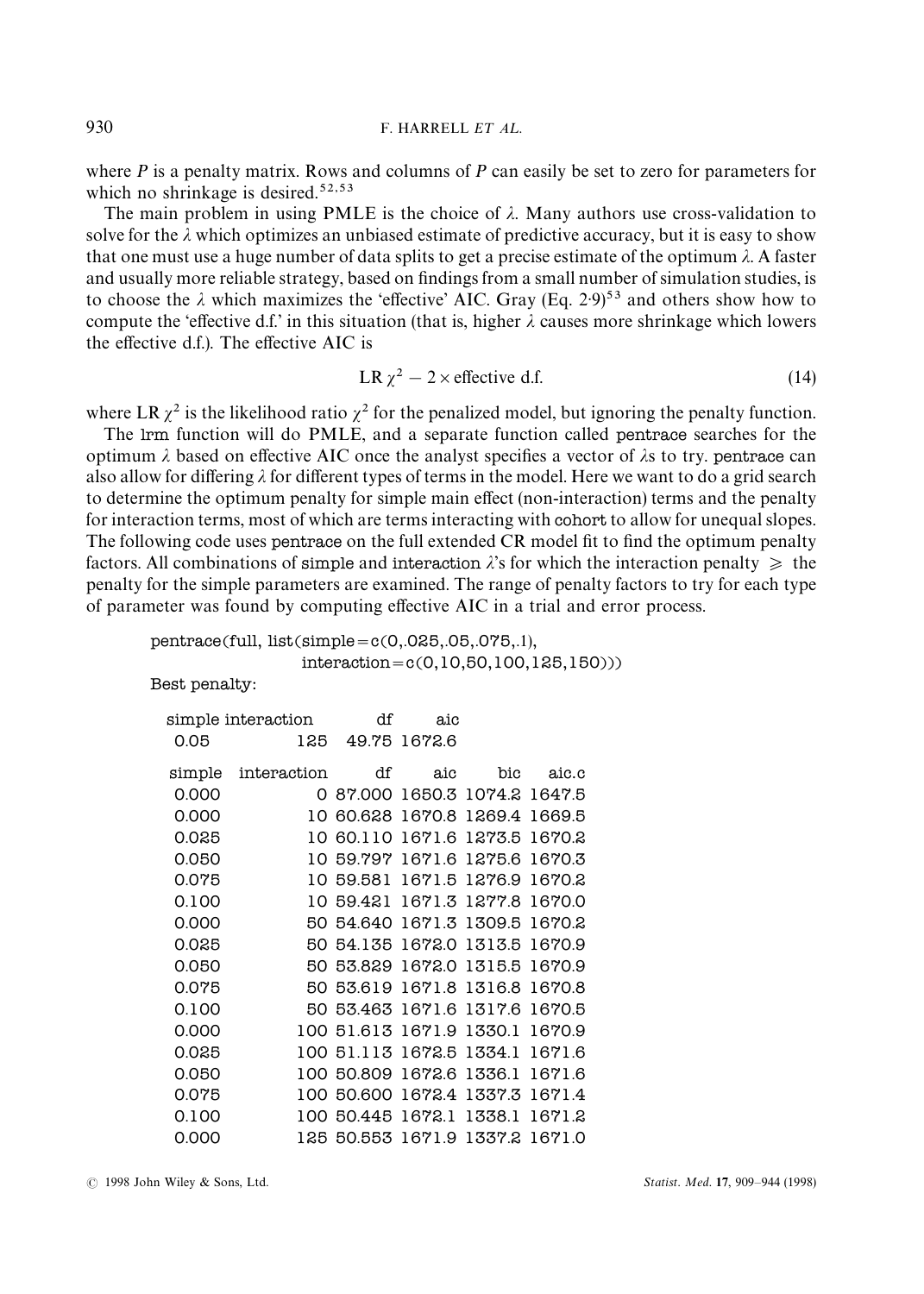| 0.025 | 125 50.054 1672.6 1341.1 1671.7 |  |  |
|-------|---------------------------------|--|--|
| 0.050 | 125 49.750 1672.6 1343.2 1671.7 |  |  |
| 0.075 | 125 49.542 1672.4 1344.4 1671.5 |  |  |
| 0.100 | 125 49.387 1672.1 1345.1 1671.3 |  |  |
| 0.000 | 150 49.653 1671.8 1343.0 1670.9 |  |  |
| 0.025 | 150 49.155 1672.5 1347.0 1671.6 |  |  |
| 0.050 | 150 48.852 1672.5 1349.0 1671.6 |  |  |
| 0.075 | 150 48.643 1672.3 1350.2 1671.5 |  |  |
| 0.100 | 150 48.489 1672.1 1351.0 1671.2 |  |  |

We see that shrinkage from 87 d.f. down to 49.8 effective d.f. results in an increase in AIC of 22.3. The optimum penalty factors were 0.05 for simple terms and 125 for interaction terms.<sup>\*</sup>

We now store a penalized version of the full fit, determine the kind of model terms for which the effective d.f. were reduced, and compute  $\chi^2$  for each factor in the model. We take the effective d.f. for a collection of model parameters to be the sum of the diagonals of the matrix product defined underneath Gray's Eq.  $2.953$  that correspond to those parameters:

| full.pen $\leftarrow$ update(full, penalty = list(simple = 05, interaction = 125)) |       |                       |         |    |                                                                   |  |  |
|------------------------------------------------------------------------------------|-------|-----------------------|---------|----|-------------------------------------------------------------------|--|--|
| effective.df(full.pen)                                                             |       |                       |         |    |                                                                   |  |  |
| Original and Effective Degrees of Freedom                                          |       |                       |         |    |                                                                   |  |  |
| Original                                                                           |       |                       |         |    | Penalized                                                         |  |  |
| All                                                                                |       |                       |         | 87 | 49.75                                                             |  |  |
| Simple Terms                                                                       |       |                       |         |    | 19.98                                                             |  |  |
| Interaction or Nonlinear                                                           |       |                       |         | 67 | 29.77                                                             |  |  |
| Nonlinear                                                                          |       |                       |         | 40 | 16.82                                                             |  |  |
| Interaction                                                                        |       |                       |         | 59 | 22.57                                                             |  |  |
|                                                                                    |       | Nonlinear Interaction |         | 32 | 9.62                                                              |  |  |
| plot(anova(full.pen))                                                              |       |                       |         |    |                                                                   |  |  |
|                                                                                    |       |                       |         |    | $somers2(predict(full.pen)[cohort == 'all'], y[cohort == 'all'])$ |  |  |
| C                                                                                  |       |                       |         |    |                                                                   |  |  |
|                                                                                    | Dxy   | n                     | Missing |    |                                                                   |  |  |
| 0.836                                                                              | 0.672 | 4554                  | 0       |    |                                                                   |  |  |

This will be the final model except for the model used in Section 12. The model has LR  $\chi^2 = 1772$ . The output of effective.df shows that non-interaction terms have barely been penalized, and coefficients of interaction terms have been shrunken from 59 d.f. to effectively 22.6 d.f. Predictive discrimination was assessed by computing the Somers'  $D_{xy}$  rank correlation between  $X\hat{\beta}$  and whether or not  $Y = 0$ , in the subset of records for which  $Y = 0$  is what was being predicted. Here  $D_{xy} = 0.672$  and the ROC area is 0.836 (the unpenalized model had an apparent  $D_{xy} = 0.676$  for the training sample). To summarize in another way, the effectiveness of this model in screening

*<sup>\*</sup>* See Hurvich and Tsai54 for the definition of aic.c, the 'corrected AIC'. Regarding the Bayesian information criterion (bic) of Schwarz,55 several simulations have shown that models selected by BIC had too much shrinkage and hence in validation samples predicted less well than ones selected using AIC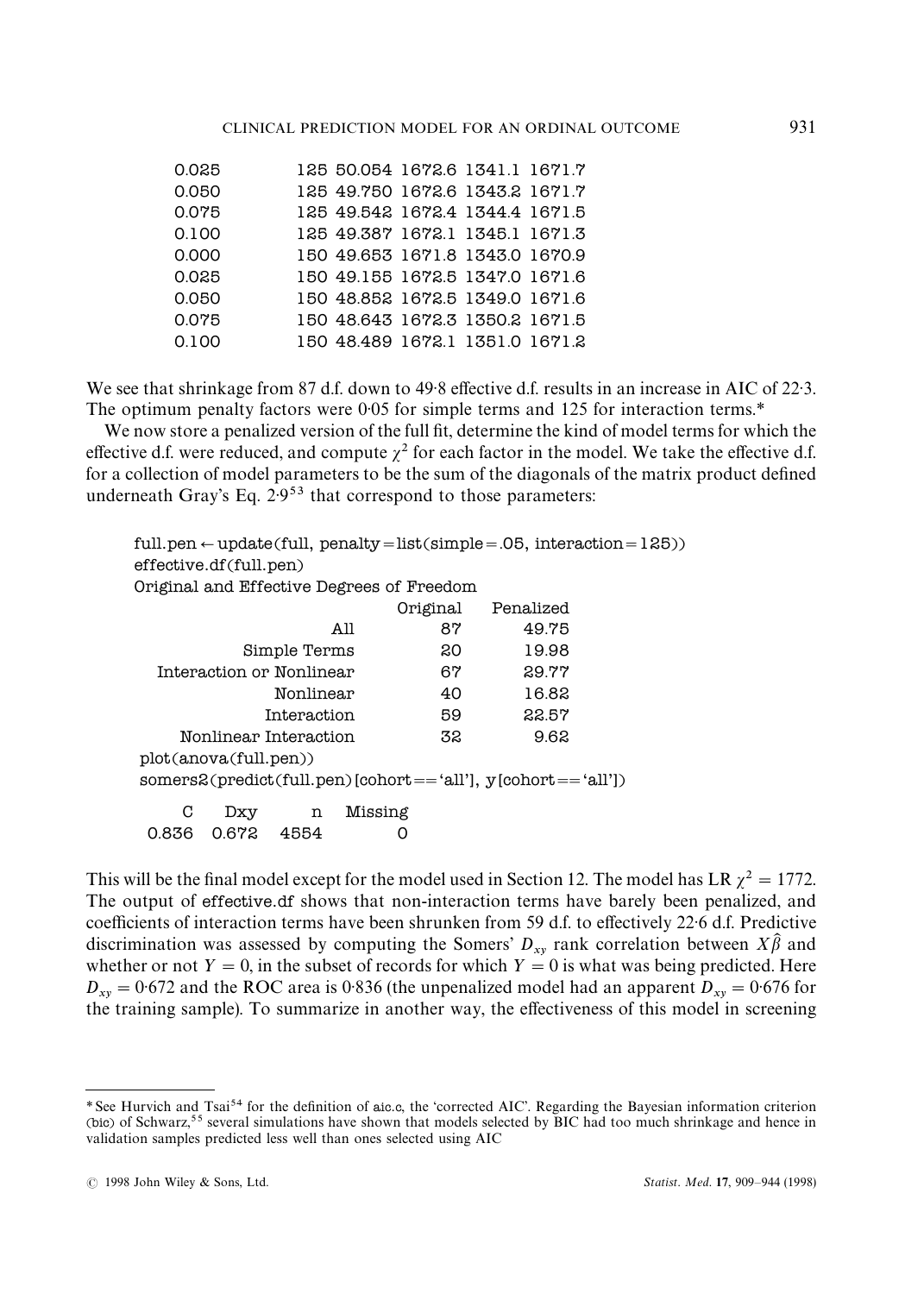

Figure 6. Importance of predictors in full penalized model, as judged by partial Wald  $\chi^2$  minus the predictor d.f. The Wald  $\gamma^2$  values for each line in the dot plot include contributions from all higher-order effects. For example, the cohort effect includes all cohort interaction effects

infants for risks of any abnormality, the fraction of infants with predicted probabilities that  $Y > 0$ being  $< 0.05$ ,  $> 0.25$ , and  $> 0.5$  are, respectively, 0.10, 0.28 and 0.14. anova output is plotted in Figure 6 to give a snapshot of the importance of the various predictors. The Wald statistics used here are computed on a variance-covariance matrix which is adjusted for penalization (Gray Eq.  $2.6^{53}$ ).

The full equation for the fitted model is obtained using the S-plus statement latex(full.pen), which typeset the output below using LaTeX.*\** Restricted cubic spline functions which were fit using rcs have been automatically written in more simple unrestricted form (Herndon and Harrell, Eq. 1<sup>41</sup>). Only the part of the equation used for predicting  $Pr(Y = 0)$  is shown:

$$
\Pr\{Y=0\} = \frac{1}{1 + \exp(-X\beta)}
$$

where

$$
X\hat{\beta} = -5.543 + 0.1075 \{ \text{ageg} \in [7,60) \} + 0.1971 \{ \text{ageg} \in [60,90] \}
$$
  
+ 0.1979 temp + 0.1092 (temp - 36.2)<sup>3</sup><sub>+</sub> - 2.833 (temp - 37)<sup>3</sup><sub>+</sub> + 5.071 (temp - 37.3)<sup>3</sup><sub>+</sub>

*<sup>\*</sup>*The fitted equation could be written in the S-plus or SAS language using Design's Function function had third-order interactions not been present

<sup>(</sup> 1998 John Wiley & Sons, Ltd. *Statist*. *Med*. 17, 909*—*944 (1998)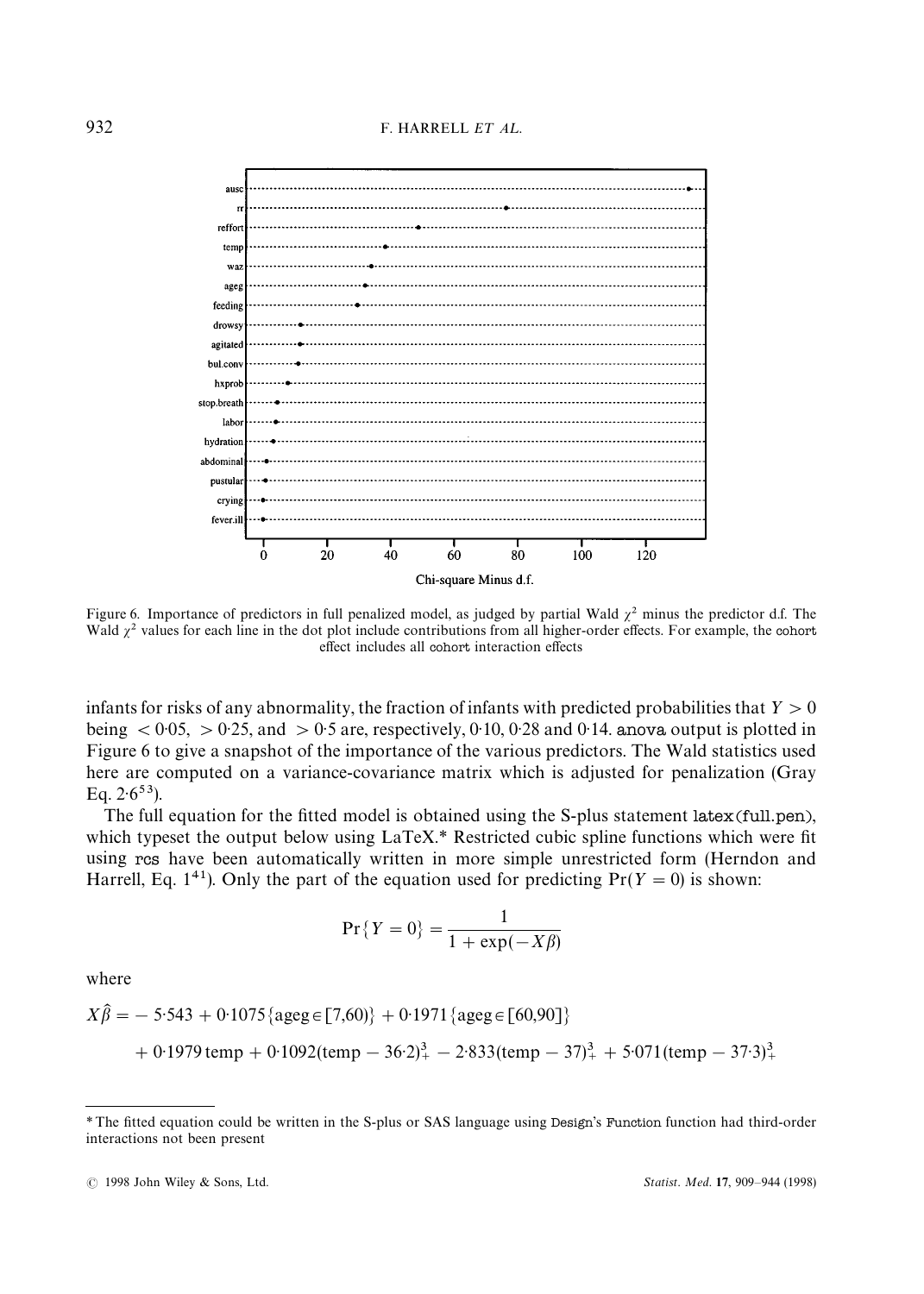$$
-2.508(\text{temp} - 37.7)^3_{+} + 0.1606(\text{temp} - 39)^3_{+}
$$

$$
- 2308 \text{(temp)} - 377 \text{ + } 9300 \text{(temp)} - 39 \text{ +}
$$
  
+ 0.02091 \text{ tr} - 6.337 × 10<sup>-5</sup> (rr - 32)<sup>3</sup>/<sub>7</sub> + 8.405 × 10<sup>-5</sup> (rr - 42)<sup>3</sup>/<sub>7</sub> + 6.152 × 10<sup>-5</sup> (rr - 49)<sup>3</sup>/<sub>7</sub>

$$
+ 0.0209111 - 0.337 \times 10^{20} \text{ (11 } - 32\text{)} + 6.403 \times 10^{20} \text{ (1)}
$$
  
- 0.0001018 (rr - 59)<sup>3</sup><sub>+</sub> + 1.96 × 10<sup>-5</sup> (rr - 76)<sup>3</sup><sub>+</sub>

 $1 - 0.0759$  waz  $+ 0.02509$  (waz  $+ 2.9)^3$ ,  $- 0.1185$  (waz  $+ 0.75)^3$ ,  $+ 0.1226$  (waz  $- 0.28)^3$ ,

$$
-0.02916(waz-1.73)^3_+ - 0.4418 \text{ bul.} \text{conv} - 0.08185 \text{ dropsy} - 0.05327 \text{ agitated}
$$

- $-0.2304$  reffort  $-1.159$  ausc  $-0.16$  feeding  $-0.1609$  abdominal
- $-0.0541$  hydration  $+0.08086$  hxprob  $+0.00752$  pustular  $+0.04712$  crying

$$
+ 0.004299
$$
 fever.ill  $- 0.3519$  stop. breath  $+ 0.06864$  labor

- + 0.004299 lever.in = 0.3319 stop.organr + 0.00804 labor<br>+ {ageg  $\epsilon$  [7,60)}[6.5 × 10<sup>-5</sup> temp = 0.0028(temp = 36.2)<sup>3</sup><sub>+</sub> = 0.008691(temp = 37)<sup>3</sup><sub>+</sub>
- $1 0.004988$ (temp  $37.3$ )<sup>3</sup> + 0.02592(temp  $37.7$ )<sup>3</sup> 0.009445(temp  $39$ )<sup>3</sup> +
- + {ageg  $\in [60, 90]$ }[0·000132 temp 0·001826(temp 36·2)<sup>3</sup><sub>+</sub> 0·0164(temp 37)<sup>3</sup><sub>+</sub>

$$
-0.0476(\text{temp} - 37.3)^3 + 0.09142(\text{temp} - 37.7)^3 + 0.02559(\text{temp} - 39)^3 + 1
$$

$$
- 0.0476(\text{temp} - 37.3)^3 + 0.09142(\text{temp} - 37.7)^3 + 0.02559(\text{temp} - 39)^3 +
$$
  
+ {ageg \in [7,60)}[-0.0009438rr - 1.045 × 10<sup>-6</sup>(rr - 32)<sup>3</sup>/<sub>+</sub> - 1.67 × 10<sup>-6</sup>(rr - 42)<sup>3</sup>/<sub>+</sub>

$$
+ \{ \text{ageg} \in [7,007] - 0.000943811 - 1.043 \times 10^{-1} (11 - 32) + (-1.07 \times 10^{-1} (11 - 31)) \}
$$
  
- 5.189 × 10<sup>-6</sup> [rr - 49]<sup>3</sup> + 1.429 × 10<sup>-5</sup> (rr - 59)<sup>3</sup> - 6.382 × 10<sup>-6</sup> (rr - 76)<sup>3</sup>]<sup>-1</sup>

$$
-5.189 \times 10^{-1} \text{ [11 } -49\text{],} +1.429 \times 10^{-1} \text{ (11 } -59\text{],} -0.582 \times 10^{-1} \text{ (11 } -10\text{),}]
$$
  
+ {ageg \in [60,90]} [-0.001921 \text{ tr} - 5.521 \times 10^{-6} \text{ (rr} - 32)] + 8.628 \times 10^{-6} \text{ (rr} - 42\text{),}

+ {
$$
agege[60,90]
$$
}[-0.00192111 - 3.321 × 10 (11 - 32) $+$  - 6.028 × 10 (11 -  
- 4.147 × 10<sup>-6</sup>(rr - 49) $+$  + 3.813 × 10<sup>-5</sup>(rr - 59) $+$  - 1.984 × 10<sup>-5</sup>(rr - 76) $+$ ]

and  $\{c\} = 1$  if subject is in group *c*, otherwise,  $(x)_+ = x$  if  $x > 0$ , 0 otherwise.

To show the shapes of effects of the predictors we use the following code. For the continuous variables temp and rr which interact with age group, we show the effects for all three age groups, separately for each Y cut-off. All effects have been centred so that the log odds at the median predictor value is zero when cohort='all', so these plots actually show log odds relative to the reference values. The patterns in Figure 7 are in agreement with those in Figure 5:

```
par(mfrow=c(4,4))yl \leftarrow c(-2.5, 1) # put all plots on common y-axis scale
```
 $#$  Plot predictors which interact with another predictor

 $#$  Vary ageg over all age groups, then vary temp over its

 $#$  default range (10th smallest to 10th largest values in data)

- $#$  Make a separate plot for each 'cohort'
- $#$  ref.zero centers effects using median x

```
for(co in levels(cohort)) \{plot(full.pen, temp=NA, ageg=NA, cohort=co, ref.zero=T, ylim=yl, conf.int=F)
 text(37.5, 1.5, co) # add title showing current cohort
N
```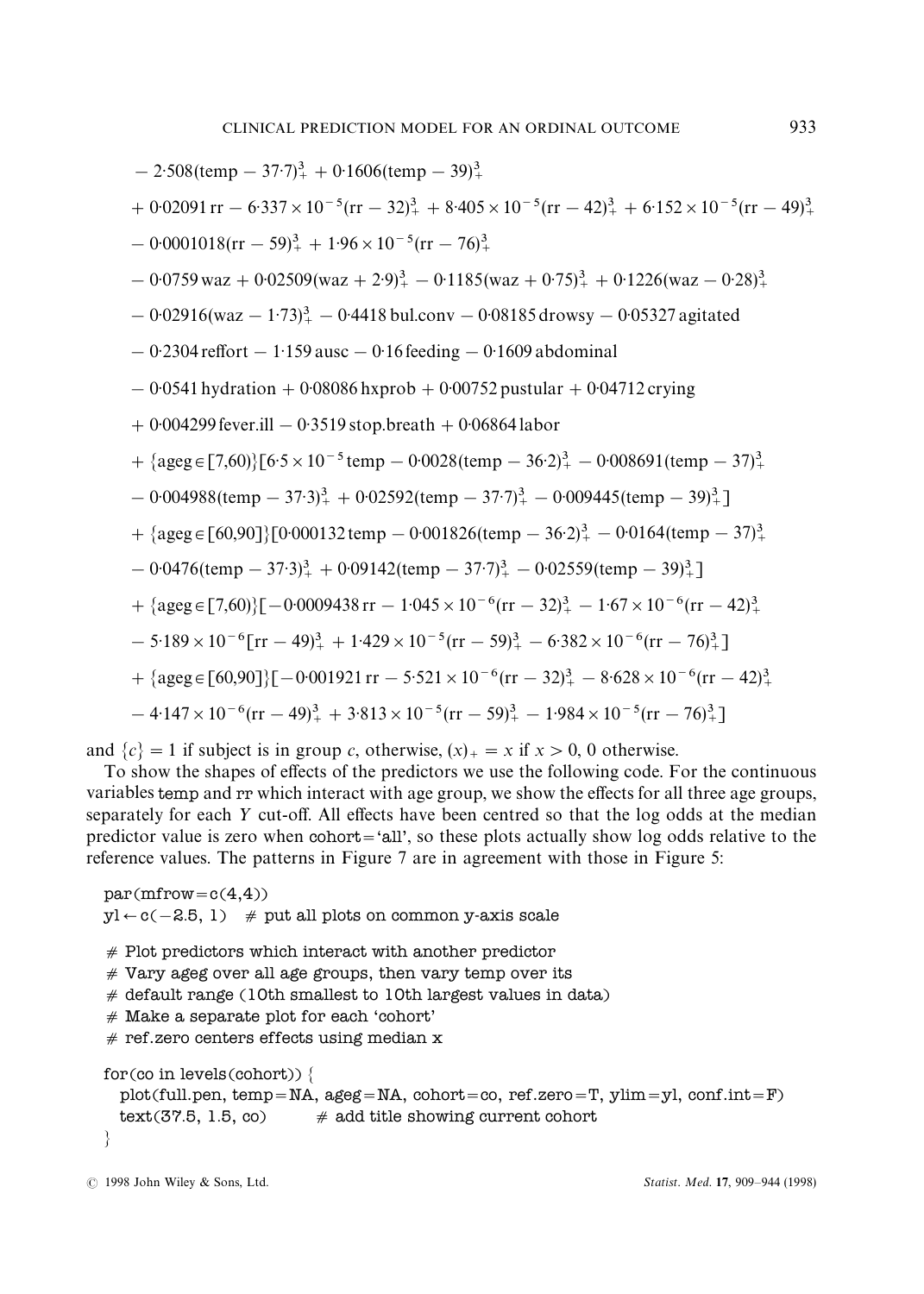

Figure 7. Centred effects of predictors on the log odds. The first four plots show interaction effects with the age intervals noted. For others, interaction with cohort are shown. For predictors having fewer than 10 unique values, *x*-axis tick marks appear only for values which occurred in the data. No plot was made for the fever.ill, stop.breath, or labor cluster scores. The title all refers to the prediction of  $Y = 0 | Y \ge 0$ , that is,  $Y = 0$ 

 $for (co in levels (cohort))$   $\{$ plot(full.pen,  $rr = NA$ ,  $ageg = NA$ ,  $cohort = co$ ,  $ref.zero = T$ ,  $ylim = yl$ ,  $conf.int = F$ ) text(70, 1.5, co) N

 $#$  For each predictor which only interacts with cohort, show the  $#$  Differing effects of the predictor for predicting Pr(Y=0) and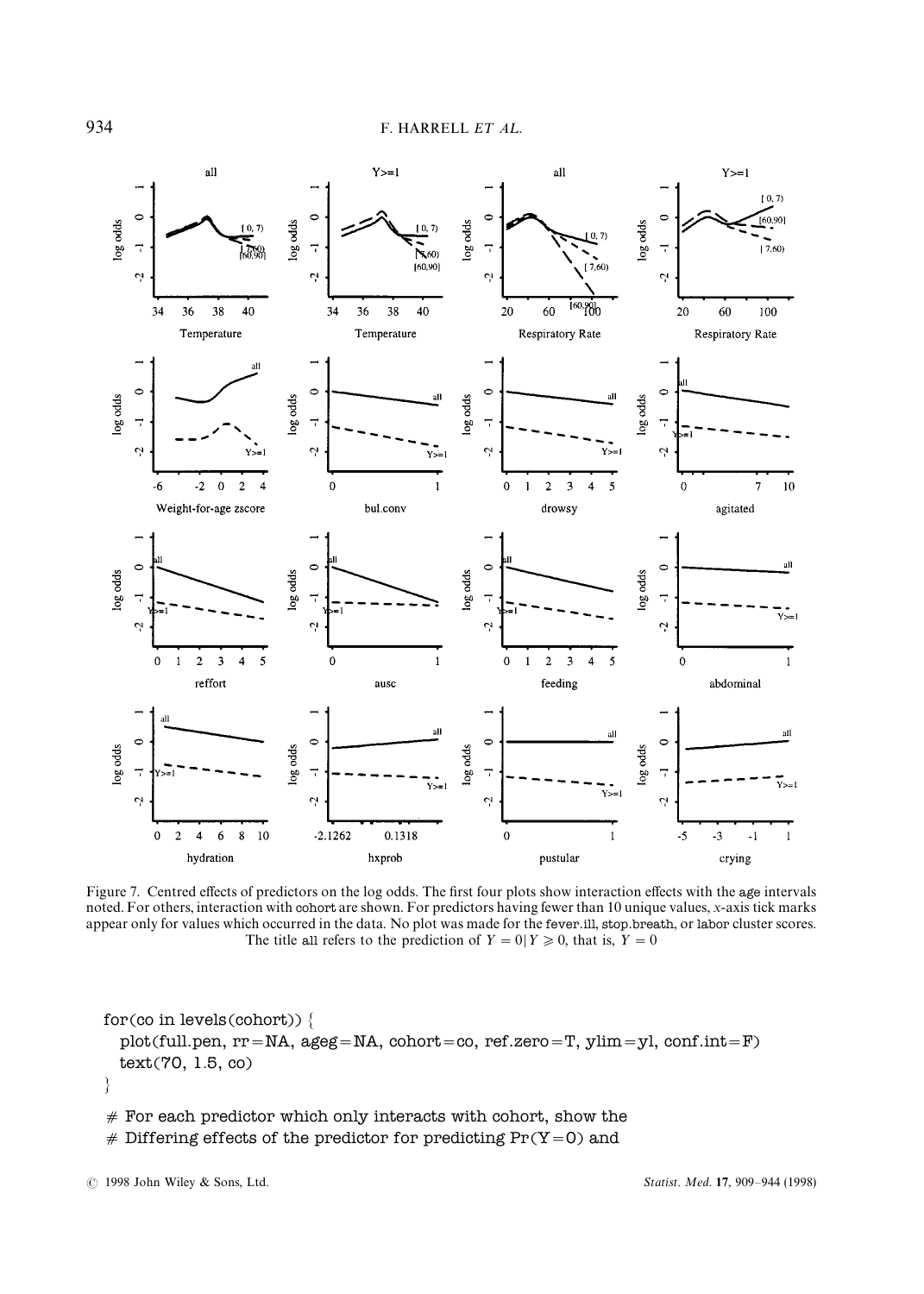$# Pr(Y=1 | Y > 0)$  on the same graph

```
plot(full.pen, waz = NA, cohort=NA, ref.zero=T, ylim=yl, conf.int=F)
plot(full.pen, bul.conv = NA, cohort = NA, ref.zero = T, ylim = yl, conf.int = F)
))))
plot(full.pen, crying = NA, cohort=NA, ref.zero=T, ylim=yl, conf.int=F)
```
#### 12. USING APPROXIMATIONS TO SIMPLIFY THE MODEL

It is tempting to use *P*-values and stepwise methods to develop a parsimonious prediction model. Besides invalidating confidence limits and causing measures of predictive accuracy such as adjusted  $R<sup>2</sup>$  to be optimistic, there are many other reasons not to rely on stepwise techniques (see Harrell *et al.*<sup>20</sup> for citations). We follow Spiegelhalter's advice to use full model fits in conjunction with shrinkage.<sup>56</sup>

Parsimonious models can be developed, however, by approximating predictions from the model to any desired level of accuracy. Let  $\hat{L} = X\beta$  denote the predicted log odds from the full penalized ordinal model, including multiple records for subjects with  $Y > 0$ . Then we can use a variety of techniques to approximate  $\hat{L}$  from a subset of the predictors (in their raw form). With this approach one can immediately see what is lost over the full model by computing, for example, the mean absolute error in predicting  $\hat{L}$ . Another advantage to full model approximations is that shrinkage used in computing  $\hat{L}$  is inherited by any model that predicts  $\hat{L}$ . In contrast, the usual stepwise methods result in  $\hat{\beta}$  that are too large since the final coefficients are estimated as if the model structure was prespecified.*\**

Even though CART (classification and regression trees<sup>58</sup>) when used on *X* and *Y* often finds prediction rules that validate poorly because of the extremely large number of models searched, $2^7$ CART can be very useful as an approximator for a complex model. For the current problem, CART would be particularly useful as it would result in a prediction tree that would be easy for health workers to use. Unfortunately, a 50-node CART was required to predict  $\hat{L}$  with an  $R^2 \geq 0.9$ , and the mean absolute error in the predicted logit was still 0.4. This will happen when the model contains many important continuous variables.

We chose to approximate the full model using its important components, by using a stepdown technique predicting  $\tilde{L}$  from all of the component variables using ordinary least squares. In using stepdown with the least squares function ols in Design there is a problem with infinite *F* statistics when the initial  $R^2 = 1.0$ , so we will specify  $\sigma = 1$  to ols. Because cohort interacts with the predictors, separate approximations can be developed for each level of ½. For this example we approximate the log odds that  $Y = 0$  using the cohort of patients used for determining  $Y = 0$ , that is,  $Y \ge 0$  or cohort='all':

```
plogit \leftarrow predict(full.pen)
```

```
f \leftarrowols(plogit \sim ageg*(rcs(temp,5) + rcs(rr,5)) + rcs(waz,4) +
        bul.comv + dropsy + agitated + reffort + ausc + feeding +
```
*<sup>\*</sup>*The *lasso* method of Tibshirani57 addresses this problem

<sup>(</sup> 1998 John Wiley & Sons, Ltd. *Statist*. *Med*. 17, 909*—*944 (1998)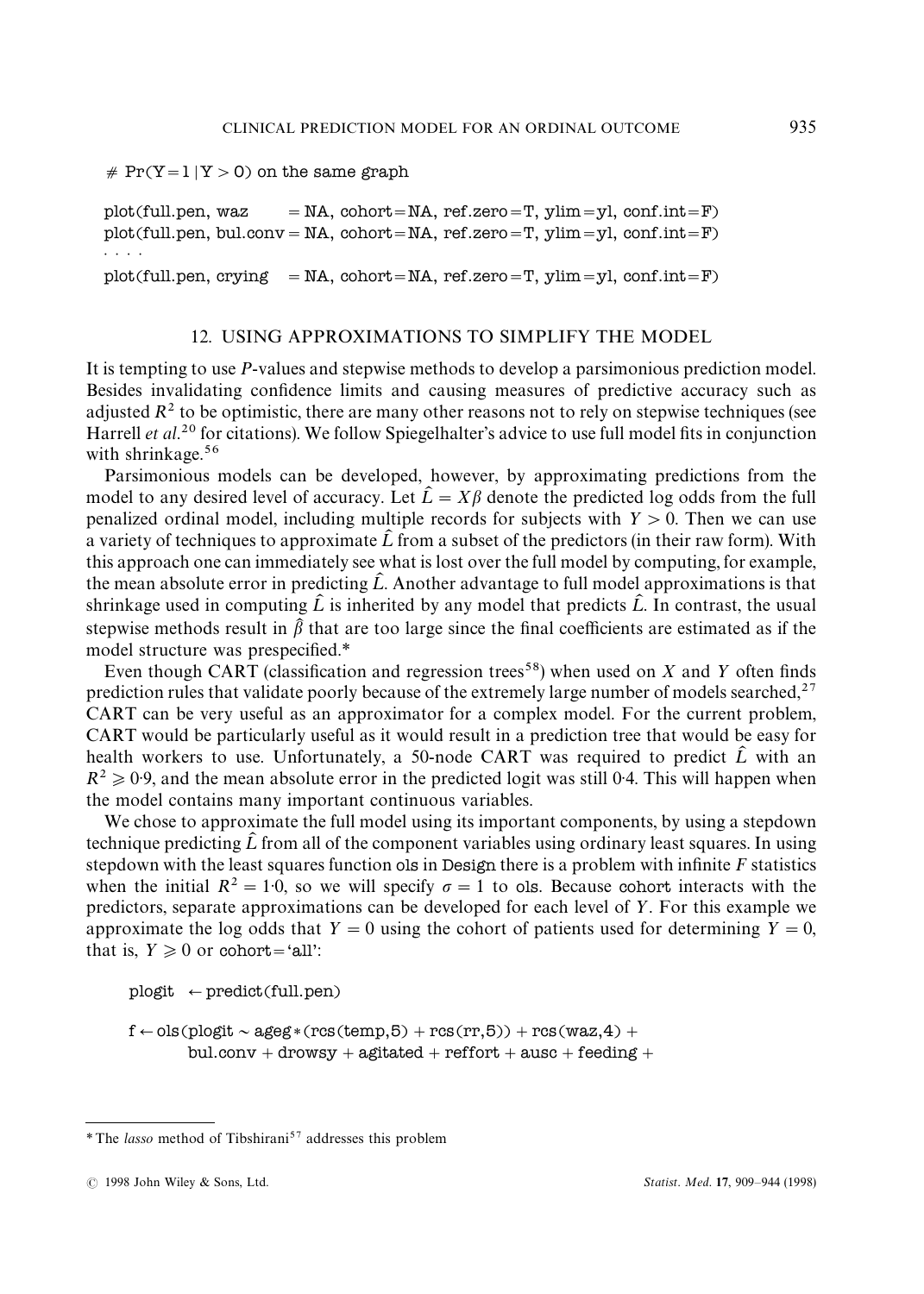```
abdominal + hydration + hxprob + pustular + crying +fever.ill + stop.breath + labor, sigma = 1,
subset = cohort = 'all')
```

```
# Do fast backward stepdown
```
fastbw(f, aics=1e10)  $\#$  1e10 causes all variables to eventually be  $#$  deleted so can see most important ones in order

```
# Fit an approximation to the full penalized model using most
# important variables
full.approx \leftarrow ols(plogit \sim rcs(temp,5) + ageg*rcs(rr,5) + rcs(waz,4) +
                   bul.conv + drowsy + reffort + ausc + feeding,
                   subset = \text{cohort} = \text{``all')}
```
The approximate model had  $R^2$  against the full penalized model of 0.972, and the mean absolute error in predicting  $\hat{L}$  was 0.17. The  $D_{xy}$  rank correlation between the approximate model's predicted logit and the binary event  $Y = 0$  is 0.665 as compared with the full model's  $D_{xy} = 0.672$ .

Next, turn to diagramming this model approximation so that all predicted values can be computed without the use of a computer. We draw a type of nomogram which converts each effect in the model to a 0*—*100 scale which is just proportional to the log odds. These points are added across predictors to derive the 'total points', which are converted to  $\hat{L}$  and then to predicted probabilities. For the interaction between rr and ageg, Design's nomogram function automatically constructs 3 rr axes *—* only one is added into the total point score for a given subject. Here we draw a nomogram for predicting the probability that  $Y > 0$ , which is  $1 - Pr(Y = 0)$ . This probability is derived by negating  $\hat{\beta}$  and  $X\hat{\beta}$  in the model derived to predict  $Pr(Y = 0)$ .

```
f \leftarrow full.appendf$coefficients \leftarrow f$coefficients
f$linear-predictors \leftarrow f$linear.predictors
nomogram(f,
            temp = 32:41, rr = seq(20,120,by = 10), waz = seq(-1.5,2,by = .5),
            fun = plogis, funlabel = 'Pr(Y > 0)',
            fun.at = c(.02,.05,seq(.1,.9,by=.1),.95,.98))\# plogis is S-PLUS's builtin 1/(1 + \exp(-x)) function
```
The nomogram is shown in Figure 8. As an example in using the nomogram, a 6-day old infant gets approximately 9 points for having a respiratory rate of 30/min, 19 points for having a temperature of  $39^{\circ}$ C, 11 points for waz = 0, 14 points for drowsy = 5, and 15 points for reffort=2. Assuming that bull.conv= $\alpha = \beta = 0$ , that infant gets 68 total points. This corresponds to  $X\hat{\beta} = -0.6$  and a probability of 0.35. Values computed directly from the full.approx formula were  $X\hat{\beta} = -0.68$  and a probability of 0.34.<sup>\*</sup>

*<sup>\*</sup>*To see how this compares with prediction using the full model, the extra clinical signs in that model that are not in the approximate model were predicted individually on the basis of  $X\hat{\beta}$  from the reduced model along with the signs that are in that model, using ordinary linear regression. The signs not specified when evaluating the approximate model were then set to predicted values based on the values given for the 6-day old infant above. The resulting  $\hat{X}\hat{\beta}$  for the full model is  $-0.81$ and the predicted probability is  $0.31$ , as compared with  $-0.68$  and  $0.34$  quoted above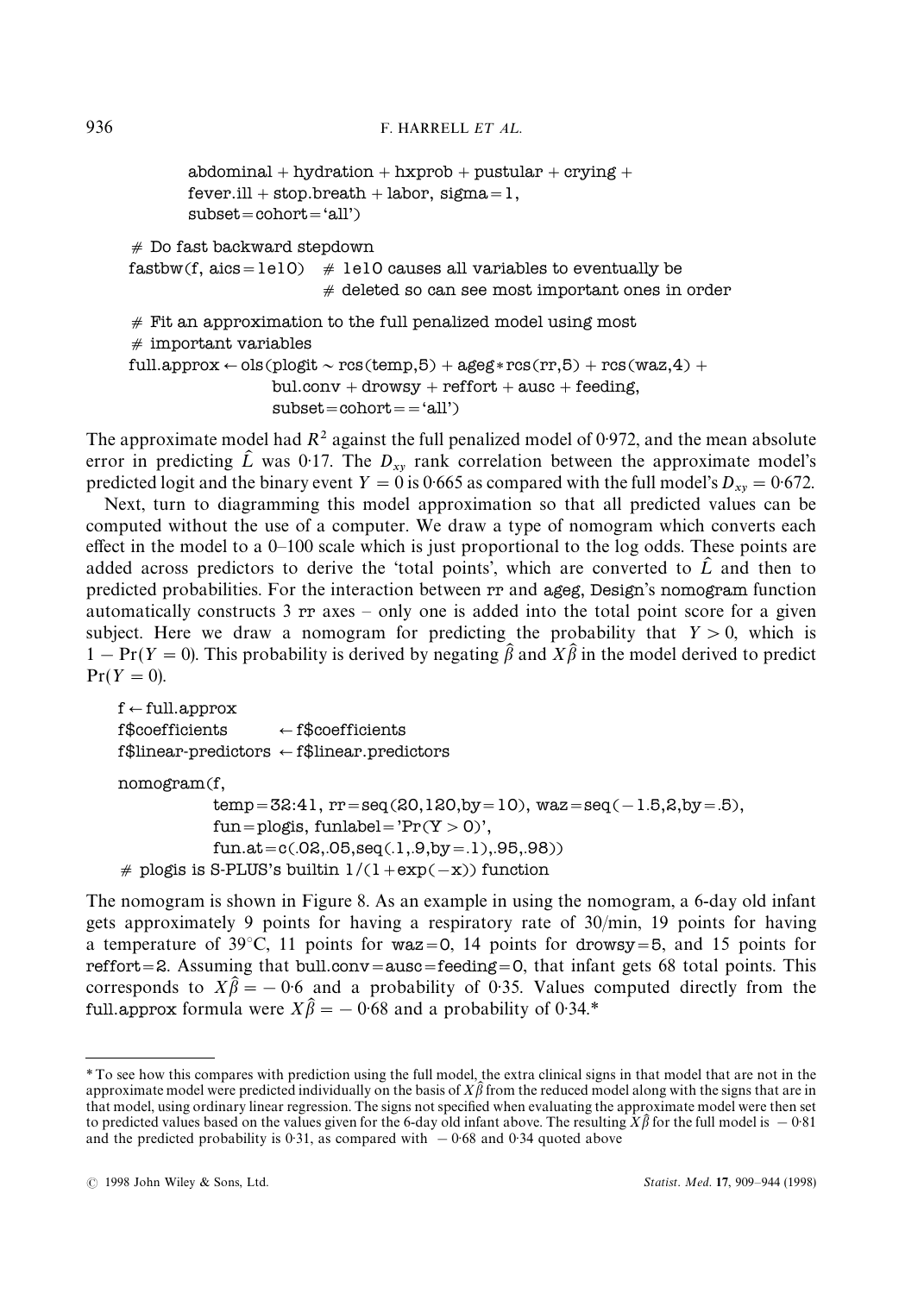

Figure 8. Nomogram for predicting  $Pr(Y > 0)$  from the penalized extended CR model, using an approximate model fitted using ordinary least squares ( $R^2 = 0.972$  against the full model's predicted logits)

For some applications a further simplification of the model is required. Assuming that maximum information is to be derived from the important continuous variables, one way to simplify the model is to dichotomize each clinical sign into a present/absent coding. To find the simplest approximation of the model that adequately discriminated between low- and high-risk infants, we again predicted the 'good standard' predicted log odds of outcomes, but used as candidate variables the 3-interval age variable, the vital signs, vital sign by age interactions, and all of the individual clinical signs and clinical history variables. To enable the procedure to automatically find the best cutpoints for multi-level signs, those signs were represented using a series of binary variables. For example, hfa (history of feeding) is a 0*—*4 variable, and the following candidate variables were used to represent hfa: mildly reduced or worse; severely reduced or unable to feed, and unable to feed. All variables were fitted in an ordinary multiple regression model, and variables were deleted in increasing order of explained variation. A model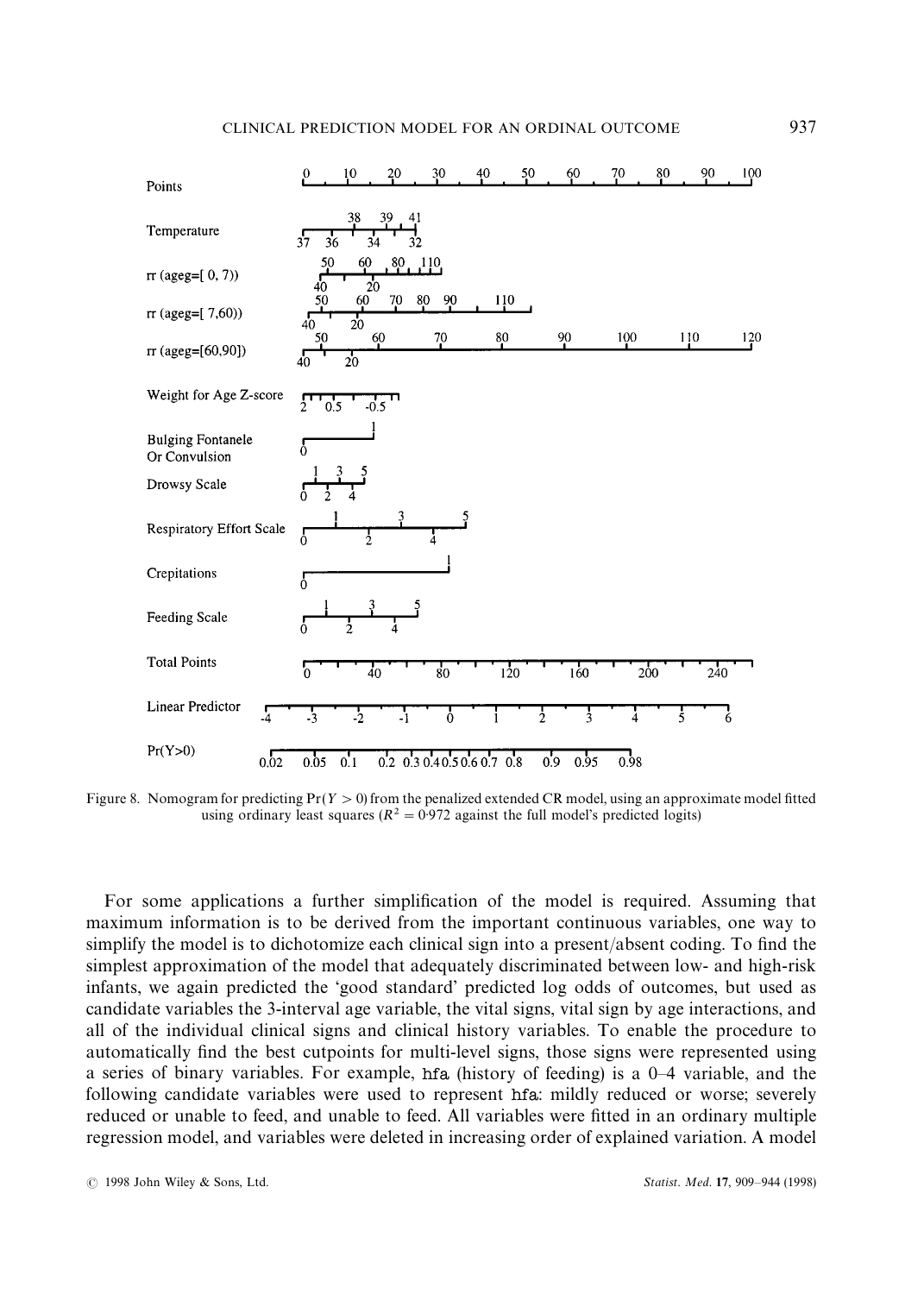which retained 7 individual signs resulting in  $D_{xy} = 0.664$  and  $R^2$  against the optimal model's predicted logit of 0)954.

#### 13. VALIDATING THE MODEL

Most analysts validate a fitted model using held-back data, but this method has severe drawbacks.20 The bootstrap technique59 allows the analyst to derive bias (overfitting) *—* corrected estimates of predictive accuracy without holding back valuable data during the model development phase. The steps required for using the bootstrap to bias-correct indexes such as  $D_{xy}$  and calibration error was summarized in Harrell *et al*.20 For the full CR model which was fitted using PMLE, we used 150 bootstrap replications to estimate and then to correct for optimism in various statistical indexes:  $D_{xy}$ ; generalized  $R^2$ ;<sup>60</sup> intercept and slope of a linear recalibration equation for  $X\hat{\beta}$  (related to Section 7 of van Houwelingen and le Cessie;<sup>61</sup> see also Phillips *et al.*<sup>62</sup>); the maximum calibration error for  $Pr(Y = 0)$  based on the linear-logistic recalibration (Emax), and the Brier quadratic probability score  $B<sup>63</sup>$  PMLE is used at each of the 150 resamples. During the bootstrap simulations, we sample with replacement from the *patients* and not from the 5553 expanded *records*, hence the specification cluster=u\$subs, where u\$subs is the vector of sequential patient numbers computed from cr.setup above. To be able to measure the predictive accuracy of the predicted probability of a single event, the subset parameter is specified so that  $Pr(Y = 0)$  is being assessed even though 5553 observations are used to develop each of the 150 models. The output and the S-plus statement used to obtain the output are shown below:

|  | validate (full.pen, $B = 150$ , cluster = u\$subs, subset = cohort = $=$ all') |  |
|--|--------------------------------------------------------------------------------|--|
|  |                                                                                |  |

|                | index.orig | training |       |          | test optimism index.corrected | n |
|----------------|------------|----------|-------|----------|-------------------------------|---|
| Dxy            | 0.672      | 0.675    | 0.666 | 0.009    | 0.662 150                     |   |
| R <sub>2</sub> | 0.376      | 0.383    | 0.370 | 0.013    | 0.363 150                     |   |
| Intercept      | $-0.031$   | $-0.033$ | 0.001 | $-0.034$ | 0.003 150                     |   |
| Slope          | 1.029      | 1.031    | 1.002 | 0.029    | 1.000 150                     |   |
| Emax           | 0.000      | 0.000    | 0.001 | 0.001    | 0.001 150                     |   |
| в              | 0.120      | 0.119    | 0.121 | $-0.002$ | 0.122 150                     |   |
|                |            |          |       |          |                               |   |

We see that for the apparent  $D_{xy} = 0.672$  the optimism from overfitting was estimated to be 0.009 for the PMLE model, so the bias-corrected estimate of predictive discrimination is 0.662. The intercept and slope needed to recalibrate  $X\hat{\beta}$  to a 45<sup>°</sup> line are very near (0, 1). The estimate of the maximum calibration error in predicting  $Pr(Y = 0)$  is 0001 which is quite satisfactory. The corrected Brier score is 0.122.

The simple calibration statistics just listed do not address the issue of whether predicted values from the model are miscalibrated in a non-linear way. Steps for estimating bias-corrected calibration curves for survival time models and for non-parametrically estimating a smooth calibration curve for a binary logistic model on a separate validation sample were given previously.<sup>20</sup> Putting these two techniques together we arrive at the following plan for estimating a calibration curve using the bootstrap, with the only assumption being the smoothness of the curve. Choose a single binary event for which to check the calibration of the estimated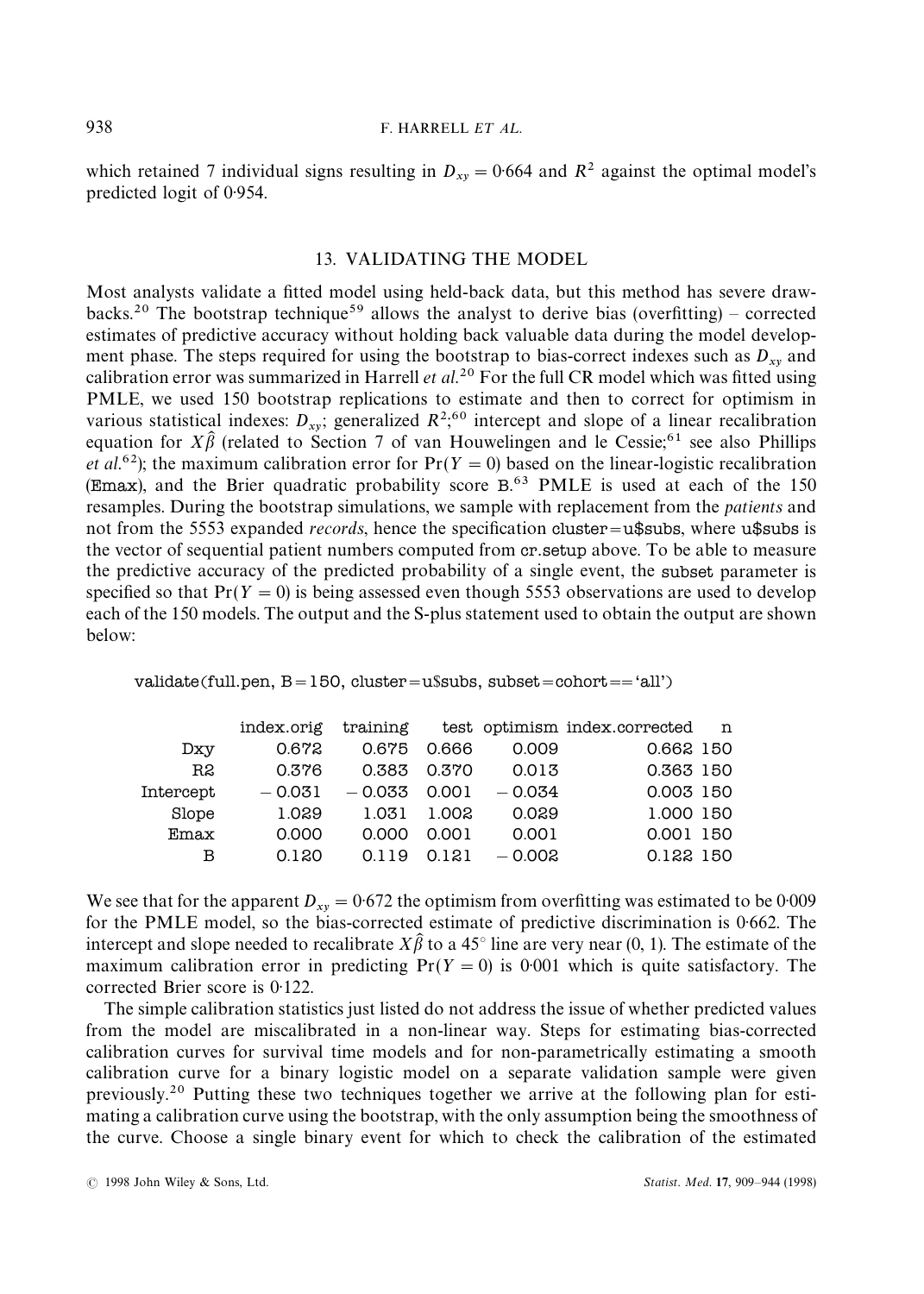

Figure 9. Bootstrap calibration curve for the full penalized extended CR model. 150 bootstrap repetitions were used in conjunction with the lowess smoother.<sup>49</sup> Also shown is a 'rug plot' to demonstrate how effetive this model is in discriminating patients into low and high risk groups for  $Pr(Y = 0)$  (which corresponds with the derived variable value  $y = 1$  when cohort = 'all')

probabilities. The actual occurrences of binary responses are smoothed using lowess (with the 'no iteration' option) to estimate probabilities. Then choose a grid of predicted values, for example, 0.01, 0.03, 0.05,  $\dots$ , 0.99. Fit lowess to the predicted probabilities derived from the final model and the actual binary outcomes from the final model and the actual binary outcomes from the original sample. Then evaluate the smoothed estimates at the grid. Differences between the lowess estimates and the 45*°* line are the estimates of apparent calibration accuracy. Then for each bootstrap resample, the ordinal model is fitted using PMLE from a sample with replacement from the *patients*, and the coefficients from this model are used to predict probabilities for the original sample. The discrepancies from the 45*°* line are compared with the discrepancies present when the bootstrap model was evaluated on the bootstrap sample. The difference in the discrepancies is the estimate of optimism. After averaging over 150 replications, separately for each probability level in the uniform grid, the estimates of optimism in the original, apparent, calibration errors are added to those errors. Then the bootstrap-corrected calibration curve is plotted.

All these steps are done using the following Design functions:

## $cal \leftarrow calibrate(full.pen, B = 150, cluster = u$subs, subset = cohort == 'all')$ plot(cal)

The results are shown in Figure 9. One can see a slightly non-linear calibration function estimate, but the overfitting-corrected calibration is excellent everywhere, being only slightly worse than the apparent calibration. The estimated maximum calibration error is  $0.043$ . The excellent validation for both predictive discrimination and calibration are a result of the large sample size, frequency distribution of ½, initial data reduction and PMLE.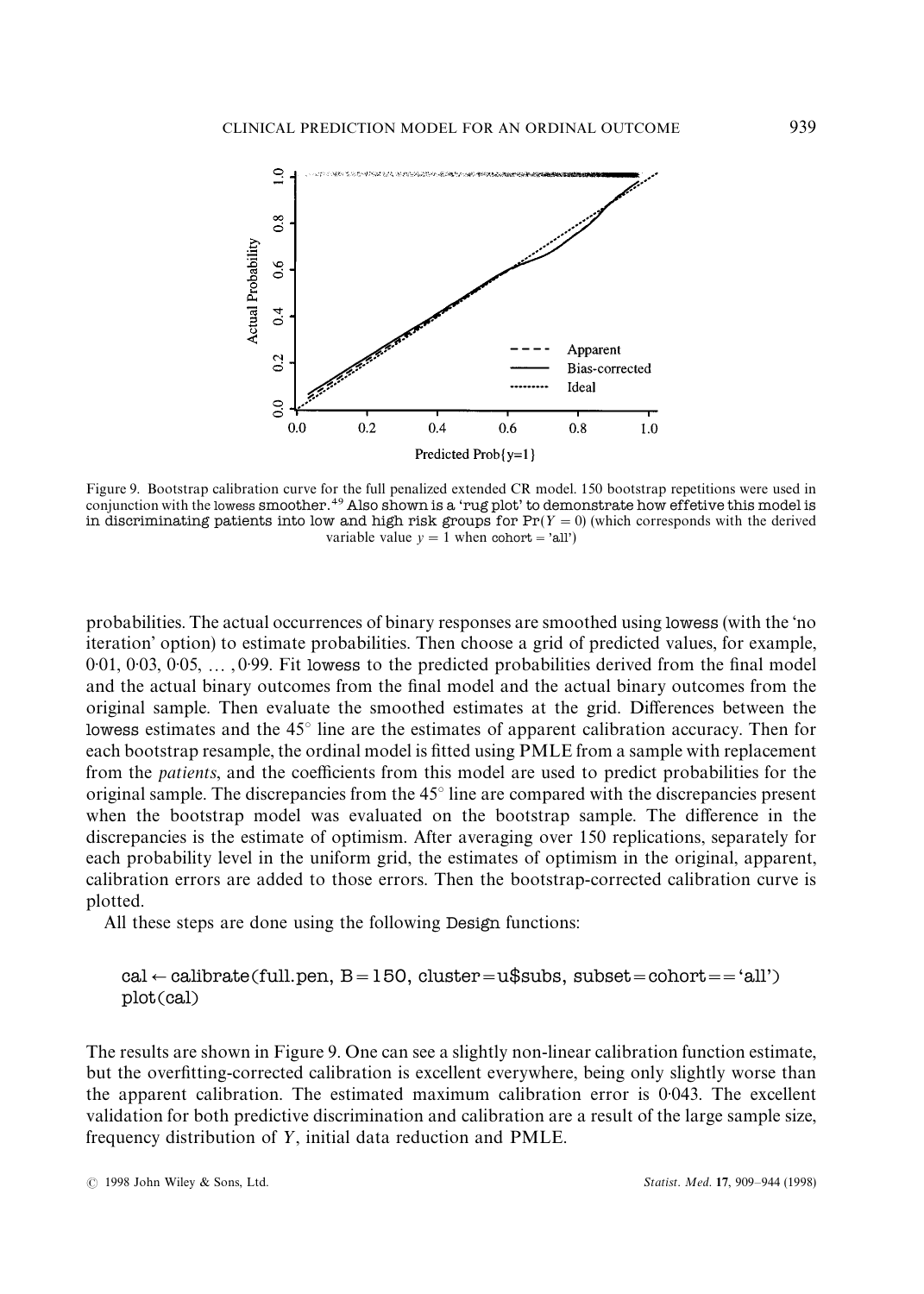### 940 F. HARRELL *ET AL*.

#### 14. SUMMARY

Clinically-guided variable clustering and item weighting, done with very limited use of the outcome variable, resulted in a great reduction in the number of candidate predictor degrees of freedom and hence increased the true predictive accuracy of the model. Sources summarizing clusters of clinical signs, along with the temperature, respiratory rate, and weight-for-age after suitable non-linear transformation and allowance for interactions with age, are powerful predictors of the ordinal response. Graphical methods are effective for detecting lack of fit in the PO and CR models and for diagramming the final model. Model approximation is a better approach than stepwise methods (that use  $Y$ ) to develop parsimonious clinical prediction tools. Approximate models inherit the shrinkage from the full model. For the ordinal model developed here, substantial shrinkage of the full model was needed.

The bootstrap, as in a wide variety of other situations, is an effective tool for validating an ordinal logistic model with respect to discrimination and calibration without having the need to hold back data during model development. The final CR ordinal logistic model accurately predicted severity of diagnosis/outcome (as summarized by several disparate outcome variables) in infants screened for pneumonia, sepsis, and meningitis in developing countries. There was nothihg about the continuation ratio model that made it fit the data set better than other ordinal models (which we have found to be the case in one other large data set), and in fact there is some evidence that the equal-slopes CR model fits the data more poorly than the equal-slopes PO model. The real benefit of the CR model is that using standard binary logistic model software one can flexibly specify how the equal-slopes assumption can be relaxed.

Faraway<sup>64</sup> has demonstrated how all data-driven steps of the modelling process increase the real variance in 'final' parameter estimates, when one estimates variances without assuming that the final model was prespecified. For ordinal regression modelling, the most important modelling steps are (i) choice of predictor variables; (ii) selecting or modelling predictor transformations; and  $(iii)$  allowance for unequal slopes across Y-cut-offs (that is, non-PO or non-CR). Regarding steps (ii) and (iii) one is tempted to rely on graphical methods such as residual plots to make detours in the strategy, but it is very difficult to estimate variances or to properly penalize assessments of predictive accuracy for subjective modelling decisions. Regarding (i), shrinkage has been proven to work better than stepwise variable selection when one is attempting to build a main-effects model.<sup>56</sup> Choosing a shrinkage factor is a well-defined, smooth, and often a unique process as opposed to binary decisions on whether variables are 'in' or 'out' of the model. Likewise, instead of using arbitrary subjective (residual plots) or objective ( $\chi^2$  due to cohort  $\times$  covariable interactions, that is, non-constant covariable effects) assessments, shrinkage can systematically allow model enhancements in so far as the information content in the data will support, through the use of differential penalization. Shrinkage is a solution to the dilemma faced when the analyst attempts to choose between a parsimonious model and a more complex one that fits the data. Penalization does not require the analyst to make a binary decision, and it is a process that can be validated using the bootstrap.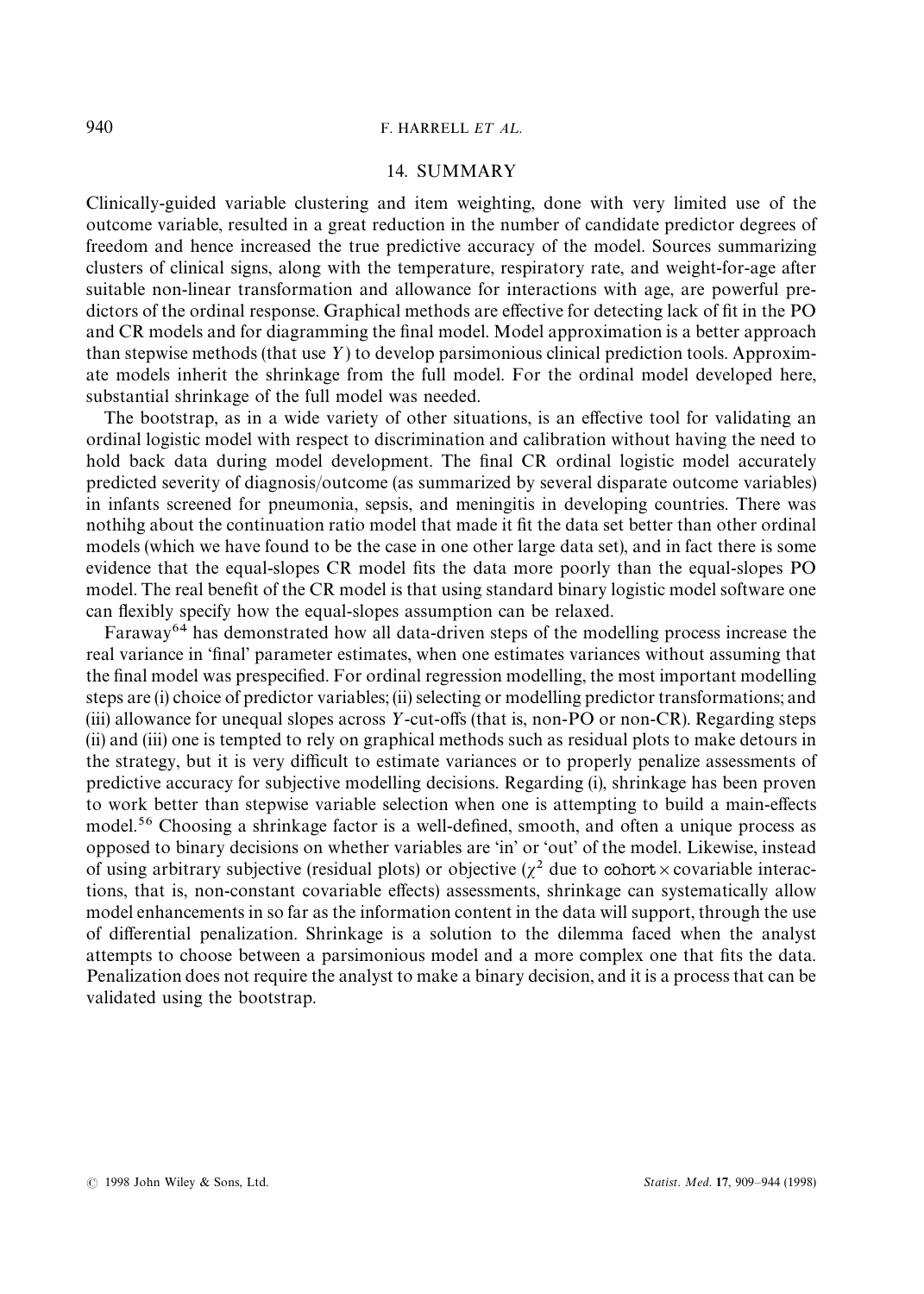#### APPENDIX

| Study sites                                      | Addis Ababa,<br>Ethiopia                                                                                            | Fajara, Gambia                                                         | Goroka, Papua<br>New Guinea                                                        | Manila, Philippines                                                                                                                 |
|--------------------------------------------------|---------------------------------------------------------------------------------------------------------------------|------------------------------------------------------------------------|------------------------------------------------------------------------------------|-------------------------------------------------------------------------------------------------------------------------------------|
| Principal<br>investigator                        | Lulu Muhe                                                                                                           | Kim Mulholland                                                         | Deborah Lehmann                                                                    | Salvacion Gatchalian                                                                                                                |
| Co-investigators,<br>Study coordinators          |                                                                                                                     | Olayinka Ogunlesi<br>Martin Weber                                      | Gerard Saleu                                                                       | Beatriz Quiambao                                                                                                                    |
| Other investigators, Meaza Tilahun<br>clinicians | Sileshi Lulseged<br>Senait Kebede                                                                                   | Mark Manary<br>Avo Palmer                                              | Alphonse Rongap<br>Mexy Kakazo<br>Pioto Namuigi<br>Sebeya Lupiwa<br>Rebecca sehuko | Ana Marie Moreles<br>Leticia Abraham                                                                                                |
| Bacteriologists                                  | Afeworti Yohanes <sup>†</sup><br><b>Bahrie Belete</b><br>Signe Ringertz                                             | Richard Adegbola<br>Osman Secka                                        | Alison Clegg<br>Audrey Michael<br>Tony Lupiwa<br>Matthew Omena<br>Mark Mens        | Lydia Sombrero<br>Ma. Victoria Abraham                                                                                              |
| Radiologists                                     | Tsegaye Desta                                                                                                       |                                                                        |                                                                                    |                                                                                                                                     |
| Data management                                  | Kidanemariam<br>Wlyesus                                                                                             | Joseph Bangali                                                         | Don Lewis                                                                          | Elinor S. Sunico<br>Teresita C. Cedulla                                                                                             |
| Institution/<br>hospitals                        | Department of<br>Paediatrics and Child<br>Heath, Ethio-Swedish<br>Children's Hospital,<br>Addis Ababa<br>University | Medical Research<br>Council Hospital and<br>Royal Victoria<br>Hospital | Papua New Guinea<br>Institute of Medical<br>Research Goroka Base<br>Hospital       | Research Institute of<br><b>Tropical Tropical</b><br>Medicine, Phillippines<br>General Hospital,<br>Quezon City General<br>Hospital |
| Institution Directors Nebiat Tafari              |                                                                                                                     | Brian Greenwood                                                        | Michael P. Alpers                                                                  |                                                                                                                                     |

#### WHO/ARI Young Infant Multicentre Study Group*\**

*\** Not inclusive

<sup>†</sup> Deceased

#### Study Co-ordination

Scientific co-ordinator: Dr Sandy Gove, WHO/ARI Data management: Dr Peter Byass, University of Nottingham Medical School Data analysis: Dr Frank Harrell, University of Virginia, Charlottesville Mrs Karen Mason, WHO/ARI Management, logistic, supplies: Mrs Frances McCaul, WHO/ARI Mrs Sue Parker, WHO/ARI Study advisors: Dr Claire Broome, Centers for Disease Control (CDC), Atlanta Dr H. F. Eichenwald, University of Texas Southwestern Medical Center, Dallas Mr Mike Gratten, Queensland Institute of Medical Research, Brisbane Dr P. Margolis, University of North Carolina at Chapel Hill Dr R. Facklam, CDC, Atlanta Radiology working group: Dr H. Tschappeler, Universitat Bern Dr A. Lamont, The Leicester Royal Infirmary Dr G. M. A. Hendry, Royal Hospital for Sick Children, Edinburgh Professor Philip E. S. Palmer, University of California, Davis

#### ACKNOWLEDGEMENTS

This work was supported by The World Health Organization ARI Programme, and for F. Harrell, Research Grants HS-06830 and HS-07137 from the Agency for Health Care Policy and Research, Rockville, Maryland, U.S.A., and grants from the Robert Wood Johnson Foundation,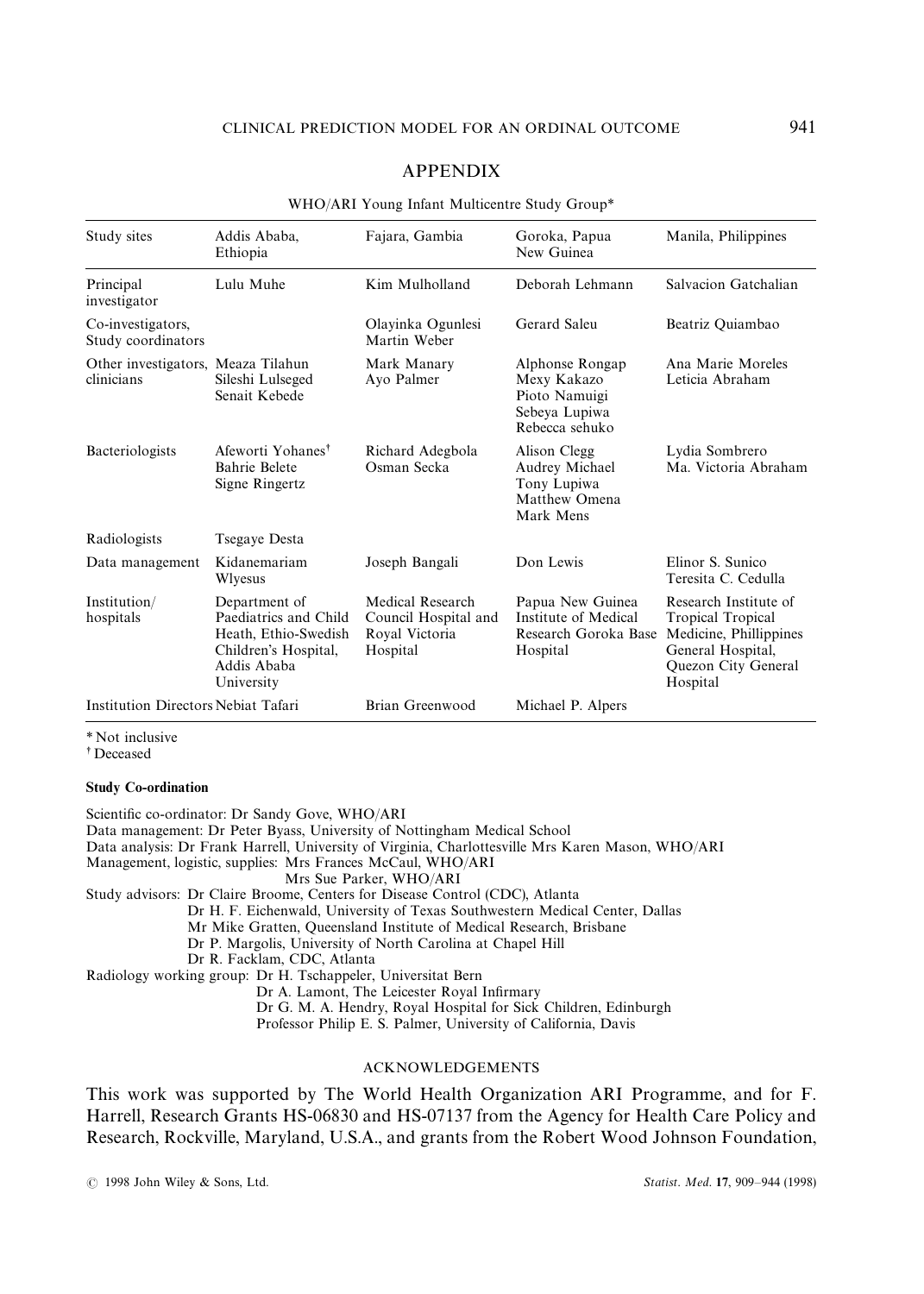Princeton, NJ, U.S.A. F. Harrell wishes to dedicate his work on this project to the memory of his dear colleague L. Richard Smith whose critical reading of this paper resulted in significant improvements.

#### **REFERENCES**

- 1. Walker, S. H. and Duncan, D. B. 'Estimation of the probability of an event as a function of several independent variables', *Biometrika*, 54, 167*—*178 (1967).
- 2. Fienberg, S. E. The Analysis of Cross-Classified Data, 2nd edn, MIT Press, Cambridge, MA, 1980.
- 3. Agresti, A. 'A survey of models for repeated ordered categorical response data', *Statistics in Medicine*, 8, 1209*—*1224 (1989).
- 4. Anderson, J. A. and Philips, P. R. 'Regression, discrimination and measurement models for ordered categorical variables', *Applied Statistics*, 30, 22*—*31 (1981).
- 5. Anderson, J. A. 'Regression and ordered categorical variables', *Journal of the Royal Statistical Society*, Series B, 46, 1*—*30 (1984).
- 6. Armstrong, B. G. and Sloan, M. 'Ordinal regression models for epidemiologic data', *American Journal of Epidemiology*, 129, 191*—*204 (1989).
- 7. Ashby, D., West, C. R. and Ames, D. 'The ordered logistic regression model in psychiatry: Rising prevalence of dementia in old people's homes', *Statistics in Medicine*, 8, 1317*—*1326 (1989).
- 8. Berridge, D. M. and Whitehead, J. 'Analysis of failure time data with ordinal categories of response', *Statistics in Medicine*, 10, 1703*—*1710 (1991).
- 9. Brazer, S. R., Pancotto, F. S., Long III, T. T., Harrell, F. E., Lee, K. L., Tyor, M. P. and Pryor, D. B. 'Using ordinal logistic regression to estimate the likelihood of colorectal neoplasia', *Journal of Clinical Epidemiology*, 44, 1263*—*1270 (1991).
- 10. Cox, C. 'Location-scale cumulative odds models for ordinal data: A generalized non-linear model approach', *Statistics in Medicine*, 14, 1191*—*1203 (1995).
- 11. Greenland, S. 'Alternative models for ordinal logistic regression', *Statistics in Medicine*, 13, 1665*—*1677 (1994).
- 12. Hastie, T. J., Botha, J. L. and Schnitzler, C. M. 'Regression with an ordered categorical response', *Statistics in Medicine*, 8, 785*—*794 (1989).
- 13. Koch, G. G., Amara, I. A. and Singer, J. M. 'A two-stage procedure for the analysis of ordinal categorical data', in Sen, P. K. (ed.), *BIOSTATISTICS*: *Statistics in Biomedical*, *Public Health and Environmental Sciences*, Elsevier Science Publishers B.V., North-Holland, 1985.
- 14. McCullagh, P. 'Regression models for ordinal data', *Journal of the Royal Statistical Society*, *Series B*, 42, 109*—*142 (1980).
- 15. Peterson, B. and Harrell, F. E. 'Partial proportional odds models for ordinal response variables', *Applied Statistics*, 39, 205*—*217 (1990).
- 16. Whitehead, J. 'Simple size calculations for ordered categorical data', *Statistics in Medicine*, 12, 2257*—*2271 (1993).
- 17. Cole, T. J., Morley, C. J., Thornton, A. J., Fowler, M. A. and Hewson, P. H. 'A scoring system to quantify illness in babies under 6 months of age', *Journal of Royal Statistical Society*, *Series A*, 154, 287*—*304 (1991).
- 18. Yee, T. W. and Wild, C. J. 'Vector generalized additive models', *Journal of the Royal Statistical Society*, *Series B*, 58, 481*—*493 (1996).
- 19. Harrell, F. E., Lee, K. L., Califf, R. M., Pryor, D. B. and Rosati, R. A. 'Regression modelling strategies for improved prognostic prediction', *Statistics in Medicine*, 3, 143*—*152 (1984).
- 20. Harrell, F. E., Lee, K. L. and Mark, D. B. 'Multivariable prognostic models: issues in developing models, evaluating assumptions and adequacy, and measuring and reducing errors', *Statistics in Medicine*, 15, 361*—*387 (1996).
- 21. MathSoft. *S*-*Plus* º*ser*'*s Manual*, »*ersion 2.3*, MathSoft, Inc., Seattle WA, 1995.
- 22. Harrell, F. E. 'Design: S-Plus functions for biostatistical/epidemiologic modeling, testing, estimation, validation, graphics, prediction, and typesetting by storing enhanced model design attributes in the fit. UNIX and Microsoft Windows versions available from http://www.med.virginia.edu/medicine/ clinical/hes/biostat.htm' 1997.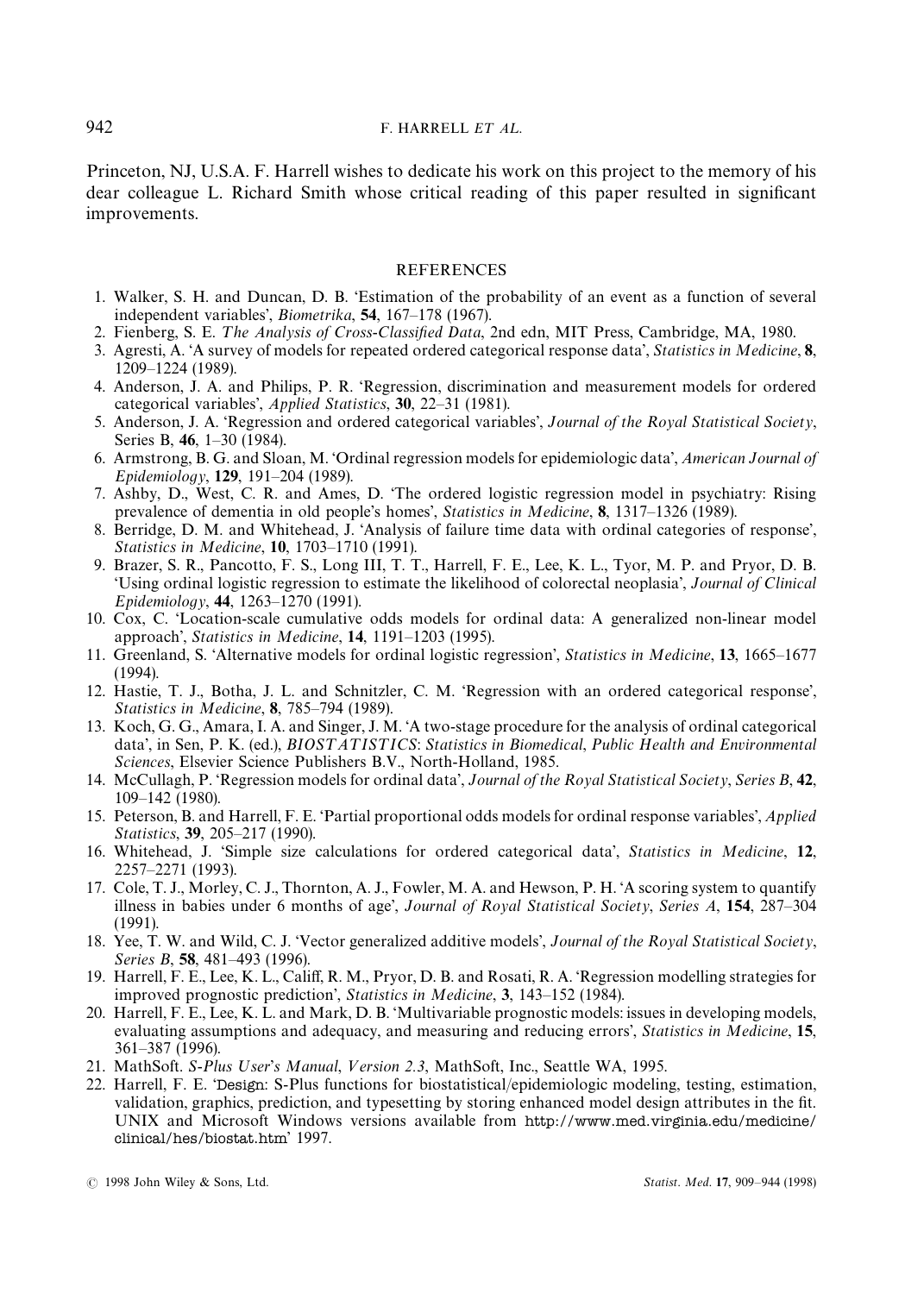- 23. WHO/ARI Study Group on the Clinical Signs and Etiological agents of Pneumonia, Sepsis and Meningitis in Young Infants, 'Study methods', in preparation (1997).
- 24. Zhou, X. 'Effect of verification bias on positive and negative predictive values', *Statistics in Medicine*, 13, 1737*—*1745 (1994).
- 25. WHO/ARI Study Group on the Clinical Signs and Etiological Agents of Pneumonia, Sepsis and Meningitis in Young Infants, 'Ordinal outcome scale', in preparation (1997).
- 26. Follmann, D. 'Multivariate tests for multiple endpoints in clinical trials', *Statistics in Medicine*, 14, 1163*—*1175 (1995).
- 27. Harrell, F. E., Lee, K. L., Matchar, D. B. and Reichert, T. A. 'Regression models for prognostic prediction: Advantages, problems, and suggested solutions', *Cancer Treatment Reports*, 69, 1071–1077 (1985).
- 28. Marshall, G., Grover, F. L., Henderson, W. G. and Hammermeister, K. E. 'Assessment of predictive models for binary outcomes: An empirical approach using operative death from cardiac surgery', *Statistics in Medicine*, 13, 1501*—*1511 (1994).
- 29. D'Agostino, R. B., Belanger, A. J., Markson, E. W., Kelly-Hayes, M. and Wolf, P. A. 'Development of health risk appraisal functions in the presence of multiple indicators: The Framingham Study nursing home institutionalization model', *Statistics in Medicine*, 14, 1757*—*1770 (1995).
- 30. Cureton, E. E. and D'Agostino, R. B. *Factor Analysis*, *An Applied Approach*, Erlbaum Publishers, New Jersey, 1983.
- 31. Sarle, W. S. 'The VARCLUS procedure', in *SAS/STAT User's Guide*, vol. 2, 4th edn, SAS Institute, Inc., Cary NC, 1990, Chapter 43, pp. 1641*—*1659.
- 32. Hoeffding, W. 'A non-parametric test of independence', *Annals of Mathematical Statistics*, 19, 546*—*557 (1948).
- 33. Venables, W. N. and Ripley, B. D. *Modern Applied Statistics with S*-*Plus*, Springer-Verlag, New York, 1994.
- 34. Jolliffe, I. T. *Principal Component Analysis*, Springer-Verlag, New York, 1986.
- 35. Jackson, J. E. *A* º*ser*'*s Guide to Principal Components*, Wiley, New York, 1991.
- 36. Kuhfeld, W. F., 'The PRINQUAL procedure', in *SAS/STAT User's Guide*, vol. 2, 4th edn, SAS Institute, Inc., Cary NC, 1990, Chapter 34, pp. 1265*—*1323.
- 37. Atkinson, A. C. 'A note on the generalized information criterion for choice of a model', *Biometrika*, 67, 413*—*418 (1980).
- 38. Stone, C. J. and Koo, C. Y. 'Additive splines in statistics', *Proceedings of the Statistical Computing Section ASA*, 45*—*48 (1995).
- 39. Devlin, T. F. and Weeks, B. J. 'Spline functions for logistic regression modeling', in *Proceedings of the Eleventh Annual SAS Users Group International Conference*, SAS Institute, Inc., Cary NC, 1986, pp. 646*—*651.
- 40. Harrell, F. E., Lee, K. L. and Pollock, B. G. 'Regression models in clinical studies: Determining relationships between predictors and response', *Journal of the National Cancer Institute*, 80, 1198*—*1202 (1988).
- 41. Herndon, J. E. and Harrell, F. E. 'The restricted cubic spline hazard model', *Communications in Statistics*  $-$  Theory and Methods, 19, 639–663 (1990).
- 42. Lamport, L. *LaTeX*: *A Document Preparation System*, 2nd edn, Addison-Wesley, Reading, MA, 1994.
- 43. SAS Institute, Inc. *SAS/STAT User's Guide*, vol. 2, 4th edn, SAS Institute, Inc., Cary NC, 1990.
- 44. Schoenfeld, D. 'Partial residuals for the proportional hazards regression model', *Biometrika*, 69, 239*—*241 (1982).
- 45. Grambsch, P. and Therneau, T. 'Proportional hazards tests and diagnostics based on weighted residuals', *Biometrika*, 81, 515*—*526 (1994). Amendment and corrections in 82, 668 (1995).
- 46. Cox, D. R. 'Regression models and life-tables (with discussion)', *Journal of the Royal Statistical Society Series B*, 34, 187*—*220 (1972).
- 47. Landwehr, J. M., Pregibon, D. and Shoemaker, A. C. 'Graphical methods for assessing logistic regression models (with discussion)', *Journal of the American Statistical Association*, 79, 61*—*83 (1984).
- 48. Collett, D. *Modelling Binary Data*, Chapman and Hall, London 1991.
- 49. Cleveland, W. S. 'Robust locally weighted regression and smoothing scatterplots', *Journal of the American Statistical Association*, 74, 829*—*836 (1979).